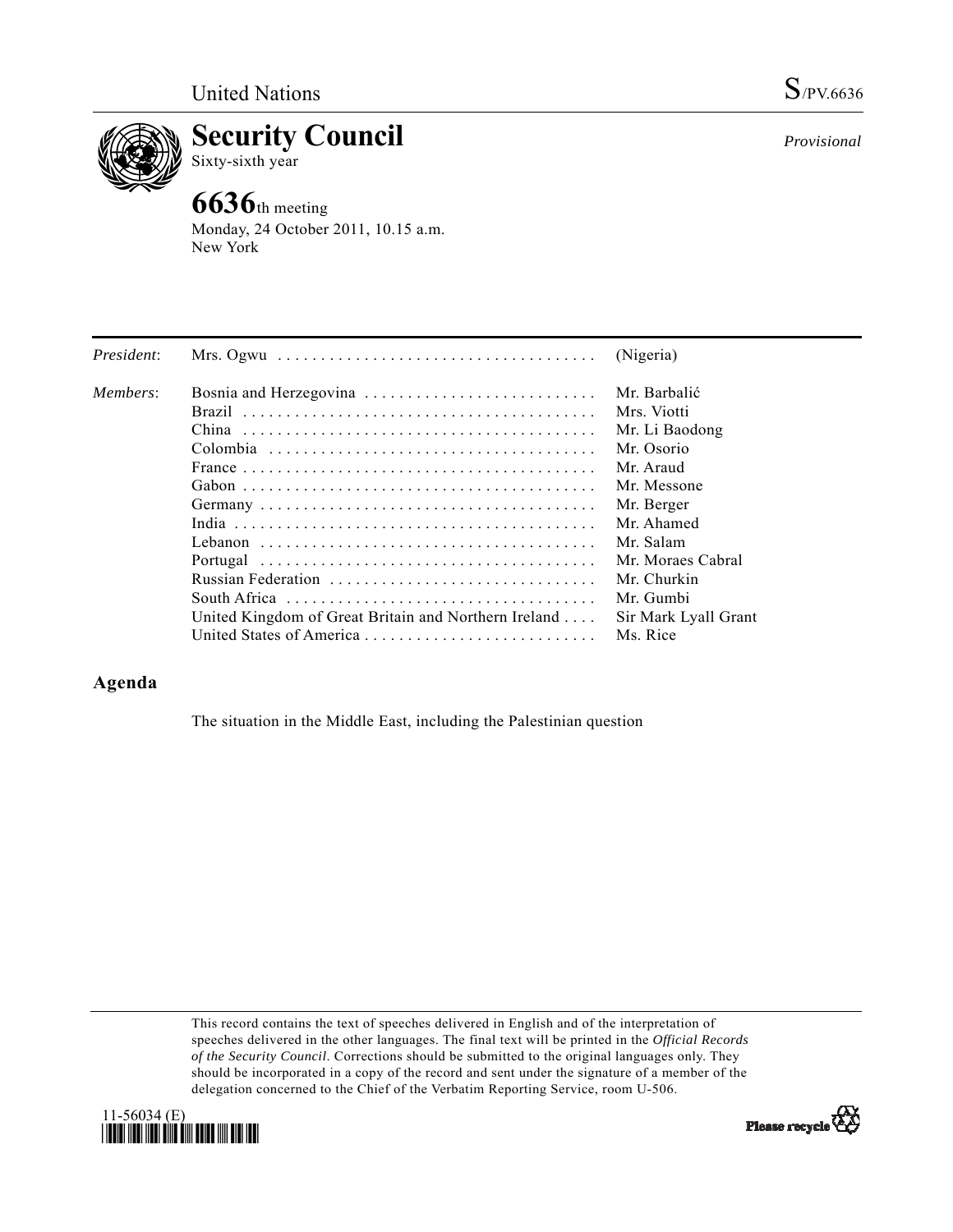*The meeting was called to order at 10.15 a.m.* 

#### **Adoption of the agenda**

*The agenda was adopted*.

### **The situation in the Middle East, including the Palestinian question**

**The President**: Under rule 37 of the Council's rules of procedure, I invite the representatives of Bangladesh, Cuba, Ecuador, the Democratic People's Republic of Korea, Egypt, Iceland, Indonesia, the Islamic Republic of Iran, Israel, Japan, Jordan, Kazakhstan, Kuwait, Maldives, Malaysia, Morocco, Nicaragua, Norway, Pakistan, Qatar, Saudi Arabia, Tunisia, Turkey, Sri Lanka, the Sudan, the Syrian Arab Republic, Uganda, the United Arab Emirates, the Bolivarian Republic of Venezuela and Viet Nam to participate in this meeting.

 I should like to inform the Council that I have received a letter dated 20 October 2011 from the Permanent Observer of Palestine to the United Nations, which will be issued as document S/2011/653 and which reads as follows:

 "I have the honour to request that, in accordance with its previous practice, the Security Council invite the Permanent Observer of Palestine to the United Nations to participate in the meeting of the Security Council that will be held on Monday, 24 October 2011, regarding the situation in the Middle East, including the Palestinian question."

 I propose, with the consent of the Council, to invite the Permanent Observer of Palestine to participate in the meeting in accordance with the rules of procedure and previous practice in this regard.

There being no objection, it is so decided.

 Under rule 39 of the Council's provisional rules of procedure, I invite Mr. Lynn Pascoe, Under-Secretary-General for Political Affairs, to participate in this meeting.

 Under rule 39 of the Council's provisional rules of procedure, I invite His Excellency Mr. Abdou Diallo, Chairman of the Committee on the Exercise of the Inalienable Rights of the Palestinian People, to participate in this meeting.

 Under rule 39 of the Council's provisional rules of procedure, I invite His Excellency Mr. Thomas Mayr-Harting, Head of the Delegation of the European Union to the United Nations, to participate in this meeting.

 The Security Council will now begin its consideration of the item on its agenda.

I give the floor to Mr. Pascoe.

**Mr. Pascoe**: On 18 October, Israel and Hamas implemented the first stage of a prisoner exchange agreement. Israeli Sergeant Gilad Shalit, held in Gaza without international access since 25 June 2006, was released by Hamas. Four hundred and seventy-seven Palestinian prisoners — many of whom had been imprisoned for involvement in attacks on Israelis were released, mostly to Gaza, but also to the West Bank, East Jerusalem, the occupied Syrian Golan and Israel proper. Forty-two prisoners were released to Turkey, Qatar, Syria and Jordan. In all, 205 prisoners were transferred, in accordance with the exchange agreement, to locations other than their residence before detention.

 In their public remarks following the exchange, Hamas officials unfortunately and unacceptably lauded violent resistance, and some of the released prisoners made deplorable statements glorifying acts of violence. Prime Minister Netanyahu announced that Israel would continue to fight terrorism.

 Approximately 5,000 Palestinians remain in Israeli prisons. A further 550 of these are to be released within two months in the second phase of the exchange agreement. Palestinian prisoners in Israeli jails suspended a hunger strike the day before the prisoner exchange, following the reported agreement of the Israeli authorities to end solitary confinement. We continue to follow closely the security, political and human rights dimensions of the prisoner issue.

 The Secretary-General, who had long called for an end of the unacceptable captivity of Gilad Shalit and for the release of Palestinian prisoners, welcomed the releases as a significant humanitarian breakthrough. The Office of the United Nations Special Coordinator for the Middle East Peace Process actively supported channels of dialogue throughout that period. We reiterate the Secretary-General's thanks to Egypt for its contribution to this outcome, and to Germany for its efforts.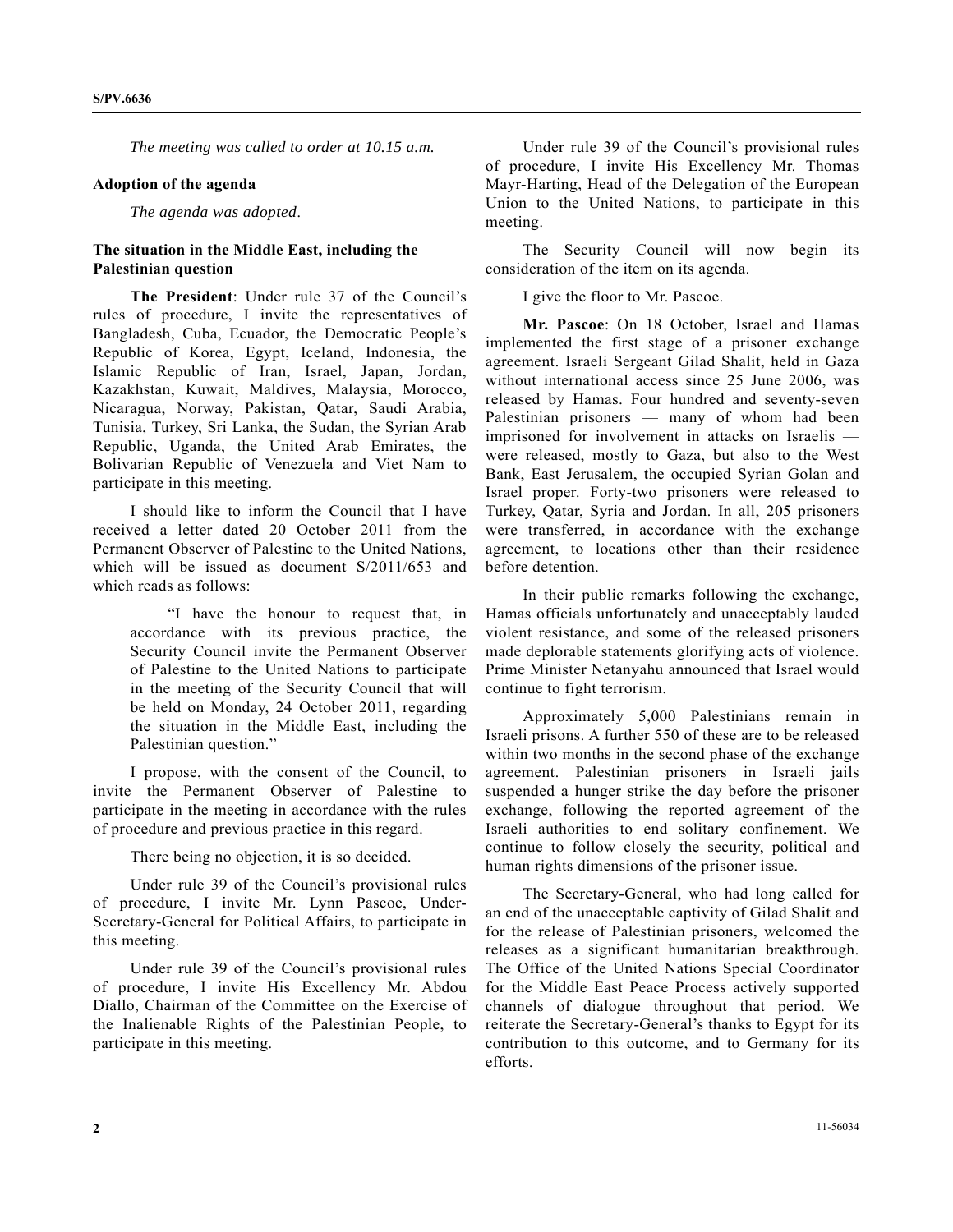We have seen political will brought to bear to resolve a humanitarian issue, as well as a readiness in that context to take difficult decisions. We call for the same determination to be displayed with regard to the most important issue, namely, the quest for a lasting peace. The parties must rise to that challenge.

 The Quartet statement of 23 September provides a framework for the parties to find a way forward. We welcome the separate meetings, expected to be held on 26 October, among negotiators from each side and Quartet envoys and the Quartet representative to agree on a method for proceeding in the negotiation. Special Coordinator Serry will participate in those meetings, and is in close dialogue with the parties in preparation for them. We remind the parties that the Quartet reaffirmed the international legal basis for peace talks and called for the parties to overcome the obstacles and resume negotiations without preconditions. The Quartet further called for proposals within three months on borders and security, with a view to achieving substantial progress within six months and an agreement no later than the end of 2012. The Quartet stressed the need for the parties to refrain from provocations and reiterated their Road Map obligations.

 In that regard, we have registered our deep concern at Israel's settlement actions. The Israeli announcement of 1,100 East Jerusalem settlement units on the day that the Council last met was followed by the announcement, on 10 October, of 11 new housing units in the East Jerusalem neighbourhood of Pisgat Zeev. On 11 October, the Israeli authorities significantly advanced plans for the construction of approximately 2,600 housing units in the East Jerusalem settlement of Givat Hamatos, which would amount to a new settlement in an area of vital importance for the viability of a two-State outcome.

 The Israeli authorities are also not acting effectively against the construction of illegal outposts on private Palestinian land. On 14 October, the Secretary-General made clear that those developments were unacceptable and ran counter to the Quartet's call and Israel's commitments under the Road Map. I would remind the Council that settlement activity is illegal under international law and should cease. Unilateral actions on the ground will not be recognized by the international community.

 At the same time, restrictions continue on land allocation and planning for Palestinian construction in Area C and East Jerusalem. Demolitions by the Israel Defense Forces (IDF) in Area C during the reporting period displaced 145 people, including 81 children. We remain concerned at plans to relocate approximately 2,300 Bedouins in the vicinity of the so-called "E-1 corridor", connecting East Jerusalem to West Bank settlements.

 The Palestinian application for United Nations membership is being examined by the Security Council, and is a matter for Member States. Also, the Palestinian request for membership in UNESCO is being reviewed before a vote by the General Conference. That step could have repercussions for the organization, as it has legal and political implications for the funding provided by some Member States. The Secretary-General is increasingly concerned about ramifications of such a step for the United Nations as a whole, and asks all involved to act wisely in determining a course of action. Regardless of those developments, a negotiated two-State solution, to which both leaders are committed, must remain the highest priority.

 In the West Bank, both the application for statehood and the prisoner release evoked significant public demonstrations, but few acts of violence. Demonstrations against the barrier, which deviates from the Green Line, in contravention of the advisory opinion of the International Court of Justice, also largely remained peaceful. Coordination between the parties remains essential to maintain a secure environment.

 However, tensions and violent incidents continue. Settler attacks on Palestinians resulted in one death and 19 injuries, including to five Palestinian children. Violent settlers especially targeted Palestinians harvesting their olive groves, and damaged 664 trees. Settlers also attacked an IDF patrol vehicle on 5 October, resulting in light injuries to an Israeli soldier. I urge the Israeli authorities to take decisive actions against acts of violence perpetrated by Israeli citizens. I also note that, on 3 October in Israel, a mosque was set on fire in the Upper Galilee village of Tuba Zangaria. That triggered unrest, vandalism and the arrest of local residents, as well as the subsequent desecration of Muslim, Christian and Jewish holy sites and property in several towns in Israel.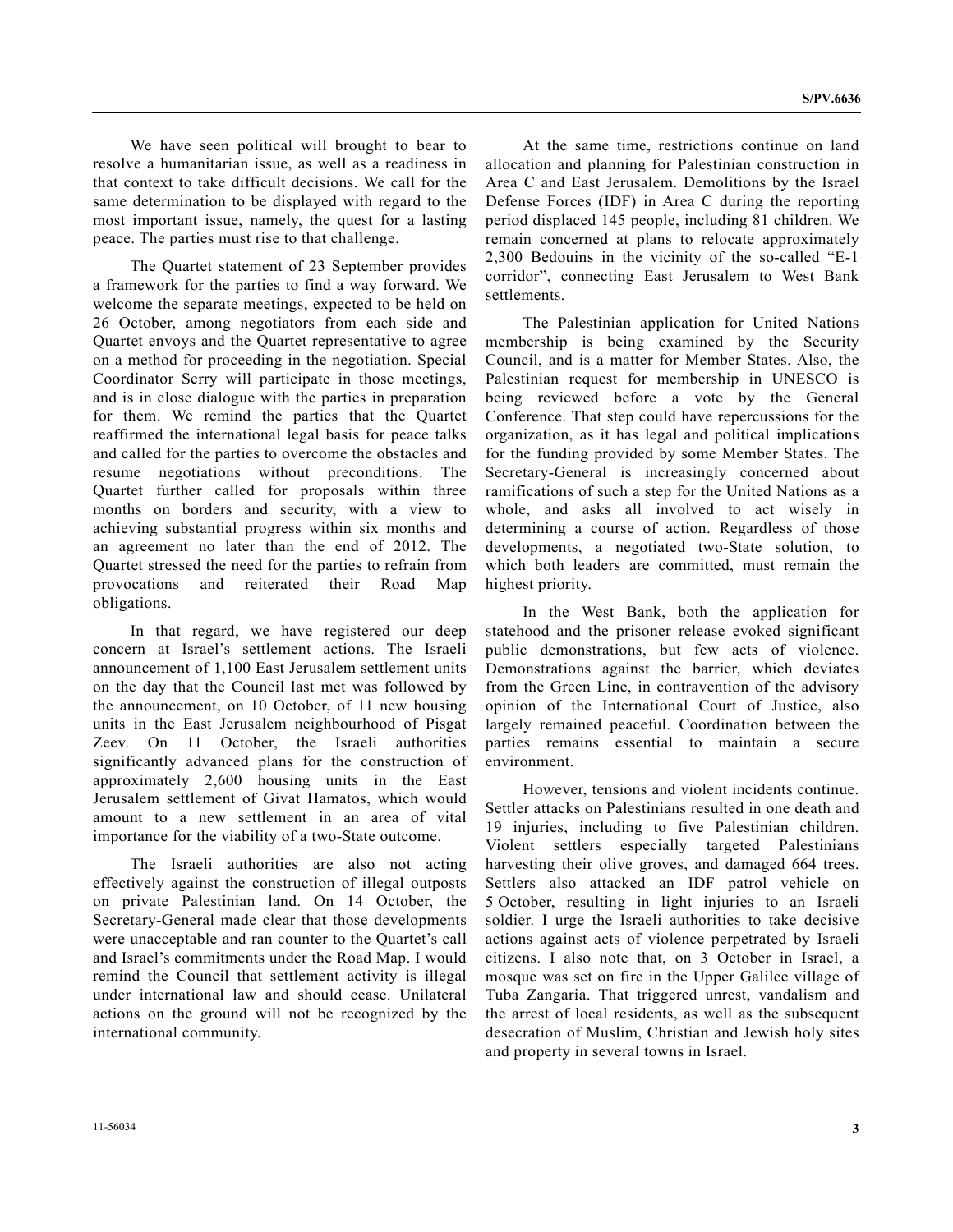Palestinian attacks on Israelis in the occupied West Bank resulted in two injuries, including the stabbing of an Israeli child on 22 October, as well as extensive material damage, mostly from stones and Molotov cocktails thrown at Israeli vehicles. On 6 October, hundreds of Israeli pilgrims accompanied by the IDF in the Palestinian city of Nablus discovered swastikas painted on the exterior walls of Joseph's Tomb. On the same day, Israeli authorities arrested five Palestinians in connection with the stoning of a vehicle travelling in the West Bank on 23 September, which caused the death of the Israeli driver and his infant son.

 Turning to Gaza, in spite of the fragile relative calm, six indiscriminate rockets and 13 mortar shells were fired by Palestinian militants into Israel during this reporting period, while two IDF incursions and five air strikes resulted in injuries to three Palestinian militants and two Palestinian civilians. We call for an end to militant rocket fire into Israel, maximum Israeli restraint and respect by all parties for international humanitarian law.

 I echo the Secretary-General's expressed hope that the prisoner exchange will be followed by more far-reaching steps to end the closure of Gaza. Those steps should be taken within the framework of the full implementation of resolutions 1850 (2008) and 1860 (2009), and in close coordination with the Palestinian Authority.

 In spite of the recent economic growth and the drop in unemployment in Gaza, the sustainability of that progress is unclear. Significant parts of the population remain food insecure and rely on humanitarian assistance. While agencies are implementing approved projects, ongoing restrictions limit the ability of the United Nations to support Gaza's economic recovery and reconstruction. There is a worrisome humanitarian and development vacuum that is being filled by other actors, fuelled by an illicit tunnel trade largely controlled by the de facto authorities.

 That situation presents genuine concerns with regard to prospects for the emergence of a viable Palestinian State in the West Bank and Gaza, and deepens the Palestinian divide. We reiterate our call on Israel for more far-reaching steps to ease its land closures and facilitate the entry of construction materials into Gaza, exports and the free movement of people in both directions, with due consideration for

Israel's legitimate security concerns. We also reiterate our call for weapons smuggling to be brought under control.

 Notwithstanding inter-factional contacts, there has been no concrete progress towards the further implementation of the May reconciliation agreement. We reiterate our support for Palestinian reconciliation within the framework of Quartet principles, Palestinian Liberation Organization commitments and the Arab Peace Initiative.

 Turning to Lebanon, I am pleased to report that the situation in the area of operations of the United Nations Interim Force in Lebanon (UNIFIL) has remained generally quiet and stable. UNIFIL recorded no major incidents or violations, except for continuing Israeli overflights of Lebanese airspace on an almost daily basis. I will not go into detail, as the Security Council will hear more in-depth briefings on Lebanon in the coming weeks.

 Lebanon of course continues to be affected by developments in neighbouring Syria. In several instances during the month of October, the Syrian army opened fire across the border, carried out incursions into Lebanon and raided houses to capture fleeing nationals and army deserters. On 6 October, Syrian troops killed a Syrian national on Lebanese soil. The United Nations continues to coordinate closely with the Government of Lebanon on the provision of assistance to the displaced Syrian nationals who crossed into Lebanon fleeing violence, as well as on matters of protection and the determination of their status.

 Those developments reflect the continuing political and human rights crisis in Syria, which has led to the deaths of more than 3,000 people since March. Unfortunately, signs are that the face-off between the regime and the opposition will continue, with all of the negative consequences for Syria and the region. This is of great concern to the United Nations. The Secretary-General continues to call on the Syrian leadership to take urgent action to stop the killing. He also continues to emphasize the need for the international community to act in a coherent manner to prevent further bloodshed. In that regard, we note that the League of Arab States met on 16 October to discuss the situation in Syria. The Arab League called for dialogue and established a follow-up committee. Its ministerial delegation will travel to Damascus on 26 October.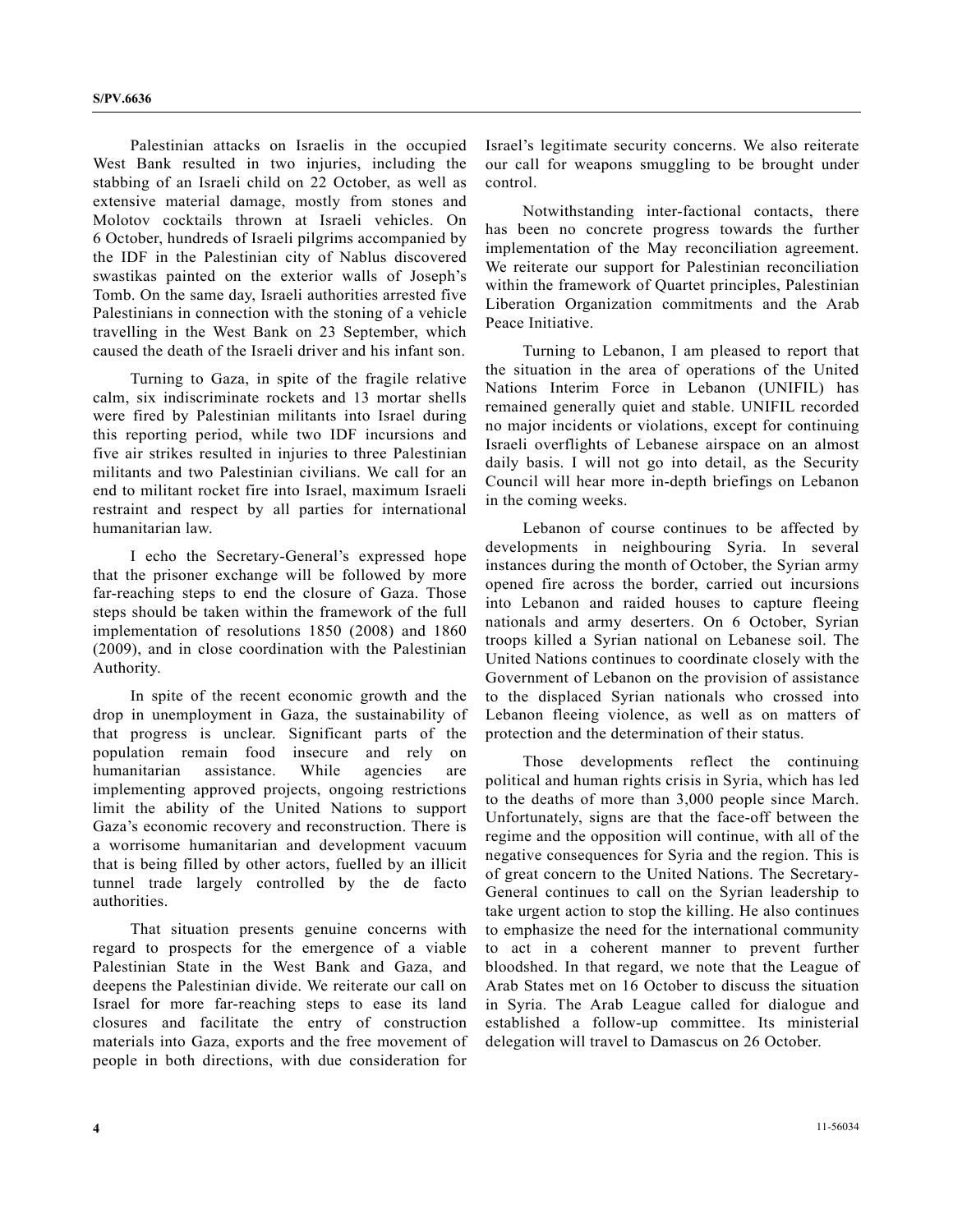Turning back to the Israeli-Palestinian peace, let me conclude by emphasizing our deep concern at the impasse between the parties and its potential implications for the future. Leadership is urgently needed and the moderate Palestinian leadership must be supported. The parties must refrain from provocation and should stand ready to offer serious proposals on borders and security for negotiation. We urge them to approach their meetings with the Quartet envoys later this week in that spirit. Otherwise, the impasse will only deepen, and with it, the level of confrontation and the scale of mistrust. The international community must stand ready to play an active role in helping to steer the situation towards an agreement that resolves all final status issues, ends the occupation that began in 1967, ends the conflict and creates an independent and viable Palestinian State living side by side with Israel within secure and recognized borders.

**The President**: I thank Mr. Pascoe for his briefing. I now give the floor to the Permanent Observer of Palestine.

**Mr. Mansour** (Palestine): Palestine congratulates Nigeria on its skilled stewardship of the Security Council this month. We also express appreciation to Lebanon for its efficient presidency in September, including its responsible handling of Palestine's application for United Nations membership, which was conveyed to the Council on 23 September by Secretary-General Ban Ki-moon (see S/2011/592).

 I also reiterate our appreciation to the Under-Secretary-General for Political Affairs, Mr. B. Lynn Pascoe, for his briefing and for all the efforts being carried out by the Department of Political Affairs, including by the Special Coordinator for the Middle East Peace Process, Mr. Robert Serry, on behalf of the Secretary-General.

 Palestine would like to convey its condolences to the people and Government of Turkey on the losses resulting from the earthquake that recently struck the country. We would also like to convey our condolences to the people and Government of Saudi Arabia on the death of Crown Prince Sultan Bin Abdulaziz Al-Saud.

 We meet in this debate at a historic moment, when the Security Council is considering the application submitted by Palestine for admission as a Member State of the United Nations (S/2011/592). It is a moment long overdue in the tragic history of the

Palestinian people and this prolonged conflict. And it is a moment requiring Council members to demonstrate the utmost responsibility in upholding their Charter duties and their legal obligations with regard to the question of Palestine, in line with the relevant United Nations resolutions.

 We believe that it would not be overstating the case to say that the Palestinian people, the peoples of the region and virtually the entire international community have joined in an appeal to the Council at this moment to do justice by Palestine and fulfil its role in the attainment of a just, comprehensive and lasting solution that will finally make peace and security a reality between Palestine and Israel and throughout the Middle East.

 We reflect today on that which has brought us to this stage in our long quest to realize the inalienable rights of the Palestinian people and achieve a peaceful solution to the conflict. To date, 130 countries have recognized the State of Palestine. Those countries have taken a principled stand in support of our people's right to self-determination and in line with countless United Nations resolutions, from resolution 181 (II) of 1947 to the present. We are grateful for their recognition and support, which constitute an investment in peace consistent with the two-State solution on the basis of the pre-1967 borders, a solution that is internationally supported and endorsed.

 At the same time, over the past two years, we have seen significant progress in the building and strengthening of Palestinian national institutions with the implementation of the Palestinian Authority's twoyear plan to prepare our institutions and infrastructure for the independence of our State. It is a massive project, undertaken with the strong support and funding of countries from around the globe. Despite the many obstacles and the dysfunction caused by the Israeli occupation, this project has been a success, as affirmed by international institutions and as recently reflected in the 18 September conclusions of the Chair of the Ad Hoc Liaison Committee for the Coordination of the International Assistance to Palestinians, which reaffirmed that we are able to govern ourselves with viable, effective institutions that are above the threshold for a functioning State.

 In addition to those two processes, we have witnessed the repeated and regrettable failures of the peace process. For nearly two decades, the negotiations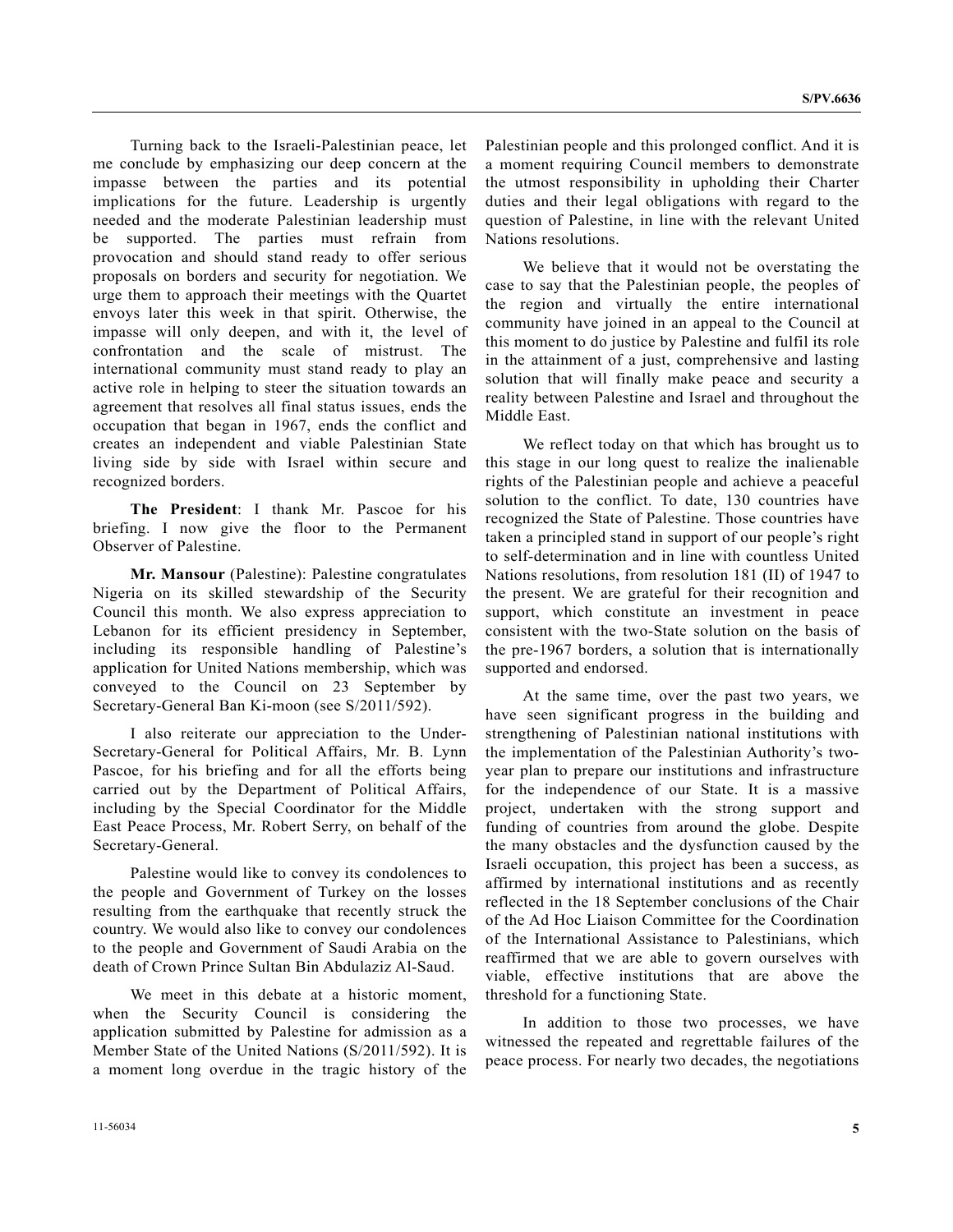undertaken by the Palestinian leadership in a spirit of historic compromise and good faith have been undermined, obstructed and stalled as a direct result of Israel's intransigence, its egregious violations of international law and human rights and its refusal to commit to the most basic principles and parameters essential for the achievement of a just and lasting peace.

 The consequences of its actions have not, however, been borne by the occupying Power, which continues to act with total impunity. Instead, they have been borne by generations of Palestinians, who continue to suffer the hardships of ongoing dispossession and exile and the brutality of the Israeli occupation in all of its manifestations; by the region, which continues to suffer from the insecurity and turmoil generated by this conflict; and by the international community, which continues to feel the wide-ranging impact of tensions and instability in the region and which continues, to no avail, to expend vast efforts and resources to resolve the conflict and alleviate its consequences.

 All of those dynamics have led us to this moment — a moment in which we insist that international law and the relevant resolutions, including those of the Security Council, be upheld and that the status quo no longer be maintained, for it is unacceptable, illogical and unjust. That is what brought President Mahmoud Abbas to the United Nations on 23 September (see A/66/PV.19) with the application of the State of Palestine for admission as a Member State and his historic statement to the General Assembly on that day. Here, we express our deep appreciation to the United Nations Secretary-General and the Legal Counsel for verifying Palestine's application and conveying it without question to the Security Council for its consideration. We believe that this reflects the strength of Palestine's application and its fulfilment of the required criteria for this important step.

 The Council has been debating our application for nearly a month, which we believe is sufficient time for its thorough consideration. We are aware of the deliberations taking place in the Committee on the Admission of New Members and express our gratitude for the principled positions of support affirmed by many delegations.

 We also express appreciation for the efforts of the Non-Aligned Movement caucus of the Council in addressing this issue. It is time for the Security Council to shoulder its responsibilities by approving our application and making a positive recommendation to the General Assembly for Palestine's admission to membership. That would be the most just and appropriate outcome of this process. We reiterate our belief that actions undertaken at the United Nations, the centre of multilateral activity in our world, can and must contribute towards the peace we all seek and will not obstruct the realization of this objective.

 Of course, we are aware of the difficulties, but we cannot accept attempts to extend or postpone this exercise indefinitely at the expense of the merits of Palestine's application and its long overdue and rightful inclusion in the community of nations. We believe that this exercise should be brought to closure with a clear outcome. In this regard, we stress that we see no contradiction between the possibility of a resumption of negotiations between the two sides, which the Quartet is seeking to arrange, and the Security Council's responsible consideration of Palestine's application. In fact, these processes, which share the objective of actualizing the two-State solution of Palestine and Israel living side by side in peace and security on the basis of the pre-1967 borders, should be viewed as mutually reinforcing.

 Palestine's recent efforts, including President Abbas's speech before the General Assembly and the submission of our application, have contributed to a growing momentum that underscores the urgency of bringing an end to the occupation that began in 1967. It is time for the Palestinian people to live in freedom and dignity and for a new era of peace and security to prevail in our region. That momentum, which led to the introduction of the French proposal by President Nicolas Sarkozy (see A/66/PV.11) and to the 23 September statement by the Quartet, has given added impetus to Governments and civil society worldwide to bolster their support for the legitimate aspirations of the Palestinian people at this critical time.

 The Palestinian leadership's core understanding of the Quartet statement is that negotiations are to commence on the basis of the 4 June 1967 borders and that Israel is expected to meet its legal obligations, including those under the Road Map, to halt all settlement activities in the occupied Palestinian territory, including East Jerusalem. Clearly, no credible peace process can proceed in the absence of such a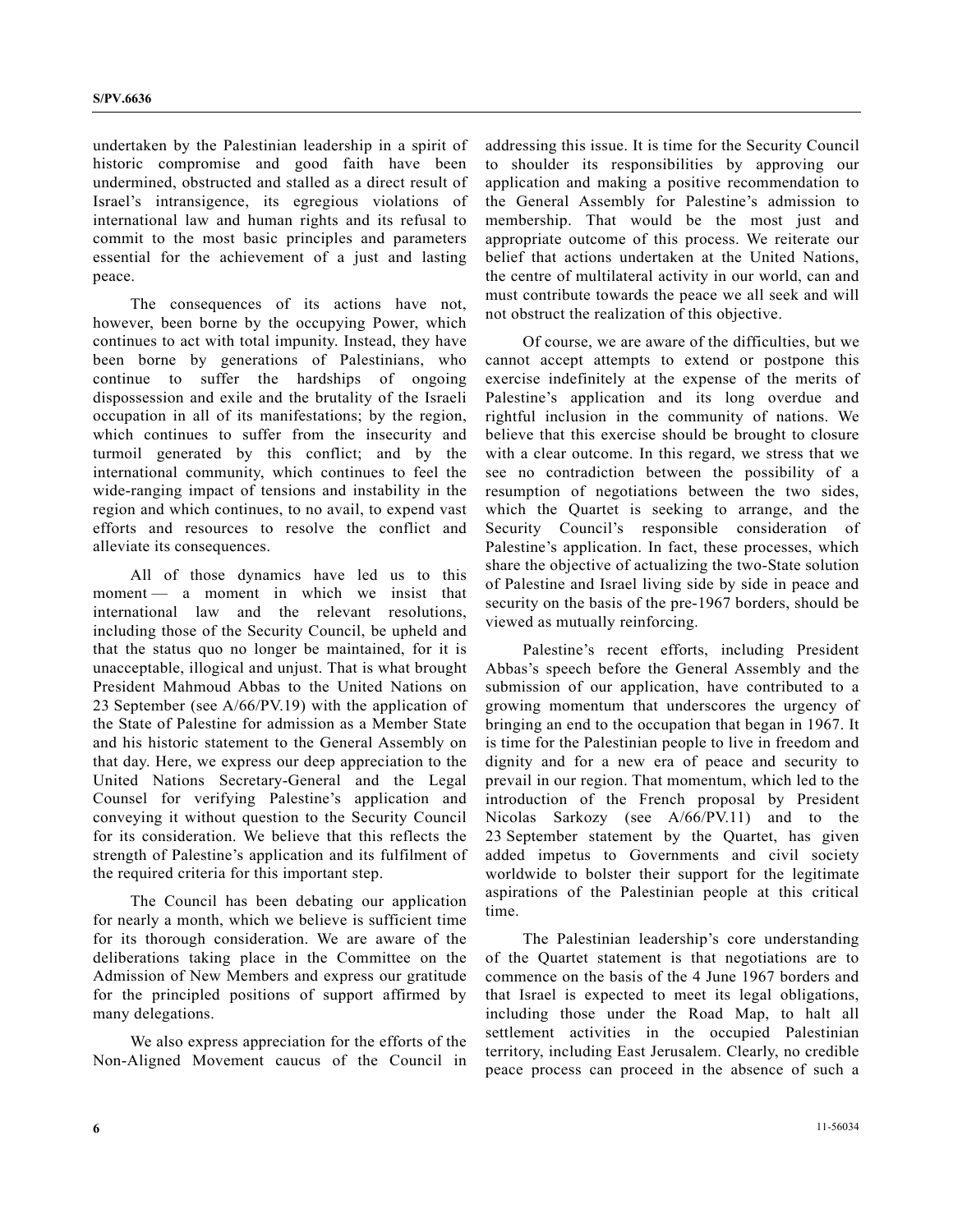basic understanding. If the Quartet succeeds in securing a commitment from the Israeli side on this basis, then the Palestinian side is willing to resume negotiations in accordance with the agreed terms of reference reflected in the resolutions of this Council, the Madrid principles, the Arab Peace Initiative and the Road Map.

 Here, we reiterate that there is no contradiction between resuming negotiations in this framework and the Palestinian efforts to become a State Member of the United Nations. This is particularly clear, since the two-State solution enjoys global consensus and the aim of both processes is the long overdue independence of the Palestinian State — a right denied for over 63 years since partition — and the achievement of a just and lasting peace.

 The current reality of the Israeli occupation and the situation of the Palestinian Authority cannot be sustained. Israel cannot continue to exploit and benefit from the occupation without consequences, absolved of its responsibilities as an occupying Power. Either the current situation must change, or Israel must assume full responsibility as the occupying Power. I would like to repeat that. Either the current situation must change, or Israel must assume full responsibility as the occupying Power. The status quo cannot be maintained as we move forward, for it is absolutely untenable.

 Indeed, the situation on the ground continues to worsen and tensions continue to rise. In the midst of the serious diplomatic efforts being exerted by all concerned parties, Israel has instead intensified its illegal settlement campaign in the occupied Palestinian territory, including East Jerusalem, gobbling up more Palestinian land with its construction and expansion of settlements and the wall, destroying more Palestinian homes and properties and displacing more Palestinian families, as well as permitting the terror rampages of the Israeli settlers against our civilians, their homes, their lands and trees, and their mosques. Such actions by Israel must be seen for what they are: a concrete, negative reaction to the efforts of the international community, including the Quartet, in favour of its occupation and expansionist annexation agenda.

 How else can one explain the provocative and arrogant declarations in just the past three weeks regarding the construction of nearly 4,000 more settlement units? How else can one explain the deliberate planning and expansion of settlements and the attempts to entrench settlement outposts through legislation, particularly in occupied East Jerusalem and Bethlehem? All these measures are severing the northern and southern parts of the West Bank, encircling occupied East Jerusalem and separating it from its natural Palestinian environs, and totally undermining the contiguity and viability of our State. There is no justification for those illegal Israeli measures and no explanation for them other than that this Israeli Government is interested in neither the two-State solution nor in peace and security, and that it has chosen instead to continue its occupation and subjugation of an entire nation of people and to prolong the conflict.

 That obstruction of peace has also been underscored recent days by the occupying Power's intensification of the mistreatment and abuse of the thousands of Palestinian civilians who remain imprisoned in its jails and detention centres. In a series of letters, we have drawn the Council's attention to their plight, including the hunger strike that began on 27 September, and we call on it to uphold international law vis-à-vis the situation of our prisoners. The international community, including the high contracting parties to the Fourth Geneva Convention, must demand that Israel comply with its legal obligations and cease its abuse of Palestinian prisoners — who include hundreds of children, some as young as 12 years old — and that the International Committee of the Red Cross be given unfettered access to them. In that regard, the recent prisoner exchange was a very important development. We welcome the release of hundreds of Palestinian prisoners and await the release of the thousands of others who continue to unjustly languish in Israeli prisons.

 Yet another unsustainable situation is the Israeli blockade of the Gaza Strip, which has inflicted so much suffering on the Palestinian civilian population. All pretexts for continuing that illegal blockade must be rejected. The international community must unanimously demand that Israel fully lift the blockade and allow the sustained and unfettered movement of persons and goods into and out the Gaza Strip in order to permit the reconstruction of destroyed homes, properties and infrastructure, as well as the rehabilitation of our society there, which has been so damaged by that vicious form of collective punishment by the occupying Power.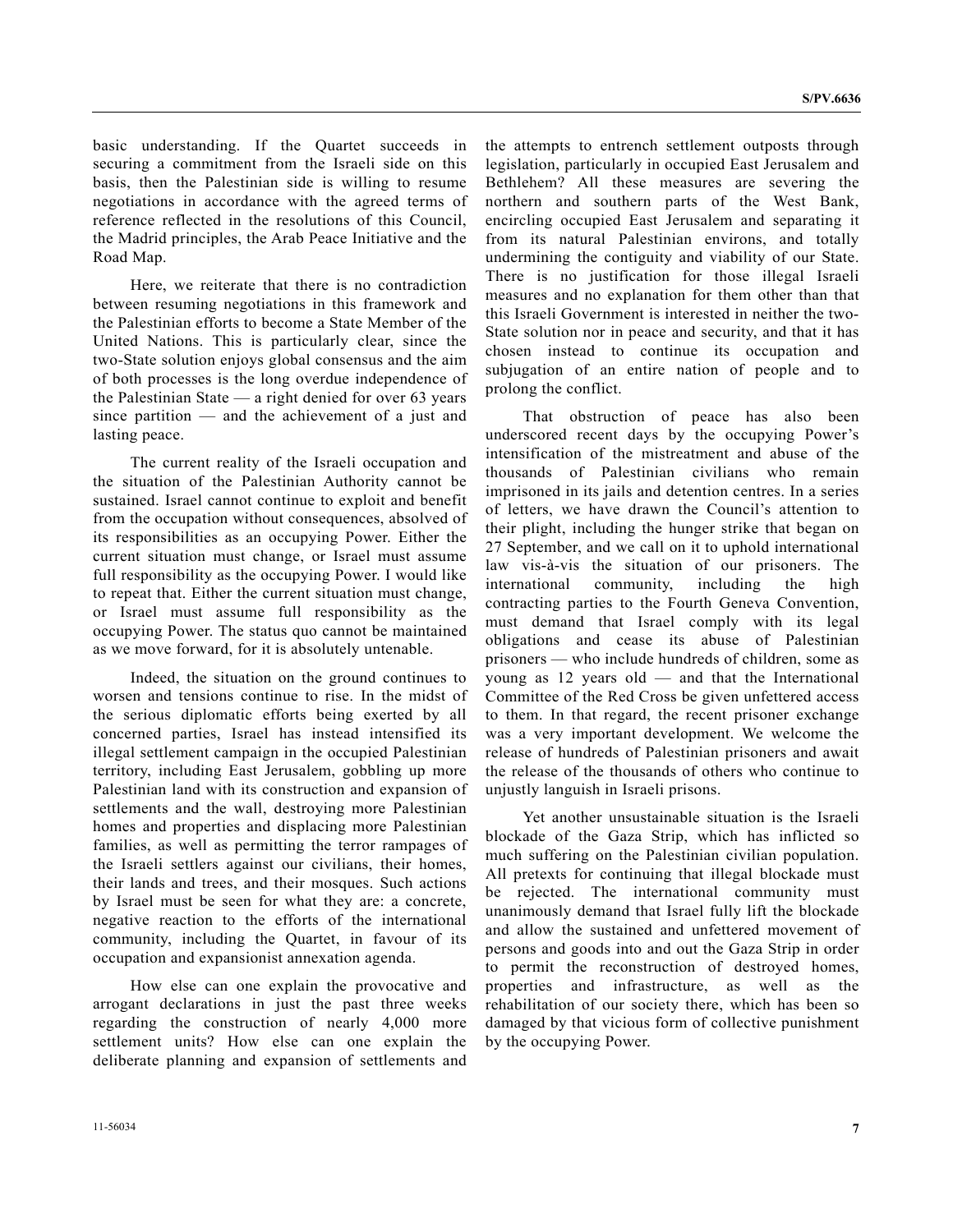The Palestinian leadership remains committed to peace and to negotiating seriously all final-status issues — the Palestine refugees, Jerusalem, settlements, borders, security and water — when the appropriate environment is secured. However, we will not enter into negotiations for the sake of negotiations. The situation on the ground and the two-State solution itself are too fragile to withstand further delays and sabotage. Israel, the occupying Power, must be speedily compelled to commit to negotiations along the clear parameters to which we have already committed.

 While committed to the peace process, we must reiterate clearly that the right of the Palestinian people to self-determination, freedom and independence is not up for negotiation, nor will it be the product of negotiations. It is an inalienable right and the sole domain of the Palestinian people. It has never been an issue for negotiations with Israel, nor will it ever be. Negotiations on the core issues and the expression of our self-determination should not be confused by Israel, or others, as one and the same, because they are not. Israel, as the occupying Power, should not be allowed to continue obstructing and dictating the terms of our exercise of that inalienable right.

 We are determined to achieve that right and all of the legitimate national aspirations of our people. We are determined to bring an end to the injustice endured by our people, including the grave injustice inflicted on our refugees. We are determined to peacefully achieve the independence of the State of Palestine, with East Jerusalem as its capital, based on the pre-1967 borders. That achievement will be the core of a just and lasting solution to the Israeli-Palestinian conflict, and the Arab-Israeli conflict as a whole. We are grateful for the long-standing support of the international community in that journey, and urge that no effort be spared at this critical crossroads to make that a reality. It clearly requires that the Security Council responsibly uphold its Charter duties.

**The President**: I now give the floor to the representative of Israel.

**Mr. Prosor** (Israel): At the outset, I would like to extend my condolences to the people of Turkey following yesterday's tragic earthquake.

 Let me begin by reminding the Council that the name of today's debate is the situation in the Middle East, including the Palestinian question, and not vice versa. This morning, I would like to take the unusual

step of actually focusing on the situation in the Middle East. Let me assure the Council that I will give proper attention to the Israeli-Palestinian conflict later. However, let us first look at the facts.

 The Middle East is in turmoil. Thousands of innocents have been gunned down in the street. People are calling for their freedom and demanding their rights. Yet, month after month, the Council deals disproportionately with one — and only one — conflict in the region. I do not claim that the Council is not dealing with the situation of specific countries in the Middle East. It does. However, I think that it is time to start connecting the dots so that we can face the bigger picture.

 For generations, the Arab world has failed miserably to address the needs of its own people. The United Nations Development Programme has sponsored five — five— *Arab Human Development Reports* since 2002. Year after year, the Arab researchers who write the reports often offer a glimpse into the real world of the Middle East. Young people struggle without access to jobs and education. Women are denied basic rights. Free expression is repressed. Minorities are persecuted. Elections are a sham.

 With their world in flames, Arab leaders continue to blame Israel and the West for all their problems. For years, it has been the only explanation that they have been able to offer to their own people. From time to time, they spice up the story. When a shark attacked a tourist in the Red Sea resort of Sharm el-Sheikh recently, the local Egyptian Governor suggested that Mossad was using sharks to harm Egyptian tourism. Everything wrong in the Middle East, according to many Arab leaders, is simply Israel's fault. If it is not Mossad, it is the Central Intelligence Agency, MI6 or some other foreign force.

 Today, the people of the Middle East demand real answers for their plight. We have seen their brave stands in public squares. We have heard their cries. We have witnessed the deadly response to such calls for freedom. In Hama, Dara and Latakia, the Syrian regime slaughters its citizens in a desperate bid to hold onto power. Some members of the Council remain blind to Al-Assad's brutality. In Libya, the reign of Muammar Al-Qadhafi is over after more than 40 years of repression and many months of bloodshed. The Libyan despot's violent end illustrated what Churchill once described as the signal disadvantage of a dictator. What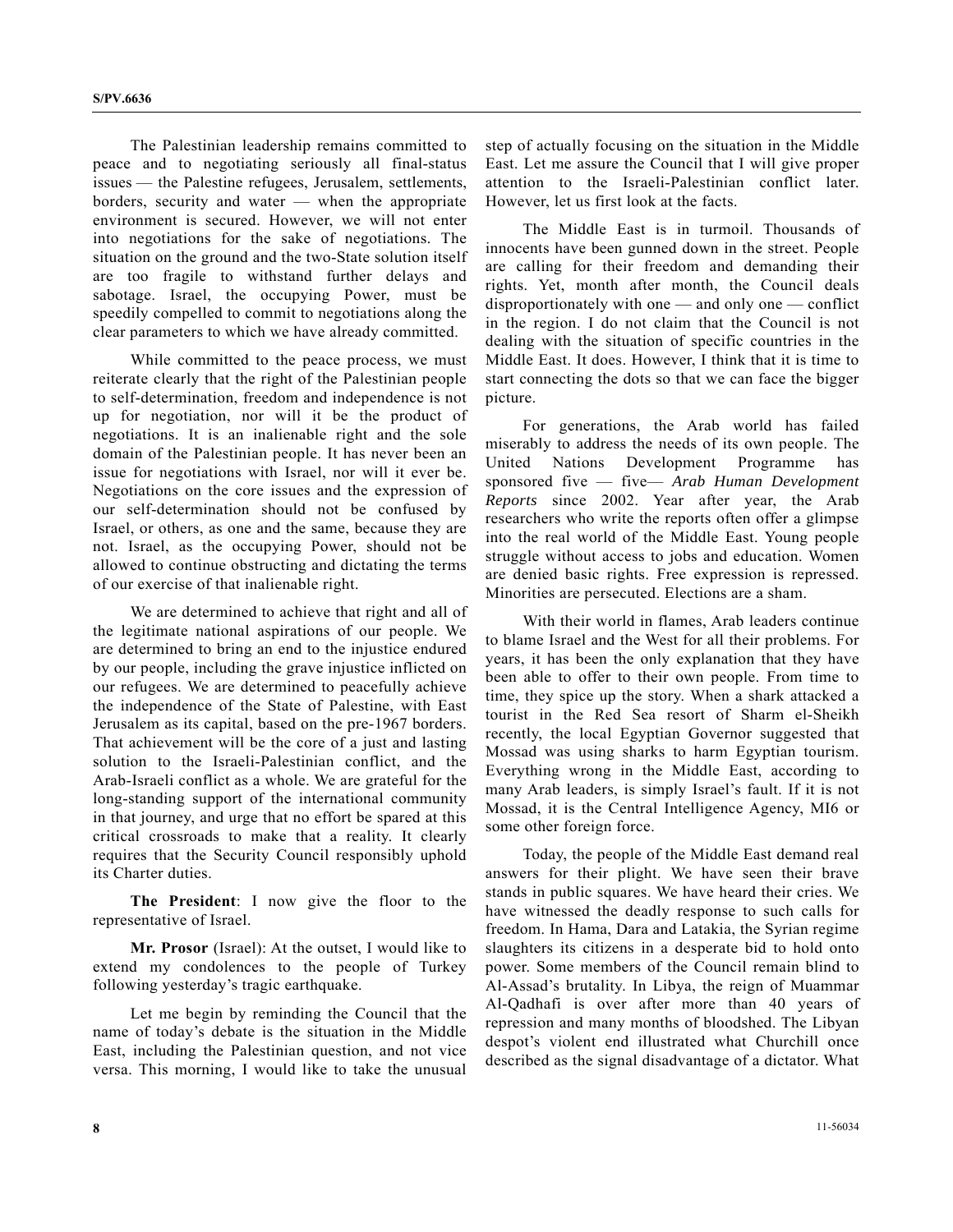he does to others may often be done back to him. That truth haunts the minds of many leaders in our region. Al-Qadhafi's fate rings an alarm bell for them.

 In Iran, an Ayatollah regime represses its own people, as it helps other tyrants to butcher theirs. Last week, United Nations Special Rapporteur Shaheed briefed the General Assembly, offering a chilling picture of what daily life in Iran looks like. His report highlighted

 "a pattern of systemic violations of … fundamental human rights ... includ[ing] multifarious deficits in relation to the administration of justice … practices that amount to torture … the imposition of the death penalty in the absence of proper judicial safeguards … the persecution of religious and ethnic minorities, and the erosion of civil and political rights". (*see A/66/374, para. 18*)

 Iran remains the world's central banker, chief trainer and primary sponsor of terror. Recent events have shown that its State-directed terrorist activities extend from the Persian Gulf to the Washington Beltway, with targets that range from innocent protesters to foreign soldiers to official diplomatic representatives. That is the way the regime behaves today. One can only imagine what it would do with nuclear capabilities — with the dangerous combination of extremist ideology, advanced missile technology and nuclear weapons.

 The reports of the International Atomic Energy Agency make clear that Iran continues to march towards the goal of a nuclear bomb in defiance of the international community. We all cannot allow it to place the entire world under the spectre of nuclear terrorism. The world must stop Iran before it is too late.

 The Middle East is trembling. Its future is uncertain. Two roads stand before us. There is a future offered by Iranian and Syrian leaders of more extremism, greater violence and continued hate. Their vision will not liberate human beings. It will enslave them. It does not build. It destroys. There is another road — a path of progress, reform and moderation.

 The choice before us is clear. It has never been more critical to make the right choice for the future of the Middle East and all its inhabitants. It is time for the Council to stop ignoring the destructive forces that seek to keep the Middle East in the past, so that we can seize the promise of a brighter future.

 Make no mistake. It is important for Israel and the Palestinians to resolve our long-standing conflict. It is important on its own merits, so that Israelis and Palestinians alike can lead peaceful, secure and prosperous lives. But it will not produce a sudden outbreak of stability, harmony and democratization from the Persian Gulf to the Mediterranean Sea. Seriously addressing the underlying problems of the Middle East will be essential to advancing Israeli-Palestinian peace.

 The road to peace can only be built on a foundation of mutual recognition and a dialogue. A month ago, President Abbas stood in this building and said,

 "I come before the General Assembly today from the Holy Land, the land of Palestine, the land of divine messages, ascension of the Prophet Muhammad and the birthplace of Jesus Christ". (*A/66/PV.19, p. 29*)

 He denied 4,000 years of Jewish history. It was not a small omission. It was not an oversight. The Palestinian leadership's attempts to erase the connection between the Jewish people and the land of Israel is not new. Others in the Arab world have offered a different message. In 1995, for example, King Hussein went to the United States and said,

 "For our part, we shall continue to work for the new dawn when all the children of Abraham and their descendants are living together in the birthplace of their three great monotheistic religions".

 Let me repeat that King Hussein said three monotheistic religions, not one or two. Those who seek peace do not negate the narrative of the other side. On the contrary, they recognize its existence and choose to sit down and negotiate peace in good faith. That is what President Sadat did; it is what King Hussein did. The ancient Jewish bond with the land of Israel is unbreakable. This is our homeland. The United Nations recognized Israel as a Jewish State 64 years ago. It is time for the Palestinians and more than 20 Muslim countries around the globe to do the same.

 Let there be no doubt, and I repeat, Israel wants peace with a future Palestinian State. In word and in deed, my Government has demonstrated time and again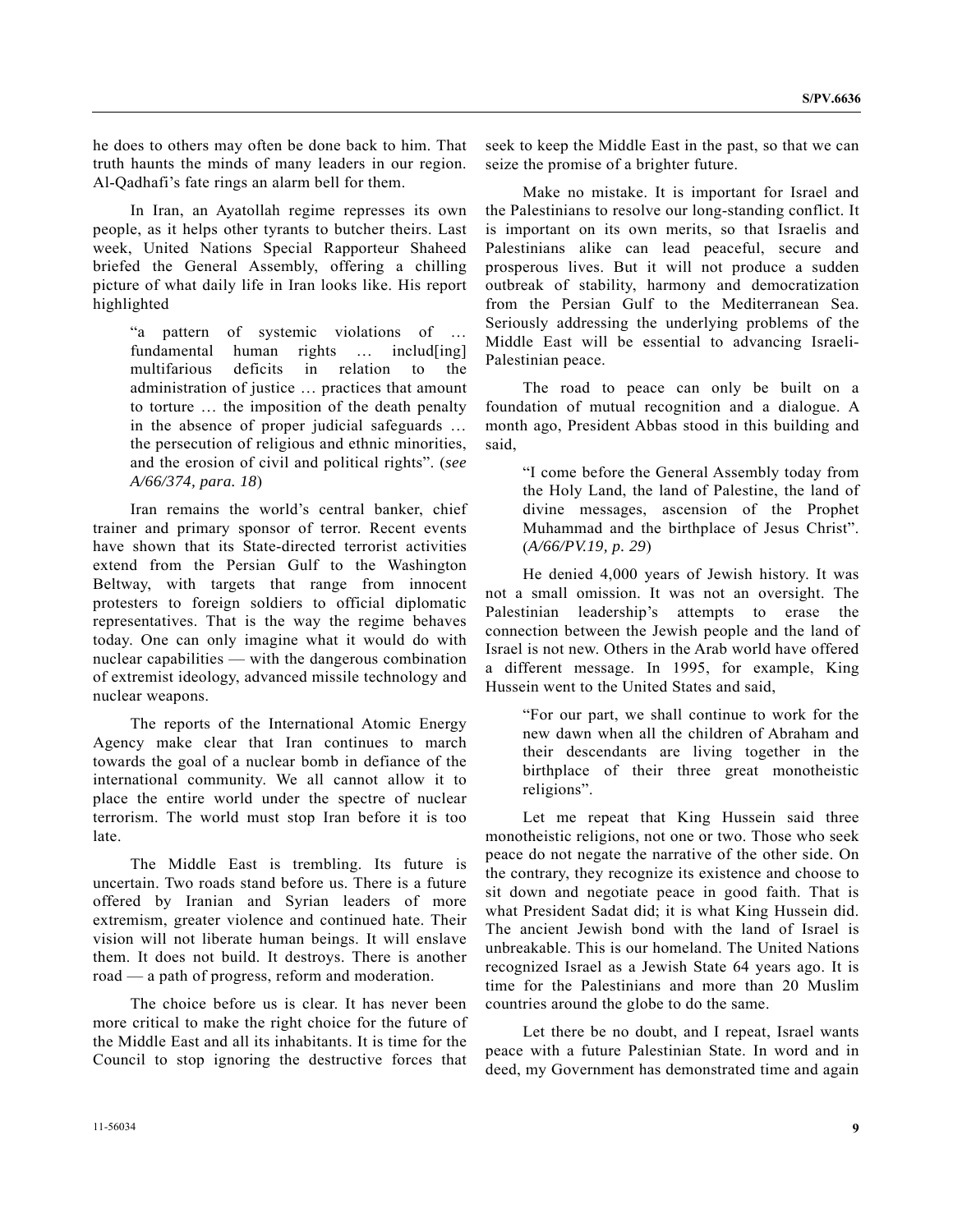that we seek two States for two peoples living side by side in peace. I repeat: two States for two peoples. We do not hear that from the Palestinians or any Arab leaders. If anyone should hear the phrase "two States for two peoples", they should call me, on a 911 number if necessary, day or night.

 It is no coincidence that Prime Minister Netanyahu stood here last month and issued a clear call to President Abbas (see A/66/PV.19). Today let me reiterate that call to the Palestinians. Sit down with Israel. Leave your preconditions behind. Start negotiations now. The international community has called on the Palestinians to go back to negotiations. Israel has accepted the principles outlined by the Quartet to restart negotiations immediately without preconditions. We are waiting for the Palestinians to do the same thing.

 The Palestinians suggest that settlements are the core cause of the Israeli-Palestinian conflict. It is an interesting assertion, considering the fact that the conflict raged for nearly half a century before a single settlement sprang up in the West Bank. From 1948 until 1967, the West Bank was part of Jordan. Gaza was part of Egypt. The Arab world did not lift a finger to create a Palestinian State, and it sought Israel's alienation when not a single settlement stood anywhere in the West Bank or Gaza. The issue of settlements will be worked out over the course of negotiations. But the primary obstacle to peace is not settlements. That is just a pretext for the Palestinians to avoid negotiations. The primary obstacle to peace is the Arab world's refusal to acknowledge the Jewish people's ancient connection to the land of Israel, and the Palestinians' insistence on the so-called right of return.

 Today the Palestinian leadership is calling for an independent Palestinian State, but insists that its own people return to the Jewish State. That is a proposition that no one who believes in the right of Israel to exist could accept, because the only equation in political science with mathematical certainty is that the socalled right of return equals the destruction of the State of Israel. The idea that Israel will be flooded with millions of Palestinians is a non-starter. The international community and the Palestinian leadership know it, but the Palestinian people do not hear it. This gap between perception and reality is a major obstacle to peace. The so-called right of return is the major hurdle to achieving peace. Since the Palestinian leadership refuses to tell the Palestinian people the truth, the international community and the people around this table have a responsibility to tell the Palestinian people about the basic compromises that they will have to make.

 The many issues that remain outstanding can and will be resolved only through direct negotiations between the parties. Israel's peace with Egypt was negotiated, not imposed. Peace with Jordan was negotiated, not imposed. An Israeli-Palestinian peace must be negotiated; it cannot be imposed. Palestinian unilateral action at the United Nations is no path to real statehood; it is a march of folly. Today the Palestinians are far from meeting the basic criteria for statehood, including the test of effective control. The President of the Palestinian Authority has zero authority in the Gaza Strip. Before flying 9,000 kilometres to New York to seek United Nations membership, President Abbas should have driven 50 kilometres to Gaza, which he has been unable to visit since 2007. In the same breath that they claim that the State will be peace-loving, Palestinian leaders speak of unity with Hamas, an internationally recognized terrorist organization. Hamas and a love of peace? There is no greater contradiction in terms.

 This month, on a fund-raising excursion of terrorism with his Iranian patrons, Hamas leader Ismail Haniyeh stood in front of an audience in Tehran and said that "the correct strategy to liberate our country and Jerusalem is violent resistance". Under Hamas rule, Gaza remains a launching ground for constant rocket attacks targeting Israeli civilians that are fuelled by a continuous flow of weapons from Iran and elsewhere. Israel has a right to defend itself. As the Palmer report made clear, the naval blockade is a legitimate security measure for preventing weapons from entering the Gaza sea.

 When it is not attacking Israelis, Hamas is oppressing its own people. In Gaza, civil society is non-existent. Political opponents are tortured, women are subjugated and children are used as suicide bombers and human shields. Textbooks and television glorify martyrdom and demonize the Jews. Incitement against Israelis also continues in the West Bank, among the official institutions of the Palestinian Authority, which names its public squares after suicide bombers.

 The unresolved questions about the future of a Palestinian State cannot be simply swept under the carpet. They go to the core of resolving our conflict.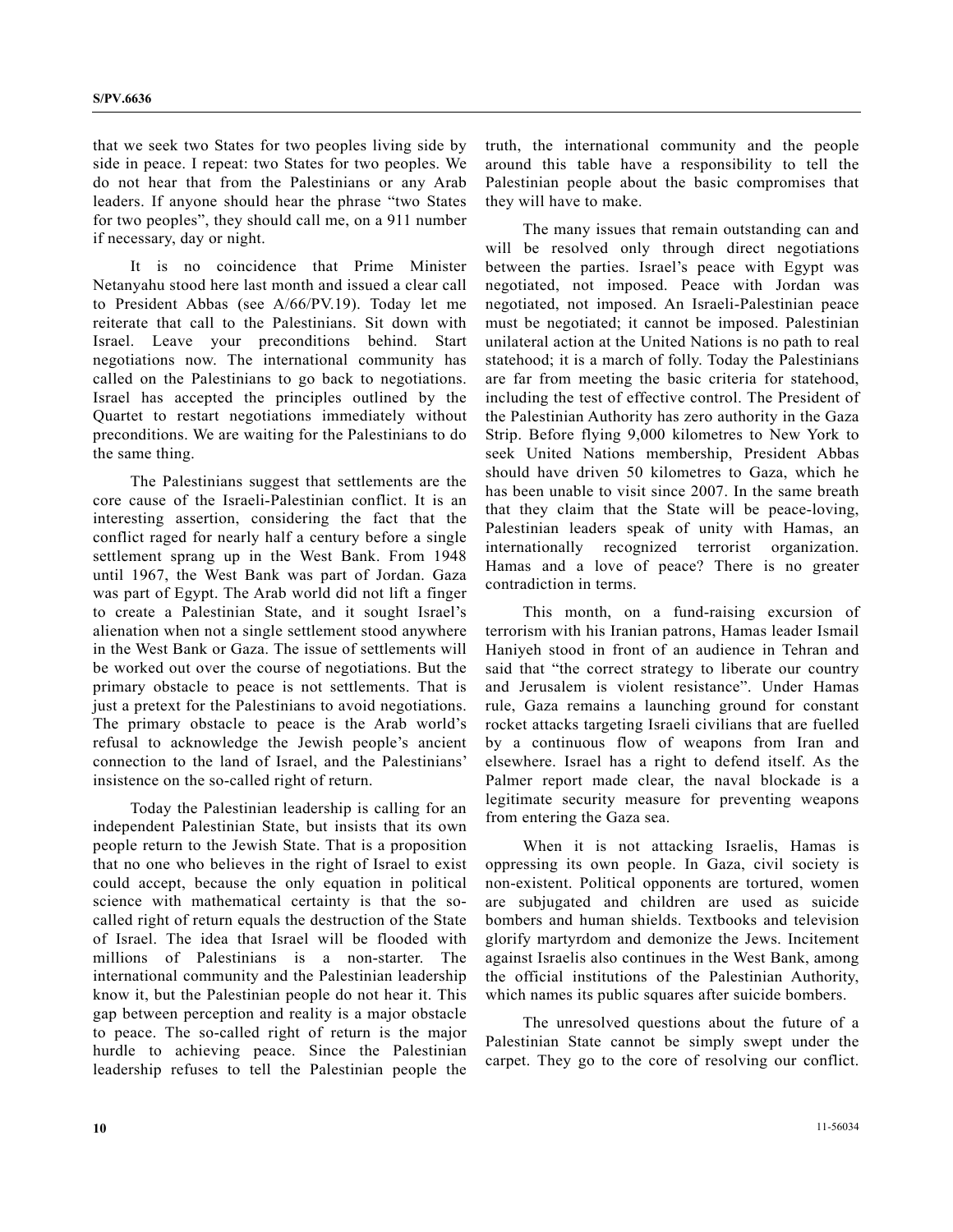They have to be addressed. Let me be clear: for Israel, the question is not whether we can accept a Palestinian State; we can. The question is what the character of the Palestinian State that emerges alongside us will be whether it will live in peace.

 Palestinian unilateral action in the United Nations breaches the Oslo Accords, the Interim Arrangements, the Paris Protocol and other bilateral agreements that form the basis of 40 spheres of Israeli-Palestinian cooperation, all of which could be jeopardized by unilateral action at the United Nations. This unilateral initiative will raise expectations that cannot be met. It is a recipe for instability and, potentially, violence. Members of the international community should be clear about the responsibility: you vote for it, you own it. All those who vote for unilateral action and recognition will be responsible for its consequences. At this critical juncture, the Palestinians' true friends will encourage them to put aside the false idol of unilateralism and get back to the hard work of direct negotiations.

 Speaking of friends, the many so-called Arab champions of the Palestinians' cause have responsibility to play a constructive role. Constructive support from the Arab world is vital for building the civic and economic structures necessary for real Palestinian statehood and peace. Instead of simply adding to the cause of State-bashing, the Palestinians' true supporters will help advance State-building. Arab donors provided just 20 per cent of international funds for the Palestinian Authority's regular budget last year. Let me put this in perspective: last year Arab donations to the regular Authority budget accounted for a little more than half of what Saudi Prince Al-Waleed bin Talal spent on his newest personal luxury jet. People in Washington, London and Paris are struggling with an economic downturn, but still providing the bulk of support for Palestinian institutions, while Arab States, saturated in petrodollars, do not even give the Palestinians crumbs from the table.

 In the Jewish tradition we are taught that whosoever saves a single life saves an entire universe. This sacred principle forms the backbone of Israel's democracy. It drives our Government's policy. We witnessed a clear reflection of those values last week. All of Israel welcomed home our kidnapped soldier, Gilad Shalit, after he had spent more than five years in Hamas captivity. It was a moment of great joy, but it came with tremendous costs. I would like to take this

opportunity to thank the Secretary-General personally, and the people around him. Some of the countries represented here today played an important role in Gilad Shalit's release. For us, the supreme value of a single human life justified releasing more than 1,000 terrorists and criminals covered in the blood of innocents. The values inherent in such an act shine bright in our region. Many took note. On Twitter, one Syrian blogger, Soori Madsoos, wrote:

 "Their Government is prepared to pay the ultimate price for one citizen, while our Government kills us like we were animals, and our Arab neighbours say that it is an internal matter".

Time and again, Israel has shown that it is ready and able to make bold and courageous decisions to preserve life, to uphold human dignity and to pursue peace.

 Sustainable peace must be negotiated, must be nurtured and must be anchored in security. It must take root in homes, schools and media in order to teach tolerance and understanding and thus grow within hearts and minds. It must be built on the foundation of a younger generation that understands the compromises necessary for peace. A brighter future for the Middle East must be forged from within, when we are open and honest about the challenges before us, and resolute in our determination to meet them together.

**The President**: I wish to remind all speakers to limit their statements to no more than four minutes in order to enable the Council to carry out its work expeditiously. Delegations with lengthy statements are kindly requested to circulate the text in writing and to deliver a condensed version when speaking in the Chamber.

 I now invite the Permanent Representative of the United States of America and Member of President Obama's Cabinet, Her Excellency Ms. Susan Rice to take the floor.

**Ms. Rice** (United States of America): I wish to thank Under-Secretary-General Pascoe for his briefing. I will begin with the Israeli-Palestinian conflict. The United States continues to work vigorously with the parties, the Quartet and our international partners to resume negotiations on the basis of the 23 September Quartet statement. That statement provides a clear and credible path back to the negotiating table, which is the only path to achieve the two-State solution we all seek.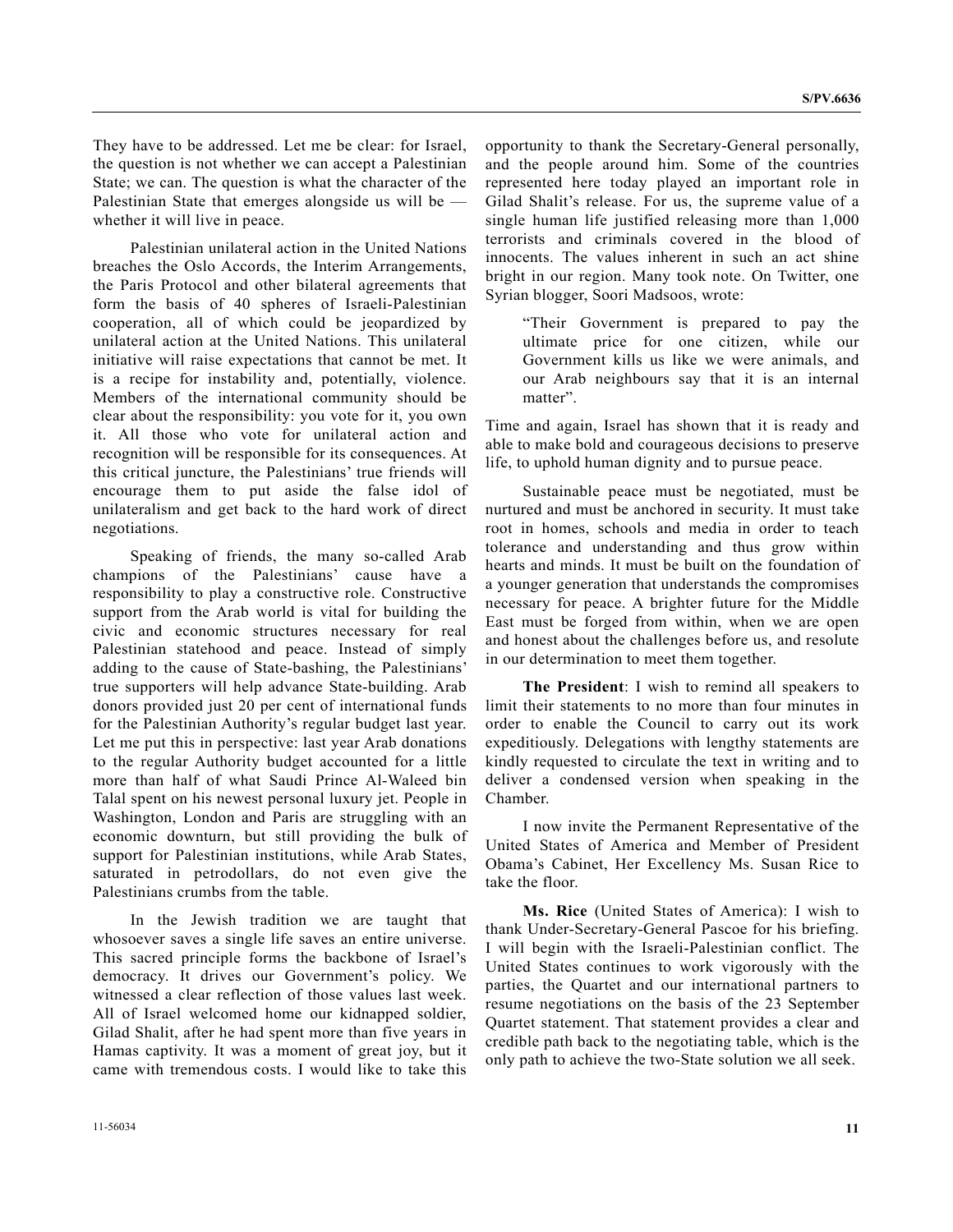The Quartet statement reaffirms President Obama's vision for peace, as laid out in his May remarks. President Abbas and Prime Minister Netanyahu have each agreed to send negotiators to Jerusalem for preparatory meetings with the Quartet envoys on 26 October. Thus, our focus remains on laying the groundwork for these and subsequent meetings leading to the two parties' exchanging comprehensive proposals on territory and security by the end of the year, as outlined in the Quartet's timeline.

 We urge all members of the Council and all Member States to unite to help to create a positive climate for resuming negotiations. Ultimately, it is the Israelis and the Palestinians who must live side by side. Only they can reach agreement on the painful issues that divide them: borders and security; refugees and Jerusalem. We have been very clear that we believe Palestinian efforts to seek Member State status at the United Nations will not advance the peace process, but rather will complicate, delay and perhaps derail prospects for a negotiated settlement. Therefore, we have consistently opposed such unilateral initiatives. We will continue, at the same time, to exert every effort to bring the parties back to the negotiating table.

 Like every American Administration for decades, the Obama Administration does not accept the legitimacy of continued Israeli settlement activity. The fate of existing settlements is one that must be dealt with by the parties along with other permanent status issues, including the status of Jerusalem. For that reason, steps by the Government of Israel to advance significant new construction in Givat Hamatos are deeply disappointing.

 The illegal trafficking of weapons in Gaza continues to pose a serious threat to civilians in Gaza, in Israel and in Egypt. It must be stopped.

 With regard to Hamas, we reaffirm the importance of fulfilling the Quartet's principle's commitment to non-violence, recognition of Israel's right to exist and recognition of previous agreements. We call again on Palestinians and Israelis to take constructive actions to promote peace and to avoid actions that complicate this process or undermine trust.

 The United States is very pleased that Gilad Shalit has finally been reunited with his family after five long years in captivity.

 I will now turn to the crisis in Syria. For more than seven months, ordinary Syrians have taken to the streets to demand respect for their most fundamental human rights. The Al-Assad regime has met those peaceful protests with brutal and escalating violence. According to the United Nations, the death toll has surpassed 3,000. It is tragic that Al-Assad's barbaric acts have recently been met by silence from this Council.

 The United States welcomes the Arab League's renewed efforts to stop the violence to allow the Syrian people to exercise their rights to freedom of expression and assembly and to bring about a peaceful transition to democracy.

 We are very sceptical, however, that the Al-Assad regime has any intention of allowing the opposition to meet in an environment free of intimidation. We again call for full and unfettered access by credible, professional observers, including human rights monitors, the United Nations Human Rights Council's commission of inquiry and international observers.

 In addition, we strongly deplore the violent incursions and raids into Lebanon by Syrian security forces that have resulted in death and injury.

 Turning to Yemen: We welcome the Council's adoption on Friday of resolution 2014 (2011) addressing the grave situation there. Each day that passes without a peaceful and orderly transition of power is another day that the Yemeni people are forced to live in danger and instability. We again urge all parties to cease violence and exercise maximum restraint. We will continue to work intensively with the international community to support the Yemeni people's aspirations for democracy and protection of their basic human rights.

 We are pleased that the Government of Lebanon has reaffirmed that it will uphold Lebanon's international commitments, including Lebanon's agreement with the Special Tribunal for Lebanon. We believe it is of utmost important that Lebanon fulfil its funding obligations to the Special Tribunal within the coming weeks. We remain deeply committed to the full implementation of resolutions 1559 (2004), 1680 (2006) and 1701 (2006). The United States continues to support the Lebanese Armed Forces' ongoing efforts to assert control and maintain stability in southern Lebanon.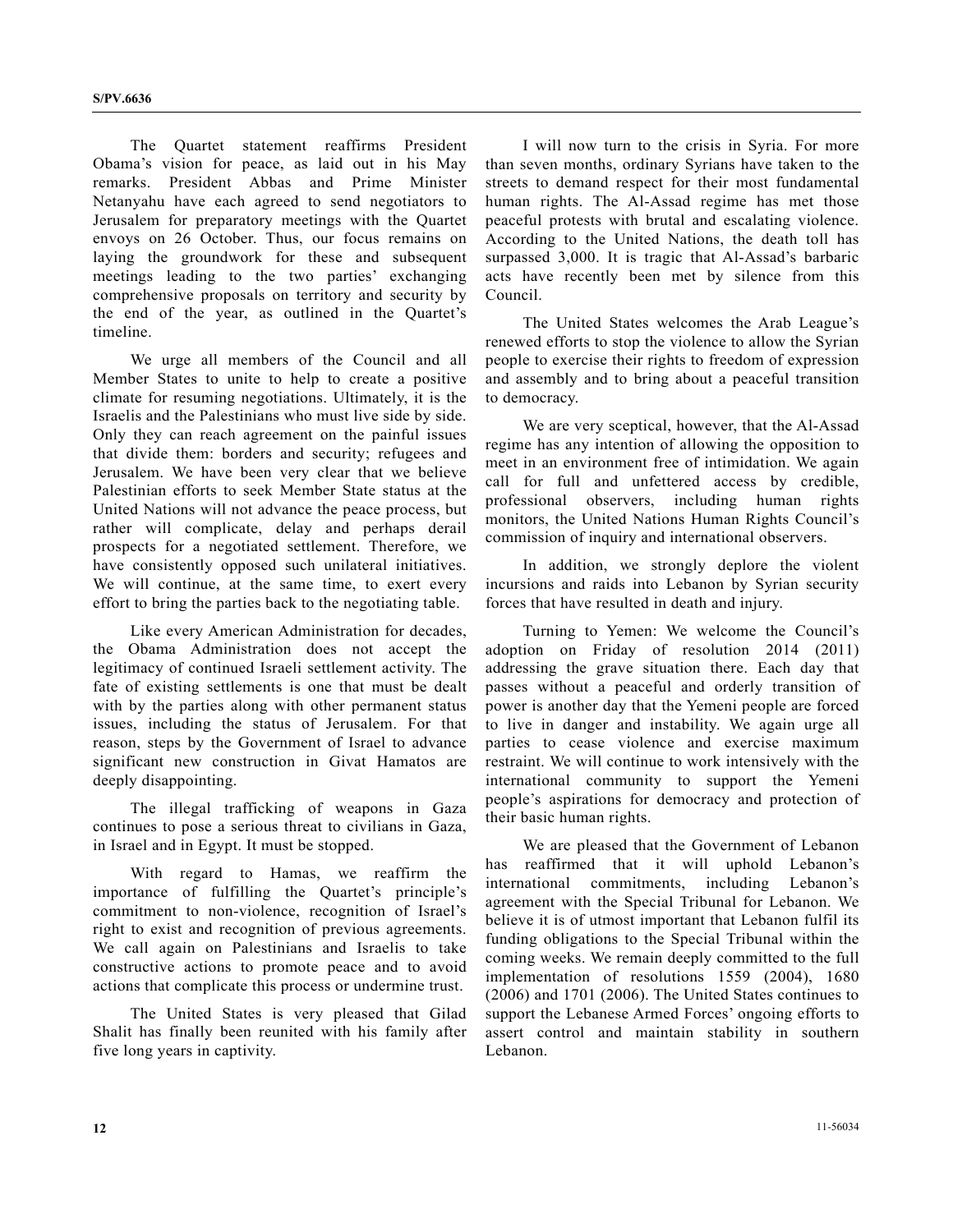Finally, the United Sates congratulates the Tunisian people on the reported high turnout in Sunday's elections for a constituent assembly. This is a milestone on the Tunisian people's path from dictatorship to a democratic Government founded upon respect for the will of its citizens.

 We look forward to working with the people and Government of Tunisia, including the new Constituent Assembly, over the next phase of their country's historic transition.

**The President**: I now invite His Excellency Mr. E. Ahamed, Minister of State for External Affairs of India, to take the floor.

**Mr. Ahamed** (India): At the outset, I would like to convey our deep condolences to the Government and the people of Saudi Arabia on the passing away of His Royal Highness, the Crown Prince of Saudi Arabia, Sultan Bin Abdulaziz Al-Saud. I would also like to convey our solidarity with the Government and the people of Turkey in dealing with the aftermath of the devastating earthquake.

 First of all, I would like to thank you, Madam President, for organizing this open debate on the Middle East, a region witnessing momentous transformation. I also would like to thank Under-Secretary-General Lynn Pascoe for his comprehensive briefing on developments in the region.

 Clearly, the issue of Palestine has taken a decisive turn in the history of the Middle East conflict after President Mahmoud Abbas filed an application with the Secretary-General on 23 September for Palestine's full membership to the United Nations.

 Speaking on 24 September 2011 — a day after President Abbas filed the application — my Prime Minister, Manmohan Singh, said in the General Assembly that India has been steadfast in its support for the Palestinian people's struggle for a sovereign, independent, viable and united State of Palestine with East Jerusalem as its capital, living within secure and recognized borders side by side and at peace with Israel, as per the relevant resolutions of this Organization, the Arab Peace Initiative and the Quartet Road Map. The Prime Minister added that we look forward to welcoming Palestine as an equal Member of the United Nations (see A/66/PV.22).

 India recognized the Palestine Liberation Organization as the sole legitimate representative of the Palestinian people in 1975, and its Office in New Delhi was accorded full diplomatic recognition in 1980. India was the first non-Arab country to recognize the State of Palestine, in 1988. We have maintained diplomatic relations with Palestine for over two decades now. It is also pertinent to note that Palestine has been recognized by more than two thirds of the membership of this Organization.

 Obviously, the State of Palestine fulfils all criteria mentioned in Article 4 of the Charter for membership to this Organization. We therefore support Palestine's application and hope that the process will be concluded expeditiously.

 During my long political career, I have had the honour to work closely with Palestinian leaders. I met the undisputed leader of the Palestinian people, the late President Yasser Arafat, on 17 September 2004 at Ramallah, just a few months before he left his earthly abode. At that meeting, I had the opportunity to reiterate India's solidarity with the Palestinian people and support for their cause. He warmly recalled his close relations with Indian leaders, particularly Mrs. Indira Gandhi and Mr. Rajiv Gandhi, and appreciated India's unwavering support for the cause of the Palestinian people. We have continued our interactions with the Palestinian leadership under President Abbas. He paid state visits to India in 2008 and 2010.

 As the world's largest democracy and arguably its most diverse country, India recognizes the democratic aspirations of all peoples, including those in the Middle East. The call of the international community for democracy and respect for fundamental rights will sound hollow if the present impasse continues and the Palestinians are denied their aspirations.

 It is also our firm conviction that lasting peace and security in the region can be achieved only through peaceful dialogue, not through the use of force. In this context we take note of the Quartet statement of 23 September, and we hope that the timelines indicated in that statement will be realized.

 The biggest stumbling block to direct negotiations between the Israelis and the Palestinians remains continuing settlement activity in the occupied Palestinian territories. We call upon Israel to stop settlement activities. That would facilitate the resumption of negotiations, in which all final status issues should be addressed.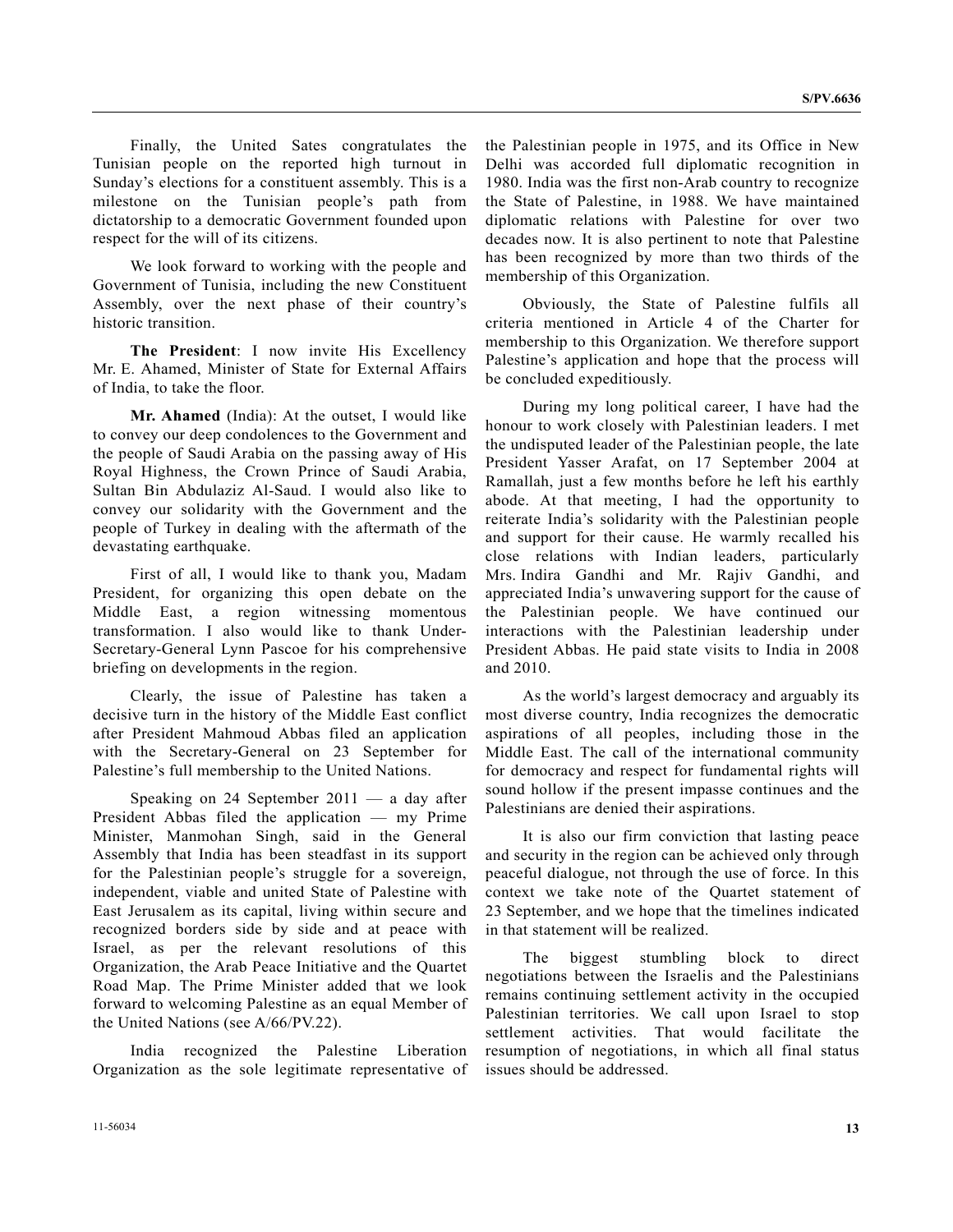We cannot, however, make Palestine's membership in the United Nations conditional upon a peace agreement, for that would be legally untenable, even while we support the resumption of direct talks to resolve the outstanding issues.

 We welcome the recent agreement between Israel and Hamas on the exchange of prisoners. We hope it will ease tension and build confidence. We also hope it will pave the way for an early and significant easing of restrictions on movement of goods and people into the Gaza Strip, thereby addressing the dire humanitarian situation there.

 India, for its part, has continued its development support to the Palestinian Authority. From the year 2009-2010, we enhanced our annual contribution to the United Nations Relief and Works Agency for Palestine Refugees in the Near East (UNRWA) to \$1 million, in addition to a special contribution of another \$1 million to UNRWA in response to a flash appeal in 2010.

 During the past two years, India has also contributed \$10 million annually as untied budgetary support to the Palestinian Authority. We are offering 100 slots to the Palestinian Authority for capacitybuilding and human resource development under our technical and economic cooperation programme. With our IBSA partners Brazil and South Africa, we have also undertaken joint projects in Palestine, with a sports complex having just been completed.

 While the Israeli-Palestinian conflict is the most serious one in the region, we need to be mindful that resolution of that conflict by itself may not result in the achievement of a comprehensive and durable peace in the region. Other issues relating to Arab lands that remain under occupation are equally important. Progress on the Lebanese and Syrian tracks of the Middle East peace process is therefore necessary for a comprehensive and lasting peace in the region.

 Developments in the Middle East since February this year underline the need to reinvigorate the search for this comprehensive peace, while the countries in the region undertake inclusive political processes and implement reforms to meet the legitimate aspirations of their people. It is important that the grievances of the people be addressed through dialogue and negotiations rather than resort to arms.

 It is the responsibility of all countries to create conditions that enable their people to freely determine

their pathways to development. That is the essence of democracy and fundamental human freedoms. No action should be taken from outside that exacerbates problems and gives space for the rise of extremism. The international community should stand ready to assist countries in their efforts while respecting the sovereignty, independence and territorial integrity of all countries. As my Prime Minister said in the General Assembly on 24 September, societies cannot be reordered from outside through military force. Observance of the rule of law is as important in international affairs as it is within countries.

 Guided by these principles, India stands ready to play its role in our collective endeavours to achieve a just and comprehensive peace in the Middle East.

**Mr. Berger** (Germany): Germany offers its condolences to the people of Turkey on the loss of lives resulting from the massive earthquake on Sunday, and to the Kingdom of Saudi Arabia for the passing of His Royal Highness Crown Prince Sultan Bin Abdulaziz Al-Saud.

 I would like to thank Under-Secretary-General Lynn Pascoe for his briefing.

 Let me mention also that Germany obviously aligns itself with the statement to be delivered later on behalf of the European Union.

 After a long period of standstill in the Middle East peace process, there is reason to hope that the stalemate might be broken by preparatory meetings of the Quartet with the parties on 26 October. As specified by the Quartet, a first step would be to agree on an agenda and method of proceeding in the negotiations. After that, the parties will have to take the next step, to come forward with comprehensive proposals on territory and security.

 As the Quartet also said in its statement, meetings in themselves will establish the trust needed for successful negotiations. And trust is key in order to return to negotiations.

 In this respect, we are extremely worried about the recent Israeli steps to expand settlement activity. The decision to advance the planning process on thousands of additional housing units in the settlement of Gilo and Givat Hamatos and plans to legalize illegal outposts within Israeli law undermine the trust that is needed for negotiations. They are not compatible with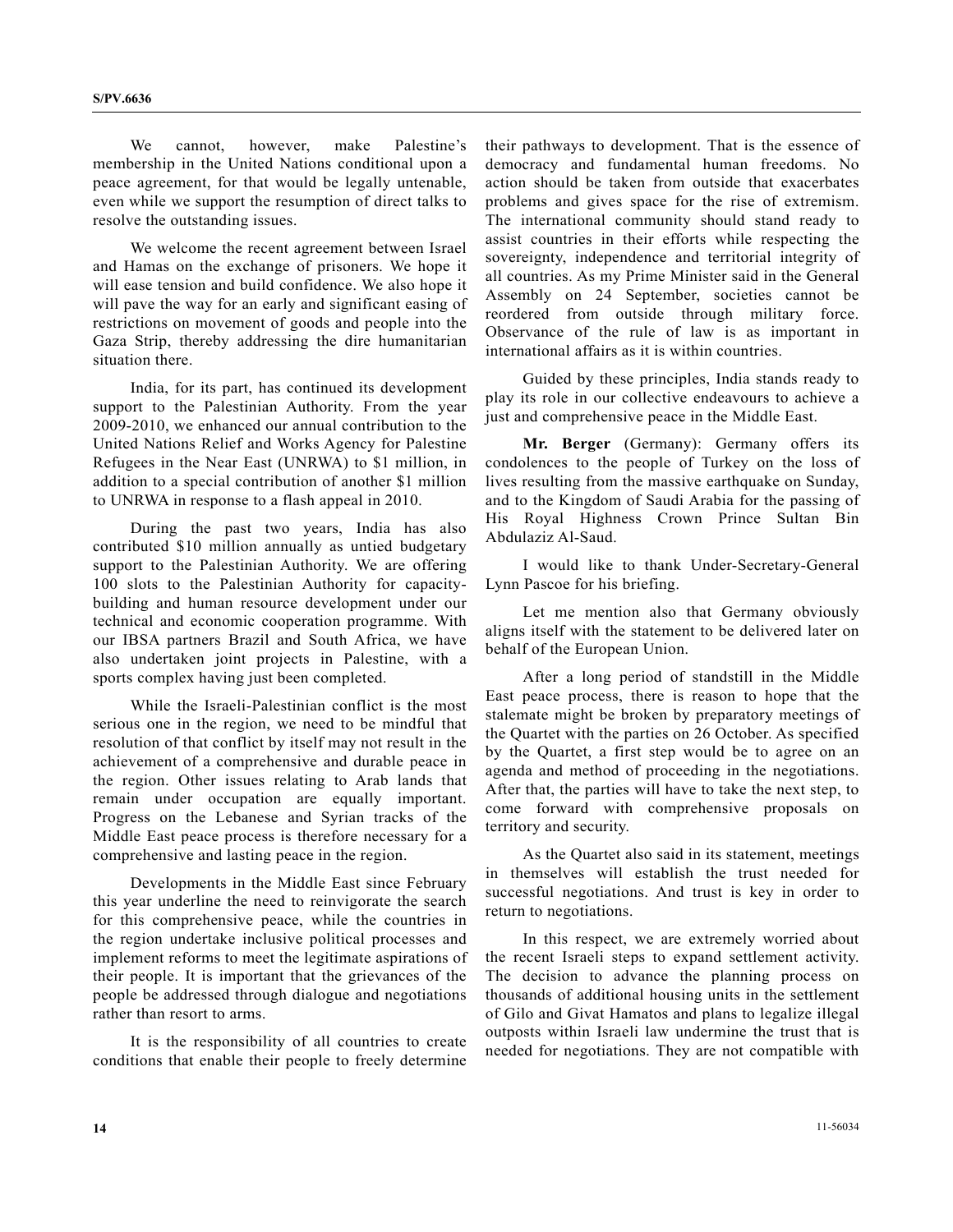Road Map obligations and run counter to current Quartet efforts.

 We have called on the Government of Israel to dispel any doubts about its interest in serious negotiations. The imperative of trust should also be taken into consideration when looking at the Palestinian application for United Nations membership. We are mindful of the responsibility entrusted to us in the Committee on the Admission of New Members.

 Let me very clear on this: Germany supports the establishment of a Palestinian State. As a matter of course, such a State will become a Member of the United Nations. But it is also our responsibility in the Council to give the Quartet's current efforts and actions the chance to bear fruit. There is no viable alternative to the resumption of negotiations. The two-State solution can be achieved only through a peace agreement between the parties. We want to see the State of Israel and a sovereign, independent, democratic, contiguous and viable State of Palestine living side by side in peace and security.

 Germany acknowledges the remarkable progress made by the Palestinian Authority in building the institutions of the future State of Palestine. In their reports, the World Bank, the International Monetary Fund and the United Nations have clearly stated that the Palestinian Authority has crossed the threshold towards being a functioning State in key sectors. We commend the Palestinian Authority for demonstrating this capability. Now the political process must catch up with the progress made in State-building on the ground.

 Germany is relieved at the release of Staff Sergeant Gilad Shalit. We hope that his release and the related exchange of prisoners will give new momentum to the Middle East peace process. In that regard, we believe that now is the time to fully implement resolution 1860 (2009), which calls for the unconditional opening of crossings for goods and people to and from Gaza, thereby preventing the illicit trafficking of arms and ammunition.

 Let me now turn briefly to the issue of Lebanon. It is with great sadness that we heard that Judge Antonio Cassese, the first President of the Special Tribunal for Lebanon, passed away last Friday. The loss of that eminent scholar will undoubtedly affect all those who seek accountability and justice. In that context, we would like to recall the statement made by His Excellency Najib Mikati, Prime Minister of Lebanon, before the Council, when he reiterated Lebanon's commitment to all its international obligations, including those relating to the Special Tribunal for Lebanon.

 In early 2011, Tunisians courageously stood up against an autocratic regime that had repressed them for decades. Nine months later, free elections are taking place in Tunisia, for the first time since it gained independence. Ninety per cent of those who registered for elections have cast their ballot. That is an impressive number. Peaceful, free and fair elections provide an important role model for countries where the Arab Spring has already made inroads and offer tremendous encouragement where people take to the streets seeking to live a better life in freedom and dignity. Germany will continue to actively support Tunisia through its transformation partnership.

 Let me turn now to the question of Syria. On 4 October, two permanent members of the Council vetoed a draft resolution on the situation in Syria that condemned human rights violations, demanded an end to the violence and called for an inclusive, Syrian-led political process. The days that have passed since that vote have shown that the strategy advocated by some to give the Syrian regime more time has failed. Those who delayed Council action with reference to their bilateral efforts have not delivered. On the contrary: the situation has further deteriorated. In a statement made on 14 October, the United Nations High Commissioner for Human Rights, Navi Pillay, voiced her disappointment at the inaction of the Council. She reminded the members of the international community to take protective action in a collective and decisive manner before the continual ruthless repression and killings drove the country into a full-blown civil war.

 Indifferent spectatorship is not an option. We still think that the Council should send a strong message in the form of a resolution. However, we are not going to accept any equidistant approach that suggests that the opposition could be as responsible for the violence as is the Government. Only the Syrian people can decide on the future of their country, and we therefore welcome the various efforts undertaken by the Syrian opposition to peacefully build a political platform. In that respect, we note the creation of the Syrian National Council as a positive step forward.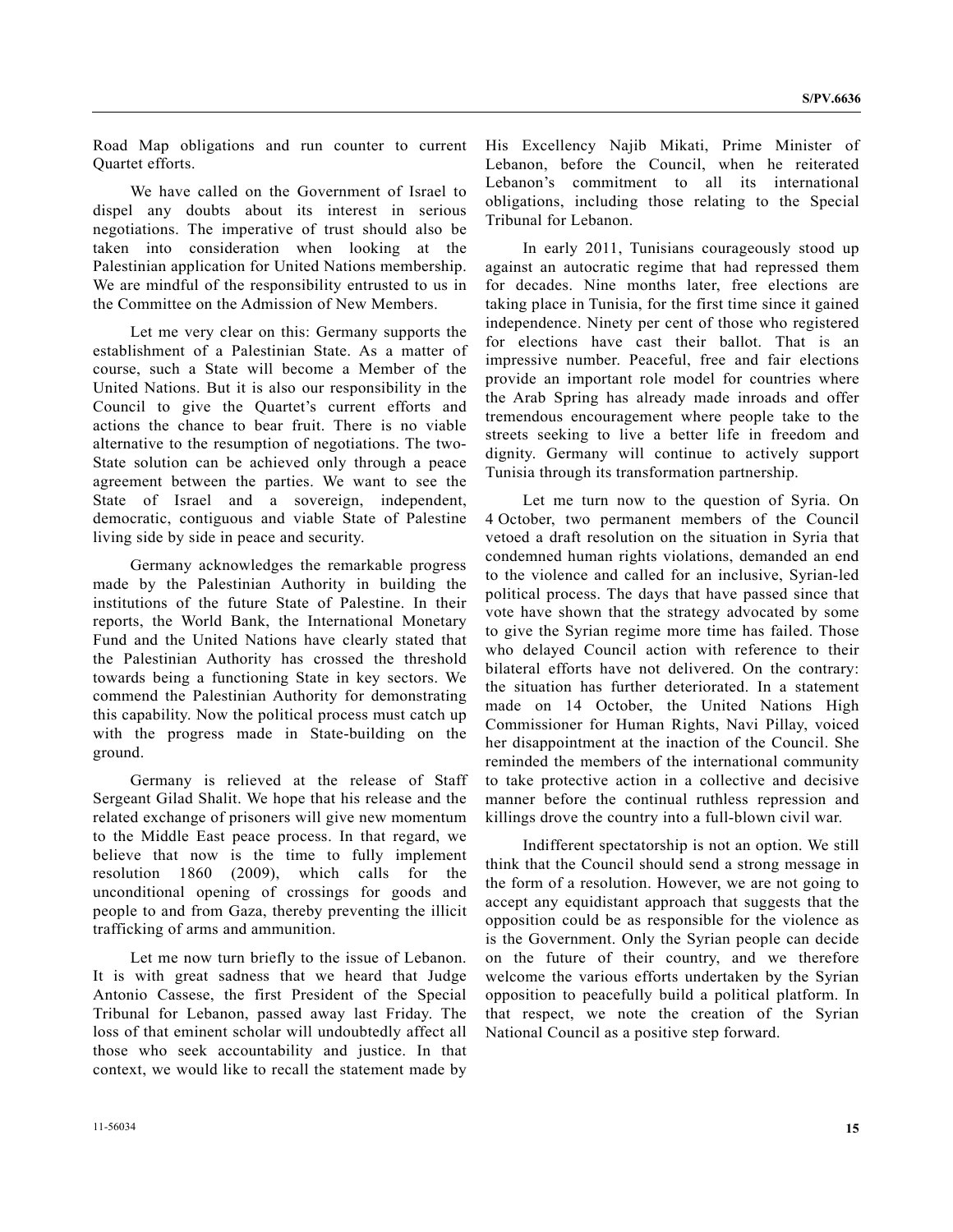We also welcome the efforts undertaken by the League of Arab States to convince Damascus to enter into a meaningful dialogue with the opposition. The Arab League has set a clear timeline for such a dialogue. But it is clear that dialogue has to include all of the opposition and that there can be no meaningful dialogue as long as repression and killings of demonstrators continue.

**Mr. Li Baodong** (China) (*spoke in Chinese*): China is deeply saddened at the major loss of life and property suffered by Turkey during the earthquake that struck its eastern region. My Prime Minister, Mr. Wen Jiabao, has already conveyed our condolences to the Prime Minister of Turkey, and China is ready to extend a helping hand.

 I should like to thank Mr. Lynn Pascoe, Under-Secretary-General for Political Affairs, for his briefing. I also listened very carefully to the statement made by the representatives of Palestine and Israel.

 The Middle East peace process is currently at an impasse, which is a source of great concern to China. We hope that all of the parties concerned will demonstrate political will, and, on the basis of the relevant resolutions of the United Nations, the principle of land for peace, the Arab Peace Initiative and the Road Map, settle disputes between Palestine and Israel by political and diplomatic means, so that the two countries can coexist in peace.

 The issue of Israel's settlements is the direct cause of the current impasse in the peace talks and a major obstacle to their resumption. China deeply regrets the recent decision of Israel in connection with new settlements in East Jerusalem, to which we are opposed. We urge Israel to put an end to that project, to cooperate actively with international peace efforts so as to create conditions for building confidence between the two sides and break the present impasse.

 China welcomes the recent agreement between the two sides on the exchange of prisoners, and we appreciate the mediation efforts made by countries such as Egypt and Germany in that respect. China hopes that both sides will seize this opportunity to continue to take constructive steps to ease tensions and minimize differences in order to restart the peace talks.

 Efforts to solve the Middle East problem require the strong support and help of the international community. China welcomes and supports all efforts aimed at minimizing differences and promoting the relaunching of dialogue and negotiations.

 On 26 October, the Quartet will hold talks with Palestine and Israel separately on the resumption of direct talks. We hope that all parties concerned will work together for the early resumption of talks and the achievement of substantive results in that context. China is in favour of the Council's playing a greater role in connection with the question of the Middle East.

 China was among the first to recognize the State of Palestine. We have always been supportive of Palestine's just cause to establish an independent State. We support the vision of two States realized through political negotiations and the establishment of a fully sovereign, independent State of Palestine based on the 1967 borders and with East Jerusalem as its capital. China supports Palestine's membership in the United Nations.

 To achieve a comprehensive, lasting and just peace in the Middle East, there must be progress on all tracks of the peace process, including the talks between Lebanon and Israel and between Israel and Syria. All parties concerned should create conditions for diplomatic negotiations with a view to ending the confrontations and tensions that have plagued this region for too long.

**Mrs. Viotti** (Brazil): Let me join previous speakers in expressing our sympathy and solidarity to the Turkish people and Government for the tragic loss of lives caused by the earthquake that struck eastern Turkey, and to the Kingdom of Saudi Arabia on the passing of Prince Sultan Bin Abdulaziz Al-Saud.

 I thank Under-Secretary-General Lynn Pascoe for his briefing. I also thank the Permanent Representative of Israel and the Permanent Observer of Palestine for their statements.

 It is not often that we can, at these regular briefings, welcome positive developments on the Israeli-Palestinian issue. So let me begin by welcoming the exchange of prisoners and the orderly manner in which the agreement that made it possible was implemented. We hope this positive development can be translated into further cooperation, in particular concerning the situation in Gaza. Fully lifting the blockade without prejudice to legitimate Israeli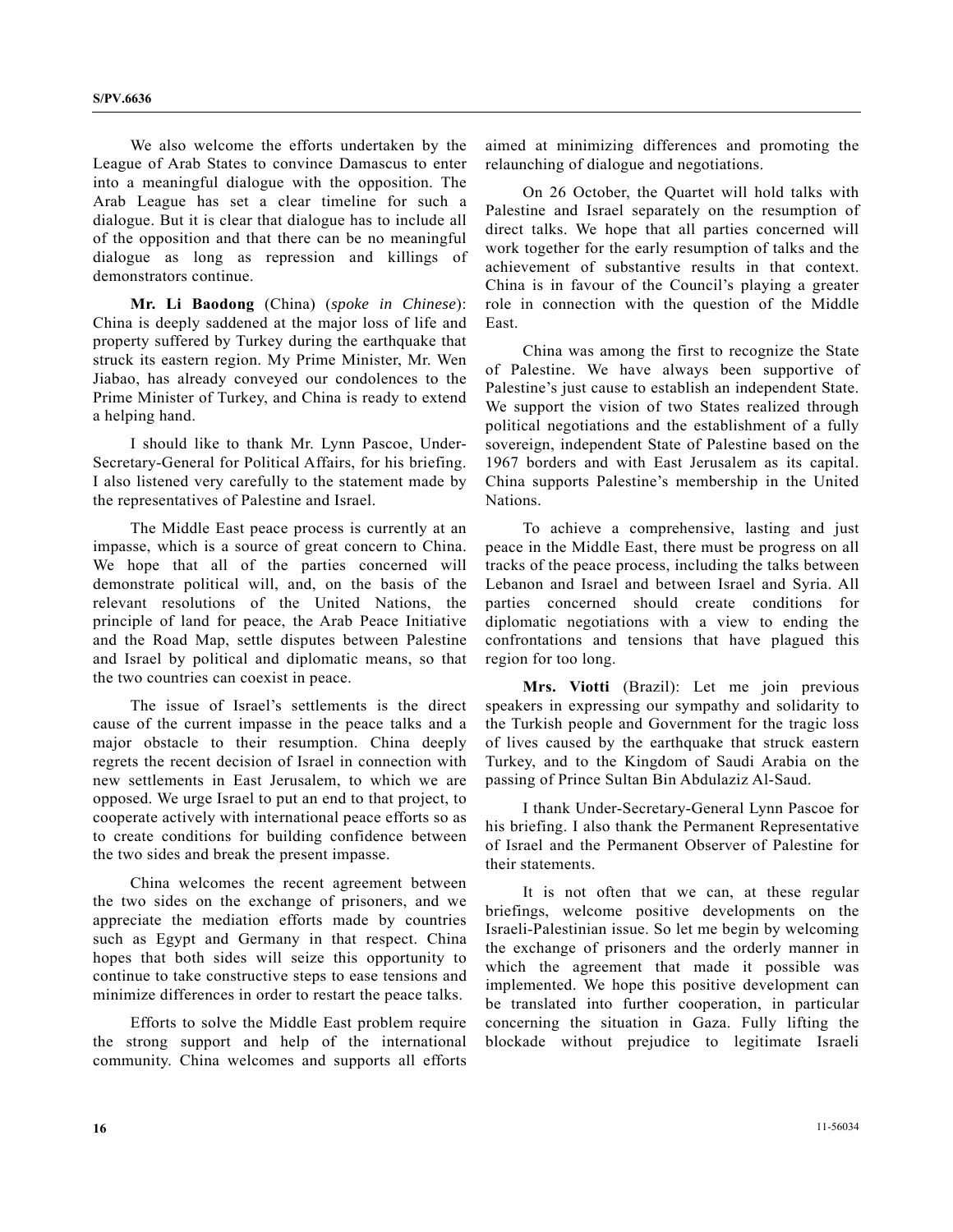security concerns is vital to allow for life to go back to normal and reconstruction to take place.

 Brazil believes that the time has come for Palestine to be fully represented at the United Nations. We hope the Council can take a decision on the Palestinian application very soon. The ultimate demonstration that Palestine is a peace-loving State is precisely the decision to turn to international law and to the United Nations to realize its legitimate right to self-determination. The recognition of the Palestinian people's legitimate right to sovereignty and selfdetermination increases the possibilities of peace between Israel and Palestine.

 While supporting the Palestinian aspiration, Brazil remains convinced that a negotiating process, in which Israel's legitimate concerns for security are duly taken into account, is the way to achieve lasting peace in the Middle East.

 Negotiations, however, must be meaningful and minimally balanced. International recognition of the Palestinian State and its admission in the United Nations as a full Member can help reduce the asymmetry that at present characterizes relations between the parties. No sustainable agreement can be reached if one side is too weak and is constantly undermined by the actions of the other on the ground.

 In this regard, the announcements of new settlements in occupied East Jerusalem are not only against international law, but are also detrimental to the prospects for resuming negotiations. Coming just days after the Quartet called for the resumption of negotiations on the basis of Security Council resolutions and the obligations under the Road Map, they downgrade our hopes and contradict Israel's proclaimed disposition to negotiate a viable peace.

 The continuation of settlement activity in the occupied Palestinian Territories destroys the very feasibility of a two-State solution. It is not reasonable to expect the Palestinians to keep negotiating as the reality on the ground is being deeply and, some fear, irreversibly altered. This is particularly worrisome in East Jerusalem and in small and medium settlements deep into the West Bank. In the current circumstances, therefore, strong political commitment is needed for the peace process to advance. This includes putting a halt to and reversing settlement activity.

 The Quartet must impress upon the parties the need to abide by the steps and timeframe set out in the statement of 23 September. Given the link many countries see between the deliberations in the Council on Palestine's request for membership and the Quartet's efforts for the resumption of peace negotiations, it is important that the Council be briefed by the Quartet on progress made, or the lack thereof.

 As Brazil's Foreign Minister Antonio Patriota stated in our debate on preventive diplomacy in September, "It behoves the Security Council to find solutions that can both resolve the challenges posed by specific situations of crisis and, at the same time, strengthen the multilateral system itself" (see S/PV.6621, p. 19).

 The wave of change that has swept the Middle East and Northern Africa lends an even greater sense of urgency to the legitimate aspirations of the Palestinian people for a State of their own. In this pressing issue — perhaps one of the most important issues regarding international peace and security today — this Council must also be on the right side of history.

**Mr. Churkin** (Russian Federation) (*spoke in Russian*): At the outset we wish to express our condolences to Turkey with respect to the destructive earthquake that hit the country, which has claimed human lives.

 We are grateful to Mr. Pascoe for his briefing on developments in the Middle East. We share his concerns with respect to the stalemate in the process of a Middle East settlement.

 As of today, resumption of direct Israeli-Palestinian talks continues to be one of the most pressing tasks. It is distressing that the parties have yet to progress towards establishing an atmosphere of mutual trust, which is an important condition for a serious and productive dialogue.

 At the same time, one must be encouraged by the fact that despite certain pessimistic forecasts, this past September did not lead to any major upheavals. What is more, the Quartet of Middle East mediators has stepped up its work, within which intensive efforts are under way to narrow the differences of the parties. We would like to highlight the Quartet's statement adopted on 23 September in New York, reaffirming the importance and inviolability of the entire international legal basis for the Middle East settlement, including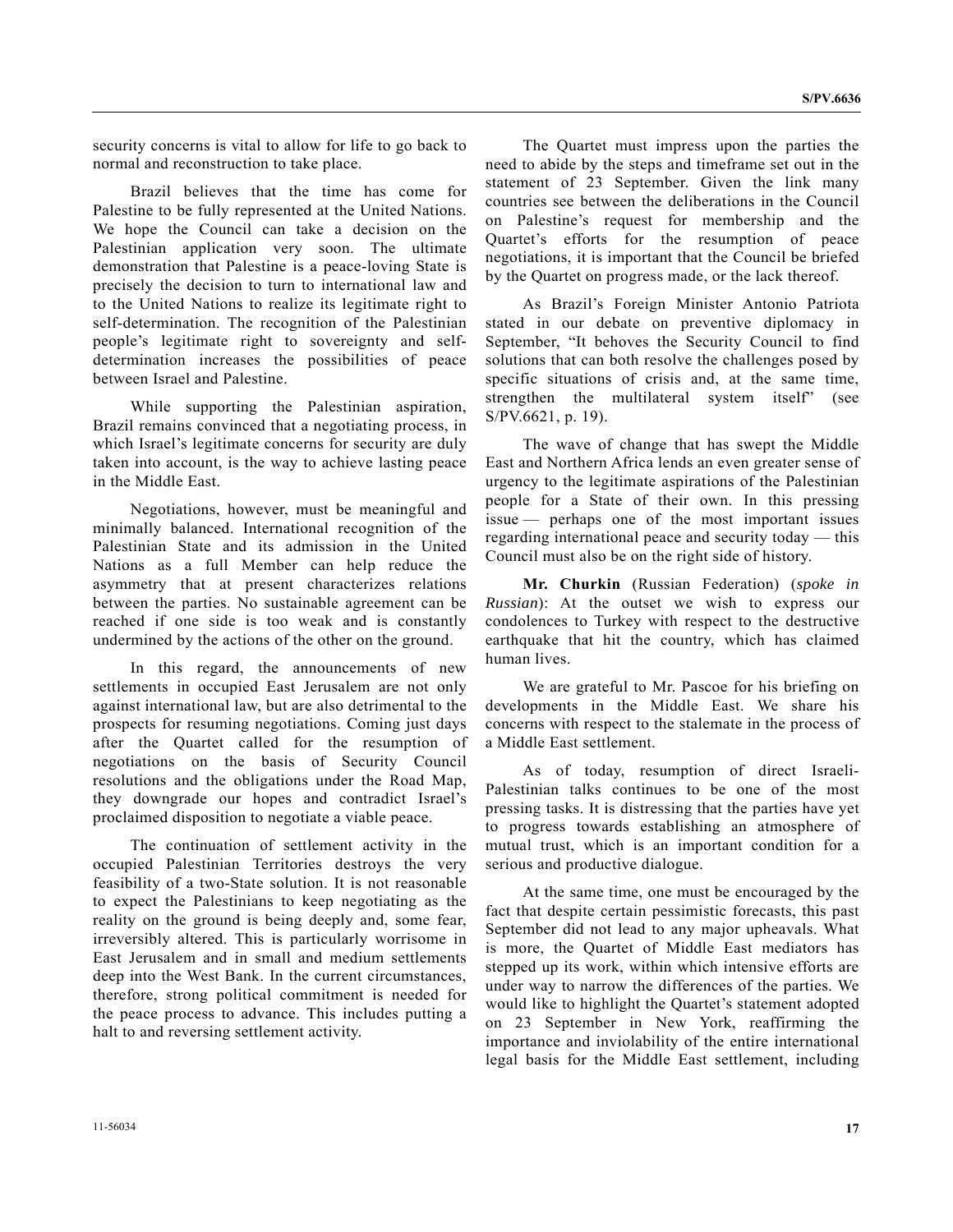the well-known Security Council resolutions, the Madrid principles — including the key principle of land for peace — and the Road Map and previous agreements between the parties.

 Nevertheless, the authorities in Israel, in violation of the norms and principles of international law and ignoring the view of members of the Quartet, continue to authorize the construction of more and more housing units in the occupied territories. We are particularly concerned that such decisions are adopted at a crucial time for the future of the peace process. We believe that settlement activities are a primary impediment to a two-State solution. They undermine the painstaking efforts of the international community to relaunch the dialogue and dash existing hopes.

 Now more than ever, the parties need to take steps towards each other, and not unilateral steps that change the situation on the ground and prejudice the final parameters for a settlement. Israel must reassess its plans for construction in East Jerusalem and cease its demolition of Palestinian structures.

 Despite the troublesome situation in the Palestinian-Israeli area, Russia, as a member of the Quartet, together with its partners, is prepared to use any opportunity to advance towards peace in the region. We anticipate that the Quartet's planned contacts on 26 October with representatives of the parties will help get the peace process moving again.

 With respect to the official application of Palestine to the United Nations for membership, we believe that this bid is logical and legitimate. We recognized the Palestinian State as early as 1988 and are prepared to support the request of the Palestinians again. We believe their State meets all criteria in the United Nations Charter with respect to future Members of the world Organization.

 Our view is that Palestine's application for membership in no way contradicts the negotiated peace process or diminish its prospects. Quite the contrary; it is complementary. It is important that the leadership of the Palestine National Authority has unequivocally and repeatedly emphasized its readiness to continue the quest for ways to resume negotiations.

 Our sense is that despite the dire calls since September in the relations between the parties there has been some positive points. This is seen in the exchange of the Israeli soldier, Gilad Shalit, for more than one thousand Palestinian prisoners. That is an important humanitarian gesture of goodwill that contributes to an overall improvement of the situation in the region and of the atmosphere in terms of the Palestinian-Israeli relationship. The Russian Federation has supported the mediation efforts in this area, including during our contacts with the leadership of Hamas.

 This arrangement gives us every reason to anticipate that the parties will be able to move towards addressing other sensitive issues as well, above all in terms of improving the humanitarian situation in the Gaza Strip. We share the view of those who call for lifting all restrictions on the movement of goods in and out of Gaza, particularly with respect to building materials.

 The inter-Palestinian reconciliation continues to be an imperative. The leaders of all Palestinian forces, especially Fatah and Hamas, need to step up their efforts to consolidate the Palestinian ranks. We would also like to call for progress on other tracks of a Middle East settlement, including the Syrian and Lebanese tracks. Without advancing on them, a lasting, comprehensive and just settlement in the Middle East is not possible.

 With respect to the situation in Syria, which some colleagues have touched upon, the Security Council has been able and will continue to be able to put in its constructive word, as was just done with respect to Yemen. The Russian-Chinese draft resolution on the situation in Syria, which is aimed at a settlement and not at inciting conflict, continues to be available to Council members. It is clear that the strategy of certain members of the international community with respect to Syria, consistiing of threats and pressure that worsen the situation in the country through sanctions, does not work. We are encouraged by recent initiatives and steps proposed by the League of Arab States with regard to the Syrian Arab Republic.

**Sir Mark Lyall Grant** (United Kingdom): At the outset, I wish to offer my Government's condolences for yesterday's earthquake in the Turkish city of Van. Our thoughts are with the victims and their families. My Government stands ready to support the Government of Turkey in any way that it can.

 I wish also to express my Government's sincere condolences to the Kingdom of Saudi Arabia and its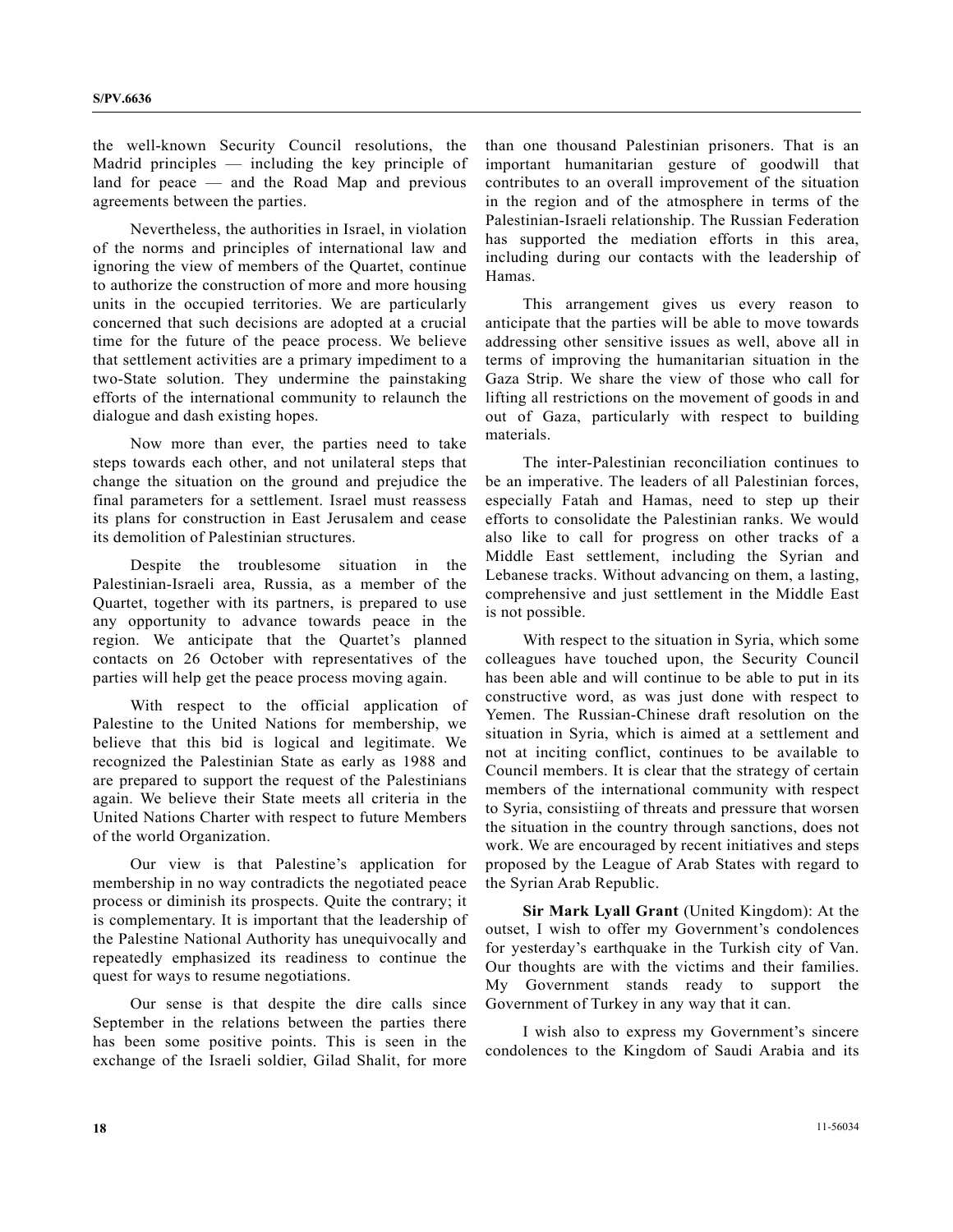people following the passing of His Royal Highness Prince Sultan Bin Abdulaziz Al-Saud.

 This is a moment of huge opportunity for the people of the Middle East to build more open, free and prosperous societies. Yesterday, Tunisians cast their votes in the first ever democratic elections to appoint an Assembly to draft the country's new constitution. At the same time, the new Libyan authorities declared liberation from 42 years of ruthless dictatorship. For Tunisia, Libya and, indeed, Egypt, the road ahead will be difficult, but the change under way in those countries, as well as more broadly in the region, has shown that demands for political and economic freedom will spread more widely and by themselves, not because Western nations advocate them, but because they are the natural aspirations of people everywhere. We shall continue to work in partnership with those forging a new future for their countries.

 The courage and determination of the Tunisian, Libya and Egyptian peoples and the changes taking place in their nations serve both as an inspiration to the rest of region and a warning to the dictatorships that continue to brutally crush the legitimate aspirations of their peoples. The lesson of the last nine months has been that regimes that use violence to oppress their peoples instead of responding to their legitimate demands will not survive. We are therefore deeply disappointed that, owing to the use of the veto by two members, the Security Council was incapable earlier this month of appropriately censuring the Syrian regime, which continues to kill, brutalize and torture its people at the same rate that it has been doing for the past seven months.

 There is no sign of the reforms that Assad has been promising, nor any remorse for the tactics that have been used by the regime, which may amount to crimes against humanity. It is a worrying state of affairs when Iran's leadership, a regime that has itself crushed the rights of the people, is able to voice a greater sense of condemnation than this Council. It is time that members of the Security Council assume their responsibilities and take the strong collective action that is required if there is to be any hope of deterring the Syrian regime from its violent course.

 In contrast, we are pleased at the unanimous adoption on 21 October of resolution 2014 (2011) on Yemen. President Saleh must now heed the calls of the Council and the wider international community. He must cease the bloodshed and the human rights violations and immediately sign the Gulf Cooperation Council initiative that will set into motion a transition of power.

 The changes taking place across the Middle East are bringing into sharp focus the unfulfilled aspirations of the Palestinian people. They must realize their goal of an independent, viable State of Palestine, just as others in the region are demanding, and in some cases securing, their legitimate rights. At this critical and sensitive juncture for the region and the Middle East peace process, progress in securing a democratic peaceful State of Palestine living side by side with Israel in peace and security is urgent and essential.

 Speaking on behalf of the United Kingdom, as a friend of the Israeli and Palestinian peoples, I wish to make three points. First, the Quartet statement of 23 September set out a time frame for negotiations to be concluded over the coming 12 months on the basis of the well-known parameters — two States, based on the 1967 borders, with mutually agreed land swaps; security arrangements that protect Palestinian sovereignty whilst also providing sufficient reassurance to Israel; Jerusalem as the capital of both States; and a just, fair and agreed solution for refugees. It is time now for both parties to fully commit to direct negotiations within this framework and to make the bold compromises required to realize the goal we all want to see. We fully support the efforts of the Quartet envoys to restart talks, including through the important meetings with the parties in Jerusalem on 26 October.

 Secondly, settlement activity must stop. We condemn the recent Israeli decisions to expand construction in the settlements of Mordot Gilo and Givat Hamatos. If implemented, those constructions would further erode the viability of a future Palestinian State. The proposed constructions in Givat Hamatos would cut the geographic contiguity between East Jerusalem and Bethlehem.

 Settlement construction, including in East Jerusalem, is an obstacle to peace and erodes the space for meaningful negotiations on final status issues, including the status of Jerusalem. It undermines trust and is illegal under international law. It should stop. The Israeli Government should abandon its construction plans, and the time has come for the Israeli Government to stop merely talking about its readiness to resume negotiations and instead take the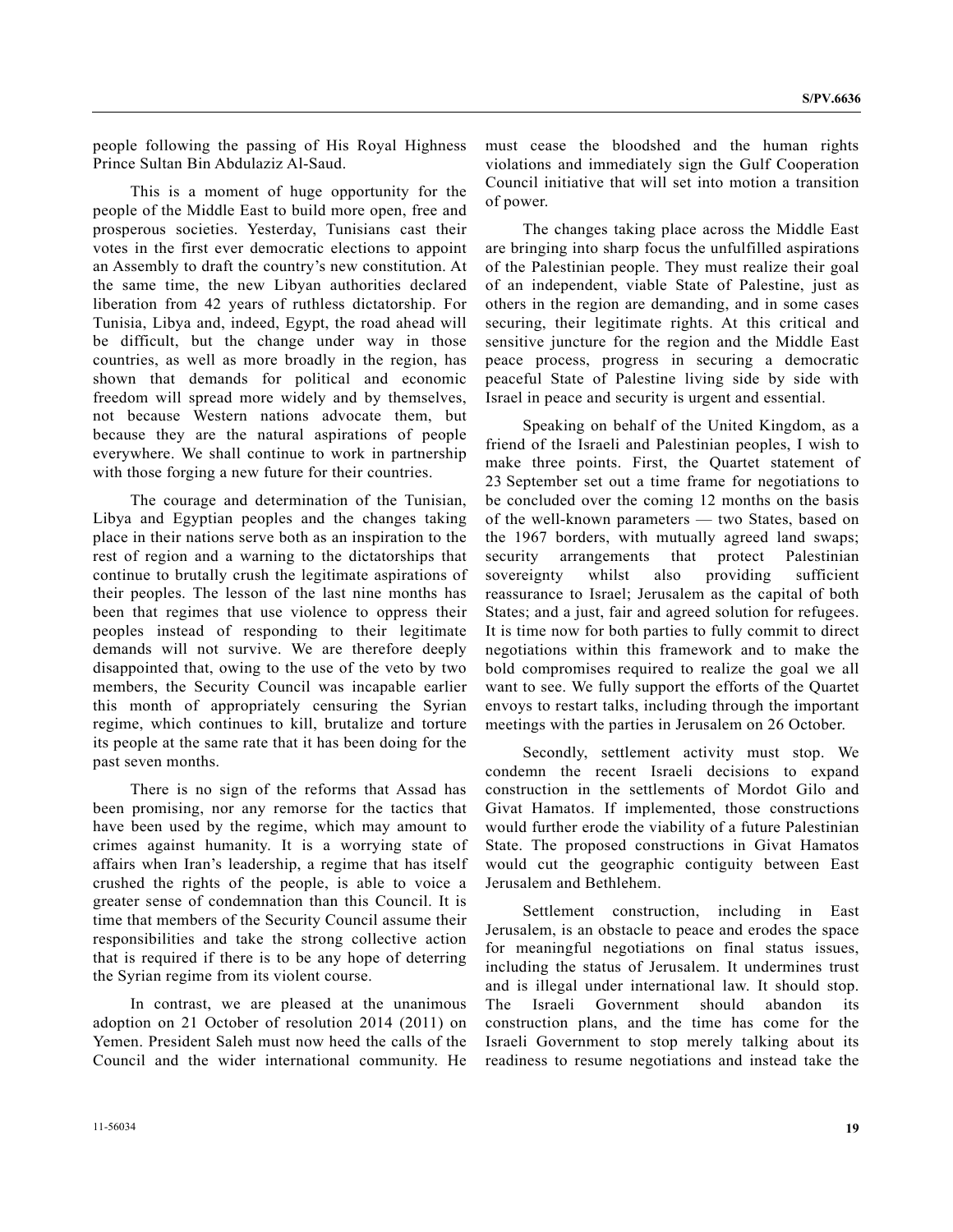action necessary to inspire the confidence that will bring about meaningful negotiations.

 Thirdly, we welcome the release of Israeli soldier Gilad Shalit. His long captivity and the lack of access by the Red Cross were unjustifiable. There must now be a sustainable and complete end to violence emanating from Gaza. There must also be an easing of restrictions on the flow of goods and personnel in and out of Gaza. The status quo only breeds resentment, radicalism and violence. An improved Gazan economy is both essential to the people of Gaza and in Israel's long-term security interests.

 There is no time to waste in making progress towards peace. Without it, history demonstrates that the most likely outcome is backsliding towards violence. The leaders of both sides must demonstrate the leadership required to ensure the outcome that both their peoples want.

**Mr. Araud** (France) (*spoke in French*): I would also like to express my condolences to the Republic of Turkey for the earthquake that has just struck it. We also offer condolences to the Kingdom of Saudi Arabia on the death of Crown Prince Sultan Bin Abdulaziz Al-Saud.

 I thank Mr. Lynn Pascoe for his statement and I would like to make the following points. First of all, three months ago, France articulated here the desire that the legitimate aspirations expressed by the peoples of the region for freedom and democracy should be translated into reality swiftly and peacefully. Today, Egypt, Tunisia and Libya are facing the many challenges involved in building a democracy in civil harmony and with respect for pluralism, and France will continue to provide them with all of its support. We are pleased that Tunisians turned out to the polls in great numbers yesterday to vote on the political future of their country.

 A new chapter is also opening for Libya. We call on the National Transitional Council to continue to work towards a democratic and pluralistic Libya in the context of respect for the rule of law, the fight against impunity and respect for fundamental freedoms.

 We hope that a peaceful political transition will soon take place in Yemen. The Council fulfilled its responsibilities on Friday in calling on President Saleh to carry out a peaceful transfer of power on the basis of the initiative of the Gulf Cooperation Council (see resolution 2014 (2011)).

 In Syria, leaders who have lost all legitimacy are hanging on to power and dragging their country into a bloody spiral of violence. The Syrian people are already mourning more than 3,000 victims. Tens of thousands of peaceful demonstrators have been torn from their families, held in secret and tortured. Those responsible for this violence will be held accountable to justice for their actions. Repression must end so that Syrian can engage in the peaceful transition sought by the Syrian people. That is the only way to restore stability to Syria and preserve stability in the region, which is threatened by Syrian incursions in Lebanon, the flow of refugees into neighbouring countries and attempts by the Syrian regime to exploit Palestinian claims.

 The members of the Council that have opposed or voted against a draft resolution of the Council will have to explain to history and to Syrian, international and domestic public opinion what they are offering specifically to bring an end to the bloodshed. This is no longer the time for words, to which the regime is not listening in any case. We must take action. Opting for Security Council paralysis is tantamount to supporting the Al-Assad regime and taking his side. The Syrian people understand that.

 In this volatile context, parties must show the greatest restraint with respect to Lebanon and continue to cooperate within the framework of the Tripartite Commission to prevent any new mishap along the Blue Line. We reiterate our appeal to the Lebanese Government to honour all its international obligations, in particular those concerning the Special Tribunal and resolution 1701 (2006).

 The demands of the Palestinian people are every bit as legitimate as those expressed throughout the region. It is legitimate and natural for the Palestinian people to ask for a Palestinian State to be established, while the two-State solution and the Palestinian people's right to self-determination enjoy the consensus of the international community. It is in that context that President Abbas submitted a request for admission as a full Member of the United Nations on 23 September. I will not dwell on our consideration of that request, which is under way in the Committee on the Admission of New Members and will soon be reported on to the Security Council.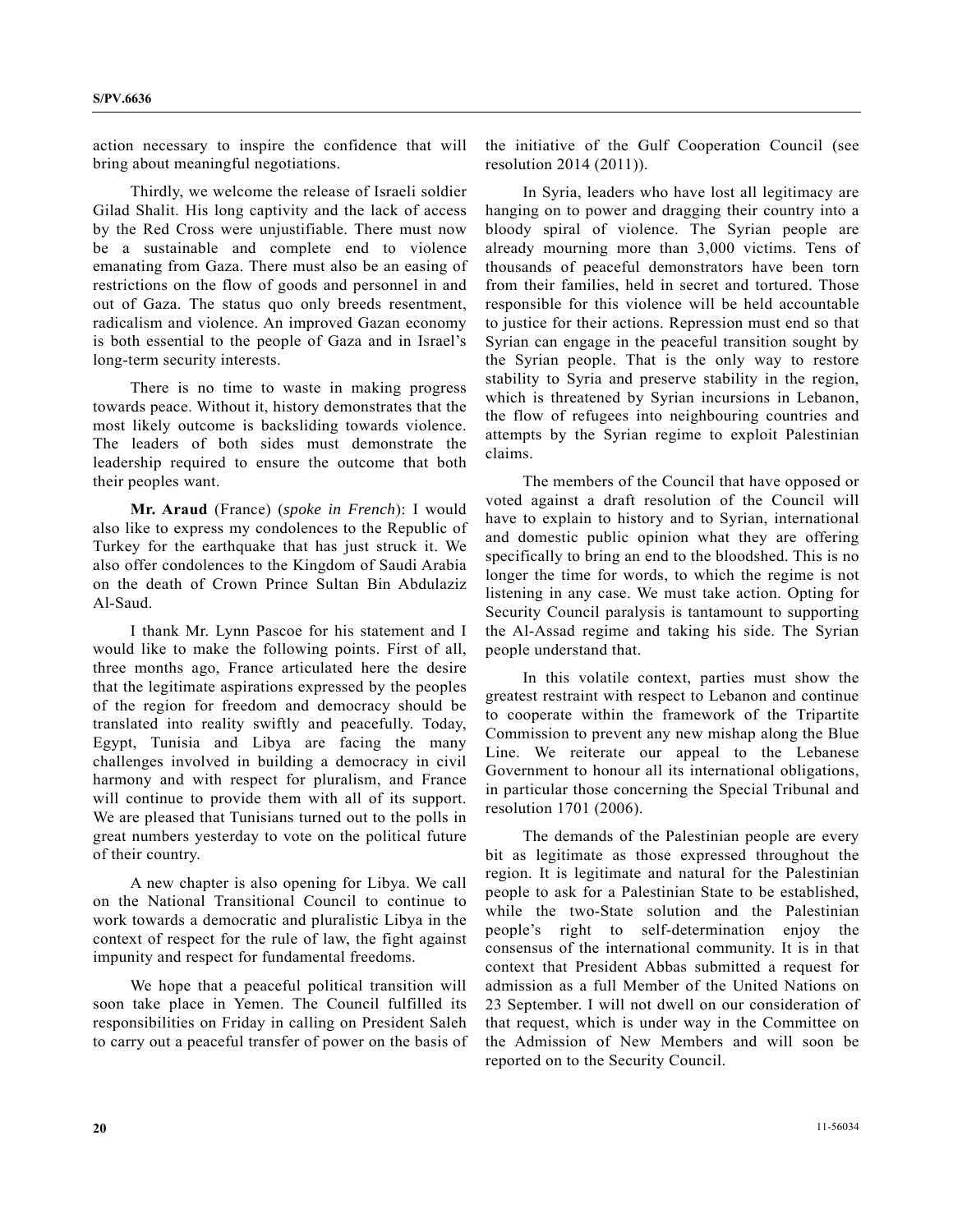Everyone knows, however, that the path to admission to the United Nations is strewn with obstacles. That is why, on 21 September, the President of the French Republic proposed an intermediate stage that could generate concrete progress for the Palestinians by elevating the status of Palestine in the United Nations to that of Observer State. That is the best way currently available to emerge from the impasse.

 A concrete response to Palestinian demands will require the establishment of political conditions that would enable the emergence of the Palestinian State. That is what we must work on as a priority. To that end, the President of the French Republic called for a change of methodology, on the basis of his conviction that circumventing multilateral forums like the Security Council or eschewing the support of regional and European partners, inter alia, is not working. We must also stress the need for a credible framework, such as the parameters defined by the Europeans here in February or those announced by President Obama in May. Such a credible framework must be based on a clear timeline for negotiations in order to allow the parties to resume their talks on a sound basis and remove all preconditions.

 On 23 September, the Quartet set such a timeline for negotiations. We welcome the parties' positive response to it. In two days, Palestinian and Israeli representatives will meet with members of the Quartet in Jerusalem in a new attempt to relaunch direct negotiations, which will begin with an initial phase on borders and security and conclude with an agreement on all of final status issues within a year. The chances of success are slim because trust between the parties has been deeply shaken. That is why the international community must pool its efforts and unanimously call on both parties to refrain from all provocation. France proposes the convening of a donor conference in Paris to help relaunch the process and strengthen Palestinian institutions.

 In that context, we condemn once again the recent announcement of the expansion of Israeli settlements, which undermine peace efforts and hinder the achievement of the two-State solution. Following the decision to build in Gilo, taken following the Quartet declaration, a new project has been announced for construction in Givat Hamatos. The project threatens the contiguity of Palestinian territories between East Jerusalem and the West Bank and directly

threatens the possible establishment of a two-State solution, with Jerusalem as the capital of both States. The announcement comes across not only as a provocation aimed at undermining trust, but also as a deliberate effort to make the creation of a Palestinian State impossible. How often must we reiterate that the construction of settlements in the West Bank and East Jerusalem is a blatant violation of international law and relevant Security Council resolutions. Israel must cease all settlement activity and abandon the projects it has announced. Similarly, we can only condemn a recent decision to legalize the outposts.

 The settlements have become a central symbol of the conflict and the concrete denial of any discourse on the quest for a peaceful solution. However, we welcome the agreement that freed Gilad Shalit and Palestinian prisoners. We hope that the agreement will allow the Palestinian reconciliation process to move forward under the authority of President Abbas and in the context of commitments made by the Palestine Liberation Organization and recalled on 21 September before the General Assembly (see A/66/PV.11).

 Gaza cannot be excised from the effort to establish a concrete basis for a Palestinian State. In that regard, the full implementation of resolution 1860 (2009) — including the lifting of the blockade imposed on the people of Gaza and an end to the unacceptable shelling of Israeli territory — remains necessary.

 In conclusion, the peoples of the region are demanding the right to express themselves and to participate in shaping their own destinies. The Council heard the appeals from the people of Libya and Yemen and responded clearly. The situation in Syria can be treated no differently, and the Council must break its own silence, awake from its torpor and complacency, and exert the necessary pressure on the Syrian regime.

 I would echo the words of the President of the French Republic to the General Assembly that the "spring of the Arab peoples imposes on us the moral and political obligation at last to find a solution to the Middle East conflict" (*A/66/PV.11, pp. 22-23*). The Council, mandated by the Charter to maintain international peace and security, cannot be exempt from that obligation.

**Mr. Messone** (Gabon) (*spoke in French*): I thank you, Madame, for having convened this important meeting under your presidency. Gabon wishes to echo the messages of condolence to the Government of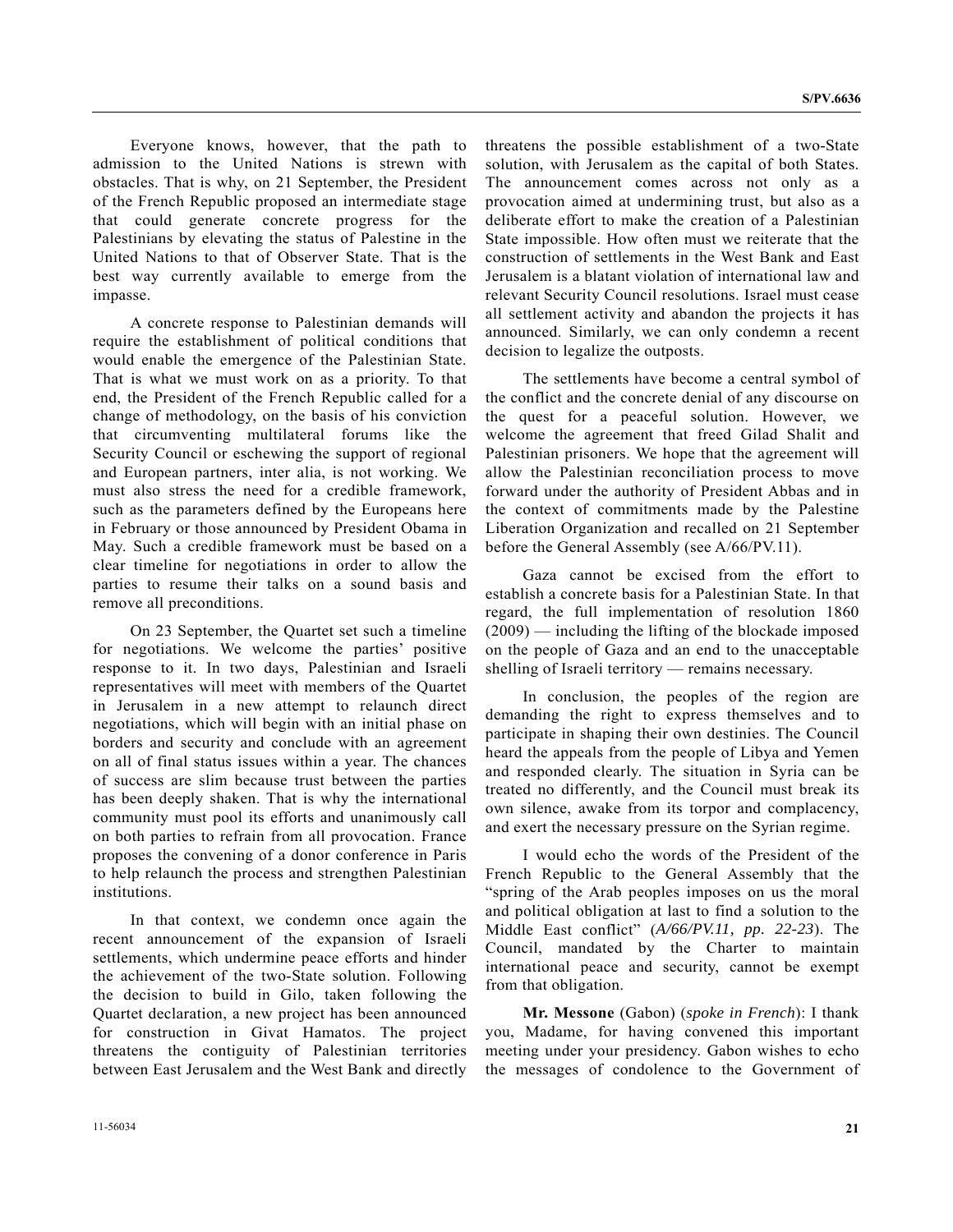Turkey in the aftermath of the earthquake that struck the eastern part of the country, and to the Kingdom of Saudi Arabia on the demise of its Crown Prince. I also thank Under-Secretary-General Pascoe for his briefing on the situation in the Middle East.

 With respect to the Palestinian issue, my delegation wishes again to stress, as it has always done in previous statements on this matter, that, alongside many other countries, it shares the fundamental goal of the existence of two States, Israel and Palestine, living in peace and security within recognized borders. Reaching that goal and achieving lasting peace entails working within the framework established by the international community, within which the Quartet is endeavouring to bring together the two parties. From our perspective, it is against that backdrop that Palestine's application to become a Member State should be considered

 My delegation would like to reiterate its appreciation for the efforts of the international community, especially the Quartet's latest proposal aimed at relauching the peace process between Israel and Palestine, and in particular the next scheduled meeting between the Quartet and the parties. Although it is true that the Quartet's proposals aim largely at a timetable for continuing talks in the process, this new initiative nevertheless has the merit of laying the foundations for the resumption of direct negotiations between Israel and Palestine, which have been at an impasse since the fall of 2010.

 My delegation hopes that the next meeting between the Quartet and the parties sets a course towards the resumption of negotiations on final status issues, namely, borders, Jewish settlements, the fate of Palestinian refugees and the status of Jerusalem. We therefore call on the parties to refrain from any actions that undermine trust among them and have a negative impact on the restart of the negotiations.

 Establishing trust also entails respect for international law and the resolutions of the Security Council. The announcement of new settlements and the blockade of Gaza are not conducive to an atmosphere for the resumption of negotiations. We condemn the most recent announcements in that regard.

 I cannot fail to commend the prisoner-exchange agreement that was recently concluded between Israel and the Palestinians, which led, on 18 October, to the release of Israeli soldier Gilad Shalit as well as Palestinian prisoners. We commend the role played by Egyptian and German diplomacy in reaching that agreement.

 With regard to other situations in the region, I should like first to turn to Libya. In that connection, the developments of recent days should lead us to work together with the National Transitional Council to achieve peace, rebuild the country and re-establish security.

 We also commend the way in which Tunisians have set in motion the process for establishing the basis for democracy and development in that country.

 With regard to Lebanon, my delegation welcomes the calm in the area of operation of the United Nations Interim Force in Lebanon. We emphasize the need for strict respect for resolutions 1559 (2004) and 1701 (2006). We also underscore the need for the cessation of violations of Lebanese airspace, which we believe to be unacceptable.

 Lastly, with regard to Yemen, we join the appeal launched by the Secretary-General for a genuine dialogue in order to bring an end to the deterioration of the security and humanitarian situations in that country. The efforts made to that end by the Gulf Cooperation Council should be supported.

**Mr. Gumbi** (South Africa): My delegation expresses its appreciation to Under-Secretary-General Lynn Pascoe for his briefing to the Security Council.

 We associate ourselves with the statement to be delivered later today by the representative of Egypt on behalf of the Non-Aligned Movement.

 We also wish to thank the Ambassadors of Palestine and Israel for their statements.

 The Arab Spring has prompted the Council to consider decisive actions in a number of cases. Yet, in the matter of the longest-standing item on our agenda pertaining to the Middle East, we remain paralyzed by inaction. We meet every month to discuss the situation in the Middle East. For the past several years, statements made around the table have followed similar lines. Yet, there is no real movement towards a final settlement to the Israeli-Palestinian question.

 Since our latest debate (see S/PV.6623) there have been significant developments related to the Palestinian-Israeli question, including the Palestinian application for full membership of the United Nations,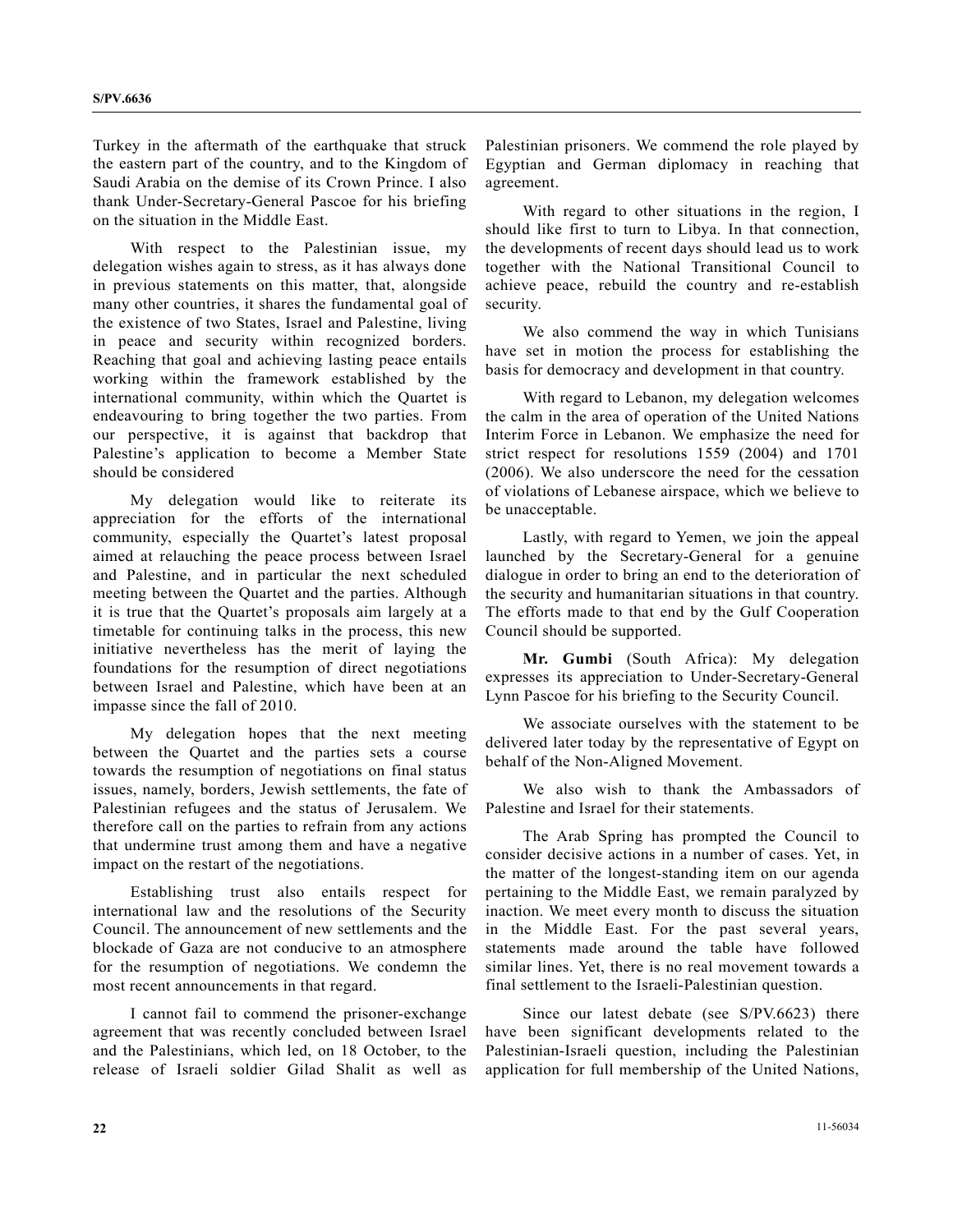the Quartet proposal for resuscitating direct negotiations, and the exchange of prisoners. However, the significance of those developments continues to be diminished by Israel's continued building of illegal settlements.

 On 23 September, President Abbas submitted an application for Palestine's full membership of the United Nations. The near universal excitement and support that accompanied that historic event is an indication of how important the issue of Palestinian statehood is, not just for the Palestinians but, in fact, for the rest of the world. In that connection, South Africa wishes to reaffirm its conviction that Palestine is a peace-loving State and that it is willing and able to carry out its obligations under the Charter of the United Nations.

 Furthermore, South Africa believes that the issue of Palestine's membership of the United Nations should be resolved expeditiously and in accordance with the provisions of the Charter, the relevant rules of procedure of the General Assembly and the provisional rules of procedure of the Security Council. Above all, South Africa believes that we cannot make Palestine's membership of the United Nations conditional upon a peace agreement.

 Mindful of the political sensitivities inherent in that process, we believe that it is now more important than ever that we act in a manner that befits the stature of the Council and recommend Palestine's full membership of the United Nations. In addition, the Council should further fulfil its obligations under the Charter and simultaneously resuscitate the negotiations process, with the aim of achieving a two-State solution.

 While the Quartet proposal for negotiations is welcome, and, in fact, long overdue, we should recall that we have had concrete time frames for those negotiations before. However, every time, the parties have fallen short of an agreement within a given time frame. We hope that the parties will this time commit themselves to finding a solution even earlier than the envisaged end of 2012. We also call on those countries that have influence on the parties to encourage them to participate in the negotiations in good faith and without preconditions or changing the parameters of a final outcome.

 The single obstacle to the negotiations is clearly the incessant building of illegal settlements by Israel. Just last month, after the promulgation of the Quartet blueprint, the Government of Israel defied unanimous calls from the Council and the Quartet, and announced its intention to construct 1,100 new units in the settlement of Gilo. Certainly, that regressive act alters facts on the ground and the parameters of final status issues. That, not the Palestinian application for membership of the United Nations, is an obstacle to peace.

 South Africa welcomes the recent agreement on prisoner swaps. The agreement, which the Secretary-General described as a significant humanitarian breakthrough, is a positive step towards cooperation between Israel and Palestine. We hope that those who have been released will be allowed to live normal lives without persecution, and that the Israeli Government will fulfil its obligation to facilitate the release of all the remaining prisoners as soon as possible. The Government of Israel must also fulfil its obligations under international humanitarian law with regard to the remaining Palestinian political prisoners — by ensuring their safety, allowing access to them by family members and respecting the basic human rights of the prisoners.

 We reiterate our active concern about the abuse of the human rights of Palestinian children and about their detention. Needless to say, we are all very much aware of the long-lasting adverse psychological effects that such abuses will have on this vulnerable group. In that regard, a 12 June statement by the United Nations Relief and Works Agency for Palestine Refugees in the Near East cited in the report of the Special Rapporteur on the situation of human rights in the Palestinian territories occupied since 1967 states that

 "The impact of home demolitions on children can be particularly devastating. Many children affected by demolitions show signs of post-traumatic stress disorder, depression and anxiety." (*see A/66/358, para. 31 (c)*)

 A few days ago, in a statement to the Third Committee of the General Assembly, the Special Rapporteur expressed concern about reports of violence against Palestinian children, including their arrest and detention by Israeli military authorities. We regret that there has been an increase in detentions of minors in recent years. Again, we call on Israel to fulfil its obligations under international human rights and humanitarian law and to protect the rights of children.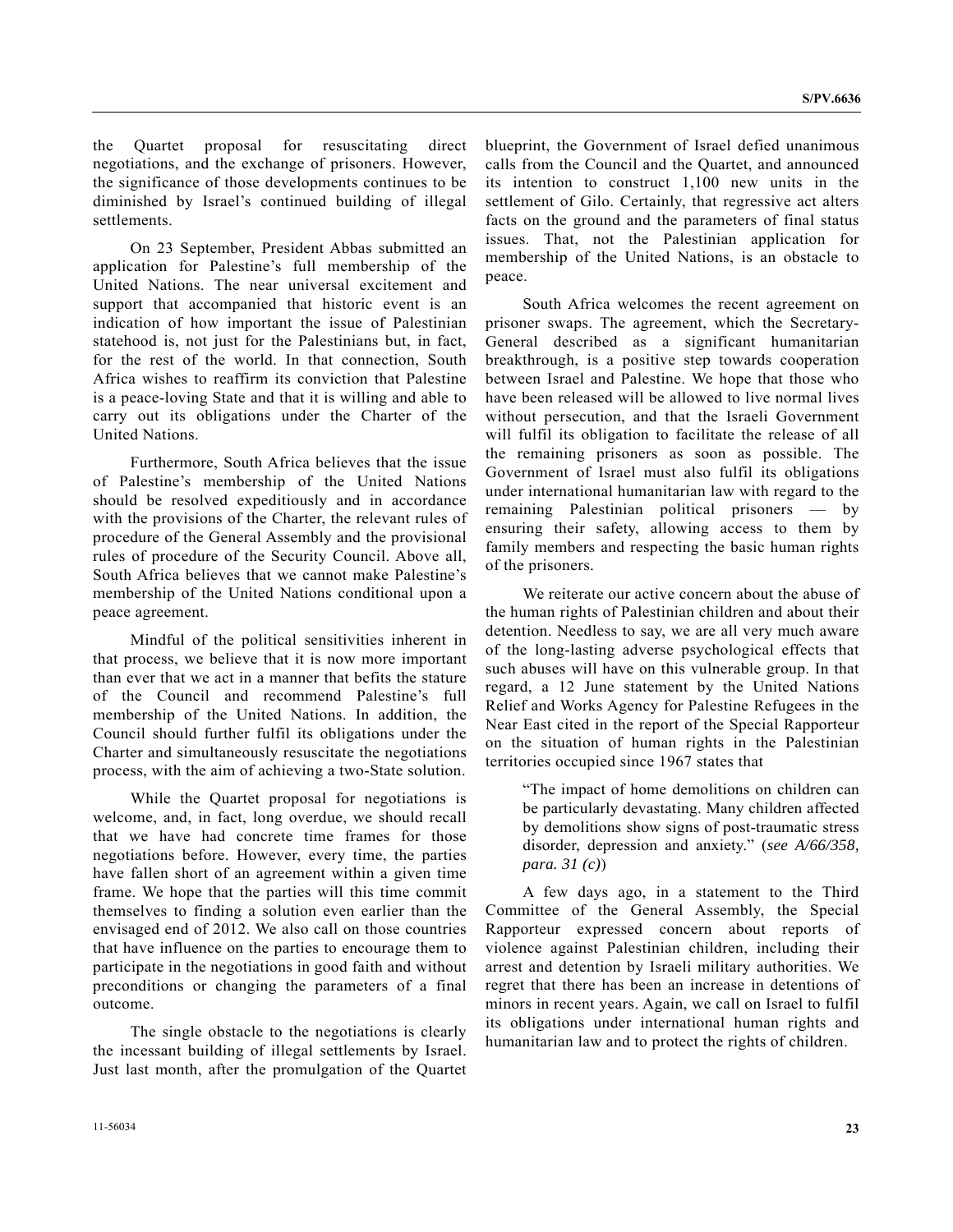South Africa looks forward to welcoming Palestine, sooner rather than later, as the 194th Member of the United Nations. We also hope that the process will achieve its stated objectives as soon as possible and ultimately bring about lasting peace between Israel and Palestine. My delegation looks forward to meaningful progress that will bring us closer to a comprehensive and lasting peace in the Middle East region. In that connection, South Africa will continue to contribute in any way that can lead to the resolution of the Middle East problem in all of its aspects.

 Last, but by no means least, I would like to add the voice of my delegation in pledging solidarity with the people of Turkey in the aftermath of the natural calamity that befell their country yesterday. Likewise, we convey our sympathy to the people of Saudi Arabia during this period of grief over the passing of their Crown Prince.

**Mr. Barbalić** (Bosnia and Herzegovina): At the outset, allow me to join others in expressing our deepest condolences to the Government and people of Turkey in the aftermath of the earthquake in the city of Van yesterday, as well as to the Government and people of the Kingdom of Saudi Arabia on the death of Crown Prince Sultan Bin Abdulaziz Al-Saud.

 Allow me also to thank Under-Secretary-General Lynn Pascoe for his comprehensive briefing. We further thank the Permanent Representative of Israel, His Excellency Mr. Ron Prosor, and the Permanent Observer of Palestine, His Excellency Mr. Riyad Mansour, for their contributions to today's debate.

 Bosnia and Herzegovina understands the request for membership in the United Nations that was submitted to the Secretary-General on 23 September as an aspiration of the Palestinian people for their own statehood. It is also our understanding that the entire international community would like to see the realization of a two-State solution, with a secure State of Israel and an independent State of Palestine living side by side in peace and security. The only way to bring about a just and lasting solution to the conflict is through direct negotiations between the Israelis and the Palestinians on the basis of the relevant Security Council resolutions, the Madrid principles, the Road Map, the agreements previously reached by the parties and the Arab Peace Initiative.

 Bosnia and Herzegovina attaches particular importance to the determination of the Quartet to actively seek a comprehensive resolution of the Middle East conflict. In that context, we take note of the Quartet's statement issued on 23 September and the proposed timetable for the resumption of credible negotiations. We are all aware of the complex situation in which the negotiations must resume, but as we have previously stated, it is in the best interest of not only the Israelis and the Palestinians, but also the peoples of the region and beyond.

 The continuation of settlement activities in the occupied Palestinian territories, including East Jerusalem, continues to pose a serious obstacle on the road to comprehensive peace. Those activities are illegal under international law and are contrary to Israel's obligations under the Road Map. We therefore call upon Israel to respond positively to the appeals of the international community and to end all settlement activities in the occupied Palestinian territories, including East Jerusalem. We also reiterate our view that the status of Jerusalem is a final status issue that must be resolved through negotiations between the parties.

 The humanitarian situation in the Gaza Strip continues to be of great concern. We reiterate our appeal for the immediate, sustained and unconditional opening of crossings for the flow of humanitarian aid, commercial goods and persons to and from Gaza, in accordance with resolution 1860 (2009). Israel's security concerns, including a complete stop to violence, must also be addressed.

 My delegation is aware of the tremendous efforts required from both sides in order to return to the table and get the negotiation process moving. A number of obstacles must be overcome, but we believe that good political will and a strong sense of political responsibility can help to overcome those hurdles. Even small steps in the right direction can contribute to confidence-building and the creation of the general environment necessary for successful negotiations. In that context, we welcome the recent announcement and conduct of the prisoner exchange. We appreciate the efforts of all those who have contributed to the agreement, including the Egyptian and German negotiators. In that connection, we express our sincere belief that a just, comprehensive and lasting settlement in the Middle East is possible. We therefore urge both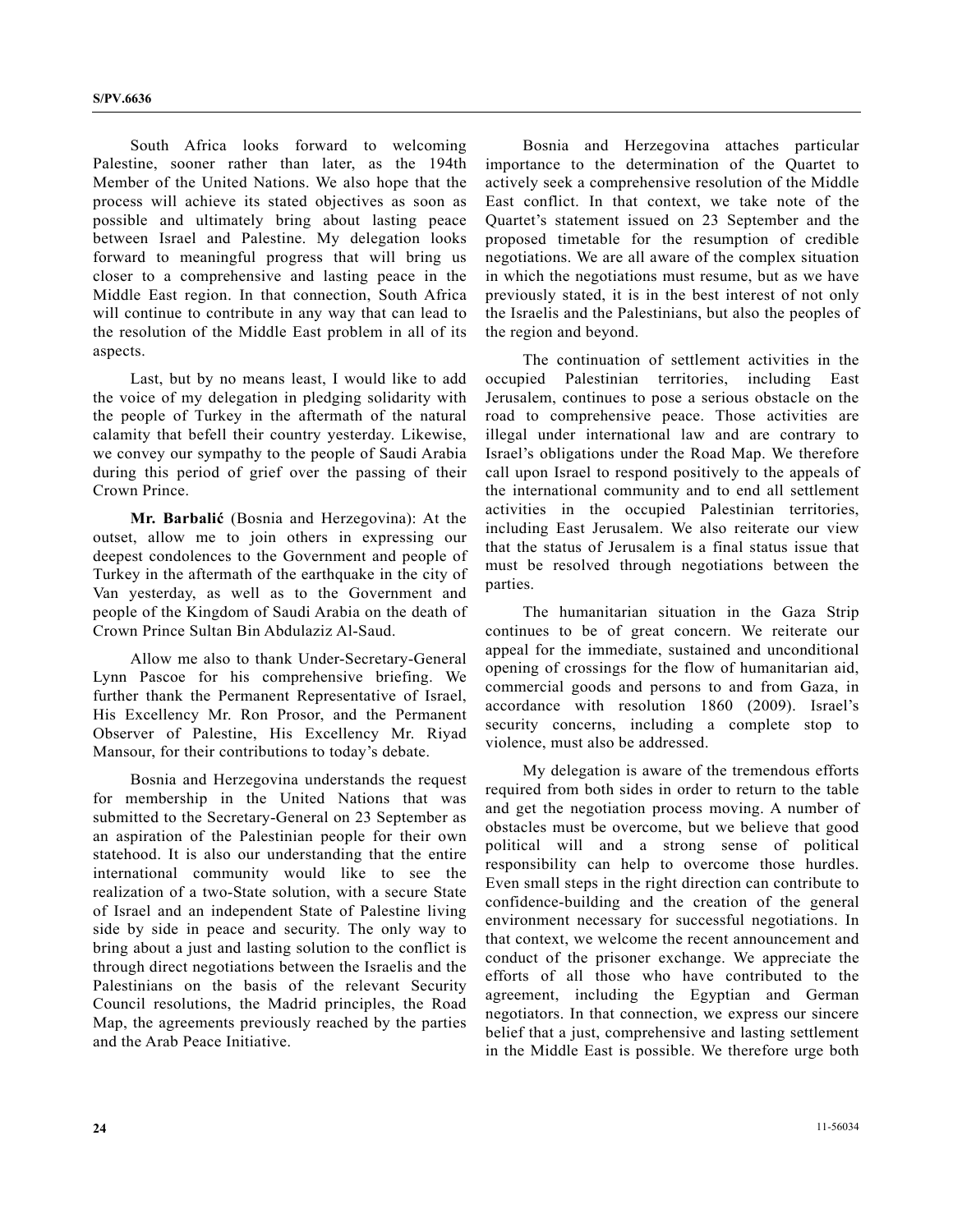parties to make an extra effort and to seize the opportunity to overcome obstacles.

 Allow me to conclude by turning briefly to the situations in Yemen and Syria. In Yemen, regrettably, the deadlock has been costly, the death toll has been rising, the economy is ruined, violence is flaring and some provinces have fallen out of Government control. Bosnia and Herzegovina strongly condemns all human rights violations and emphasizes that all who commit them must be held responsible. We express our hope that the transfer of power will begin as soon as possible, and we reiterate our support for an inclusive Yemeni-led process of transition.

 The situation in Syria remains a source of deep concern and carries with it a real risk of greater violence and civil war. Once again, we strongly condemn the continued violence and use of force and urge the Syrian authorities to immediately stop such actions. We also reiterate our firm position that all those responsible for committing crimes must be brought to justice and held accountable. Bosnia and Herzegovina restates its support for Syria's sovereignty and territorial integrity. We still believe that an inclusive, Syrian-led dialogue and the implementation of the announced reforms are the keys to resolving the crisis.

**Mr. Salam** (Lebanon): At the outset, I would like to thank Mr. Pascoe for his briefing.

 Allow me to join my colleagues in extending my condolences to the Government and people of Turkey on the victims of yesterday's earthquake, and to the Government and people of Saudi Arabia on the passing away of His Royal Highness Crown Prince Sultan Bin Abdulaziz Al-Saud.

 It is clear that there can be no final and durable solution to the Palestine question without real and genuine negotiations on final status issues, such as Jerusalem, refugees, settlements, water and security. That was repeatedly emphasized by President Mahmoud Abbas before and after submitting the request of the State of Palestine for membership in the Organization. That request should continue to be dealt with by the Council solely on the basis of its objective merits, in accordance with the 1948 advisory opinion of the International Court of Justice on the admission of new Members.

 The examination of the request by the Security Council should therefore in no way be linked to the Quartet activity, or subordinated to the course of the negotiation process and its vicissitudes. More fundamental, the question of the recognition of Palestinian statehood cannot and should not be subjected to the outcome of negotiations between Palestinians and Israelis. Otherwise, Palestinian statehood would be made dependent on the approval of Israel. In other words, the occupying Power would be granted a right of veto over the right to selfdetermination of the Palestinian people, a right that the General Assembly has recognized as inalienable since 1974.

 Despite all its shortcomings, let me now welcome the Quartet's statement of 23 September. Since the Quartet reiterated the obligations of both parties under the Road Map, it might be warranted to recall that, with regard to security, the Road Map provides that the

 "Government of Israel takes no actions undermining trust, including deportations, attack on civilians, confiscation and/or demolition of Palestinian homes and property, as a punitive measure or to facilitate Israeli construction".

 As for settlements, the Road Map provides that "the Government of Israel immediately dismantles settlement outposts erected since March 2001," and provides that "consistent with the Mitchell Report, the Government of Israel freezes all settlement activity (including natural growth of settlements)". Furthermore, the Quartet statement of 23 September calls upon the parties to refrain from provocative actions if negotiations are to be effective.

 On 29 September, less than a week after the Quartet statement was issued, Israeli authorities approved a plan to build 1,100 housing units in the settlement of Gilo, on land originally expropriated mainly from the Palestinian village of Beit Jala. Is this not clearly inconsistent with their Road Map obligations? Is this not clearly provocative?

 On 14 October, Israeli authorities approved a plan for the construction of 2,610 units in the settlement of Givat Hamatos, on land illegally annexed from Beit Safafa and Bethlehem, further inserting East Jerusalem and cutting it off from the rest of the West Bank. Is that not clearly inconsistent with the Road Map obligations? Is this not clearly provocative?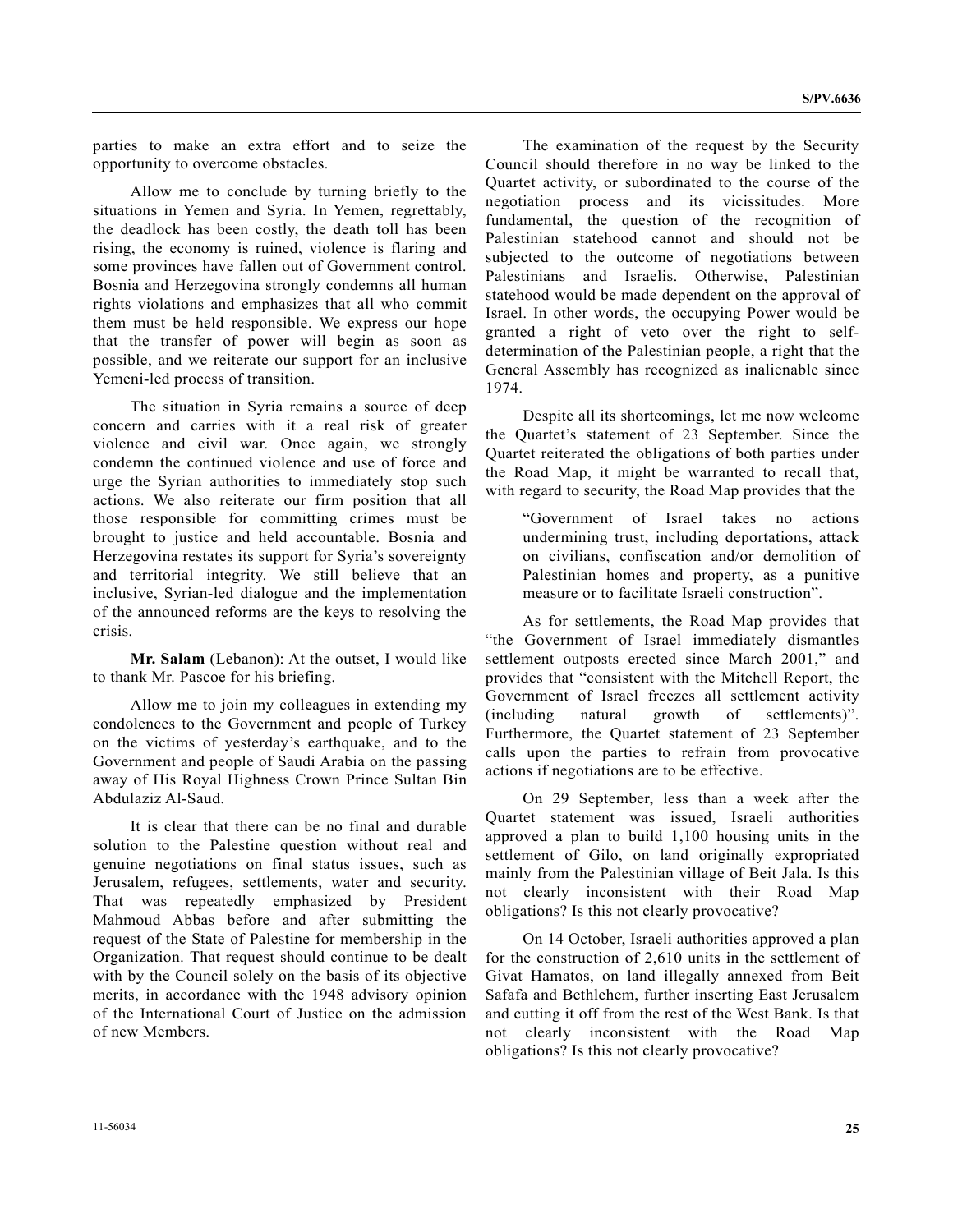Since 23 September, Israel has unrelentingly continued to blockade Gaza, severely restricting the access of goods and limiting the movement of people, in addition to launching air strikes against its suffering people. Is this not clearly inconsistent with the Road Map obligations? Is this not clearly provocative?

 Since 23 September, Israel has demolished Palestinian residences and farms in the regions of Qalqiliya, Kafr ad-Dik and Tubas. The Israelis have also uprooted and burned hundreds of olive and almond trees in Ramallah, Bethlehem and Hebron. In addition, armed settlers have physically assaulted and injured Palestinian civilians, including many children, as documented by reports of the Office for the Coordination of Humanitarian Affairs. Again, is this not clearly inconsistent with the Road Map obligations? Is this not clearly provocative? Should we also add that the erection of the wall continues unabated, despite the Advisory Opinion of the International Court of Justice and the Road Map obligations?

 It would not be enough for the Council to recommend to the General Assembly the admission of the State of Palestine to the United Nations; the Council also has the duty to ensure an end to Palestine's occupation. Likewise, it would not be enough for the Council to agree that Israel is the party undermining the possibility of a resumption of effective negotiations, as called for by the Quartet; the Council also has the duty to hold Israel and its leaders accountable for not abiding by their international obligations, for disregarding Security Council resolutions and for systematically violating international law and international humanitarian law.

**Mr. Moraes Cabral** (Portugal): Allow me to present our sincere condolences and solidarity to the people of Turkey after the terrible earthquake that struck their country, and to Saudi Arabia on the passing of the Crown Prince.

 I thank Under-Secretary-General Lynn Pascoe for his very useful briefing, as well as the Permanent Representative of Israel and the Permanent Observer of Palestine for their contributions to today's debate.

 Momentous events are still taking place in the wider Arab world, with a direct impact on the Middle East and on the legitimate aspirations of the Palestinian people. While the Yemeni and Syrian peoples continue their courageous struggle against despotic regimes, Tunisia held its first free elections in decades and the Libyan authorities announced the liberation of their country. Gilad Shalit has been freed and reunited with his family after many years in unjustifiable detention and isolation. Palestinian prisoners have also been released. President Abbas has submitted a request for Palestine to be admitted as a full Member of the United Nations. The Quartet has put forward a statement that clearly and constructively lays the ground for the resumption of negotiations between Israelis and Palestinians, and the parties will be meeting with its representatives in a couple of days in Jerusalem. The Quartet has also called upon the parties to refrain from provocative actions in order for those negotiations to be effective.

 Let me address some of those issues, beginning with Gilad Shalit. Portugal sincerely hopes that his release and the related liberation of Palestinian prisoners will not only lead to positive developments in the security, humanitarian and economic situations in Gaza and the cessation of all attacks on Israeli civilians from the Strip, but that it will also contribute to easing tensions between neighbours and translate into concrete progress in the stalled Middle East peace process. Shalit's liberation took leadership, determination and a sense of compromise; these are the same values that will be necessary for Israelis and Palestinians during the important weeks ahead in order to ensure the successful resumption of credible negotiations between them.

 Let us be clear. Only such negotiations on all core issues between Israelis and Palestinians, pursued in good faith, will allow for a peaceful and comprehensive resolution of their conflict, based on the two-State solution, mutual security and respect for each country's needs. That comprehensive solution has been made even more urgent by the historical events taking place across the Arab world. Those events continue to underscore that the status quo is unsustainable and that there is no time to squander if we wish to ensure that the changes in the region will indeed bring about peace and prosperity for all.

 As will be said later on by the observer of the European Union in his statement, which we naturally endorse, it is necessary to heed and support the legitimate aspirations of the peoples of the region, including those of the Palestinians for statehood. That is, for Portugal, a matter of coherence and consistency.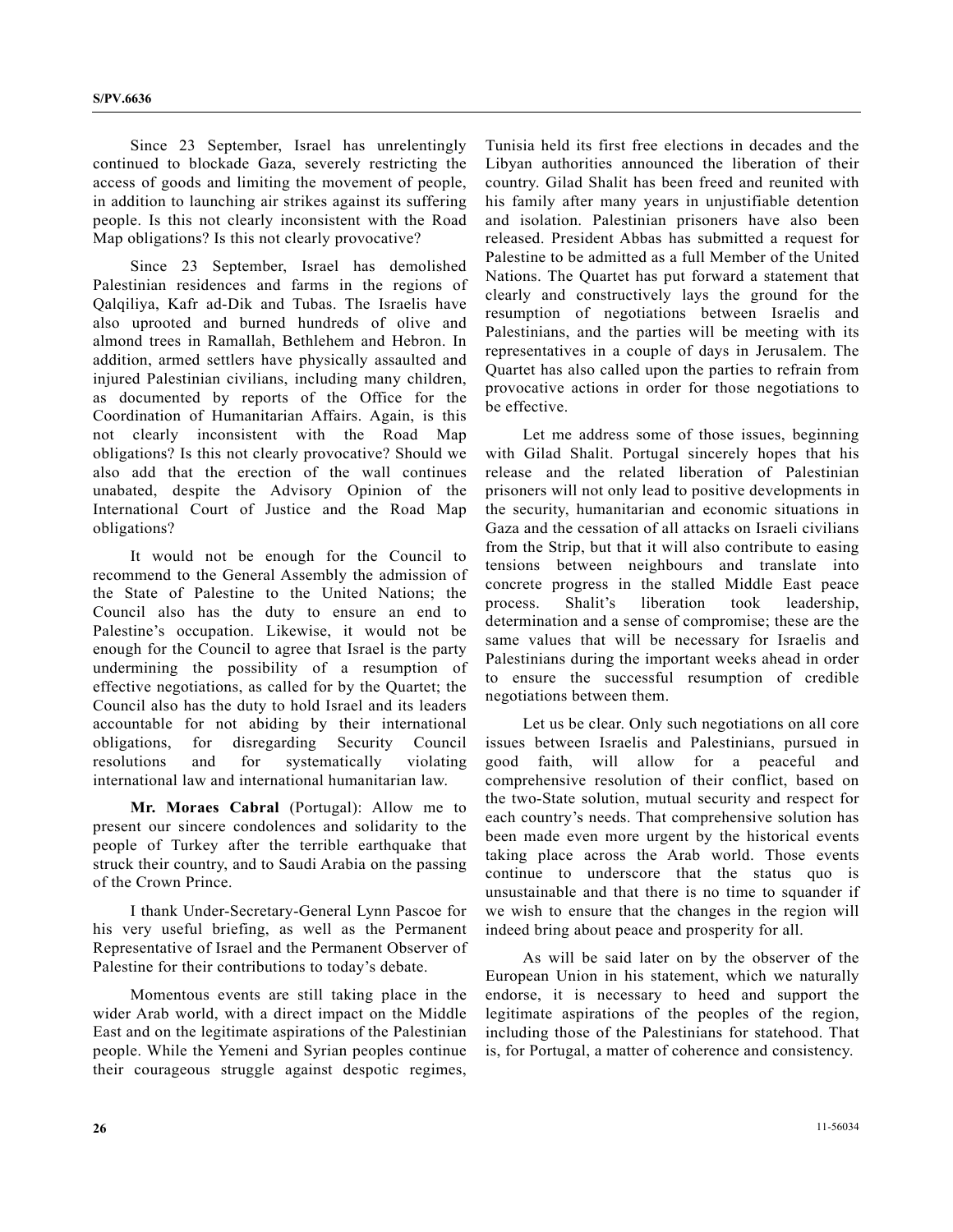Statehood is an inalienable and legitimate right of the Palestinian people. There is a strong international consensus that the Palestinian Authority is capable of running a State. Portugal commends the Palestinian leadership and people on this achievement, but recognizes that the Palestinian people will be able to fully explore their potential only in the framework of an independent and sovereign State. That can be achieved only with direct and meaningful negotiations with their Israeli neighbours.

 Portugal will continue to examine the Palestinian application for full membership in the United Nations in a responsible way, as is our duty as a member of the Security Council. At the same time, we continue to strongly urge both parties to give diplomacy a chance and to work diligently towards a final and comprehensive settlement of their conflict under the terms and timelines outlined in the Quartet declaration of 24 September and on the basis of the relevant Security Council resolutions, the Madrid principles, the Road Map, the agreements previously reached between the parties and the Arab Peace Initiative.

 We also recall the Quartet's appeal to the parties to refrain from any provocative actions and to fully respect their respective obligations under the Road Map. The disturbing announcement of thousands of new housing units and settlements in Gilo, Pisgat Ze'ev and Givat Hamatos and the decision to entrench West Bank outposts are not only illegal but run counter to Israel's declared commitment to a negotiated solution to a final status issues, including borders and Jerusalem, as the Under-Secretary-General emphasized in his briefing.

 We are equally troubled by the upsurge in violence by Israeli settlers against Palestinian civilians. We also condemn the recent attacks against Israel Defense Forces personnel. We remain particularly concerned with the increase in demolitions of Palestinian homes and infrastructure. We call on the Government to fulfil its obligations under international law to protect Palestinian civilians and property in the occupied Palestinian territory.

 Israelis and Palestinians have a unique opportunity to resume direct and meaningful negotiations and to finally settle all outstanding issues, paving the way for two independent States living in peace and security and fully integrated in their region. Let them not forfeit that opportunity.

 The situation in Syria has continued to deteriorate since the last discussion in the Council on 4 October (see S/PV.6627). The risk of the ongoing violence and political crisis escalating into a fully-fledged civil war with severe implications for the region increases by the day. Thus, we believe that it is extremely urgent that the Security Council send a strong, clear and united message to Syria. The authorities' violent repression against its population must cease immediately and those responsible for human rights violations must be held accountable. We welcome the active engagement by the Arab League and urge President Al-Assad to respond in a positive and timely manner to that appeal.

 Portugal remains fully committed to the sovereignty, independence, territorial integrity and national unity of Syria. Therefore, we once again call for an inclusive, credible and Syrian-led political process aimed at effectively addressing the legitimate aspirations of Syria's population.

**Mr. Osorio** (Colombia) (*spoke in Spanish*): On behalf of my Government, I wish first of all to convey our grief to the Government and people of Turkey on the recent tragedy that cost so many lives. We also convey our condolences to Saudi Arabia on the death of Sultan Bin Abdulaziz Al-Saud. I am very grateful to Mr. Lynn Pascoe, Under-Secretary-General for Political Affairs, for the interesting report on the situation in the Middle East, including the Palestinian question, in which he describes to us a disturbing scene of confrontation that is very worrying.

 In recent months, we have seen the renewed and ongoing expression of the rightful demand of peoples in defence of their freedoms and fundamental rights, which for so long have been ignored and violated. That clamour that has been spreading in the entire region must lead to the strengthening of democratic institutions.

 We welcome the progress and the reforms that have already started to bear fruit, as in the case of Tunisia with the elections for the Constituent Assembly that took place this weekend. Likewise, we value the efforts made by the Egyptian people and Government towards an ordered democratic transition.

 We can say the same about the new Libya that is now starting to take shape. Its people, masters of their destiny, have decisively marked out the path of freedom amid pain and suffering. The time has come for Libya's democracy, the rebuilding of its social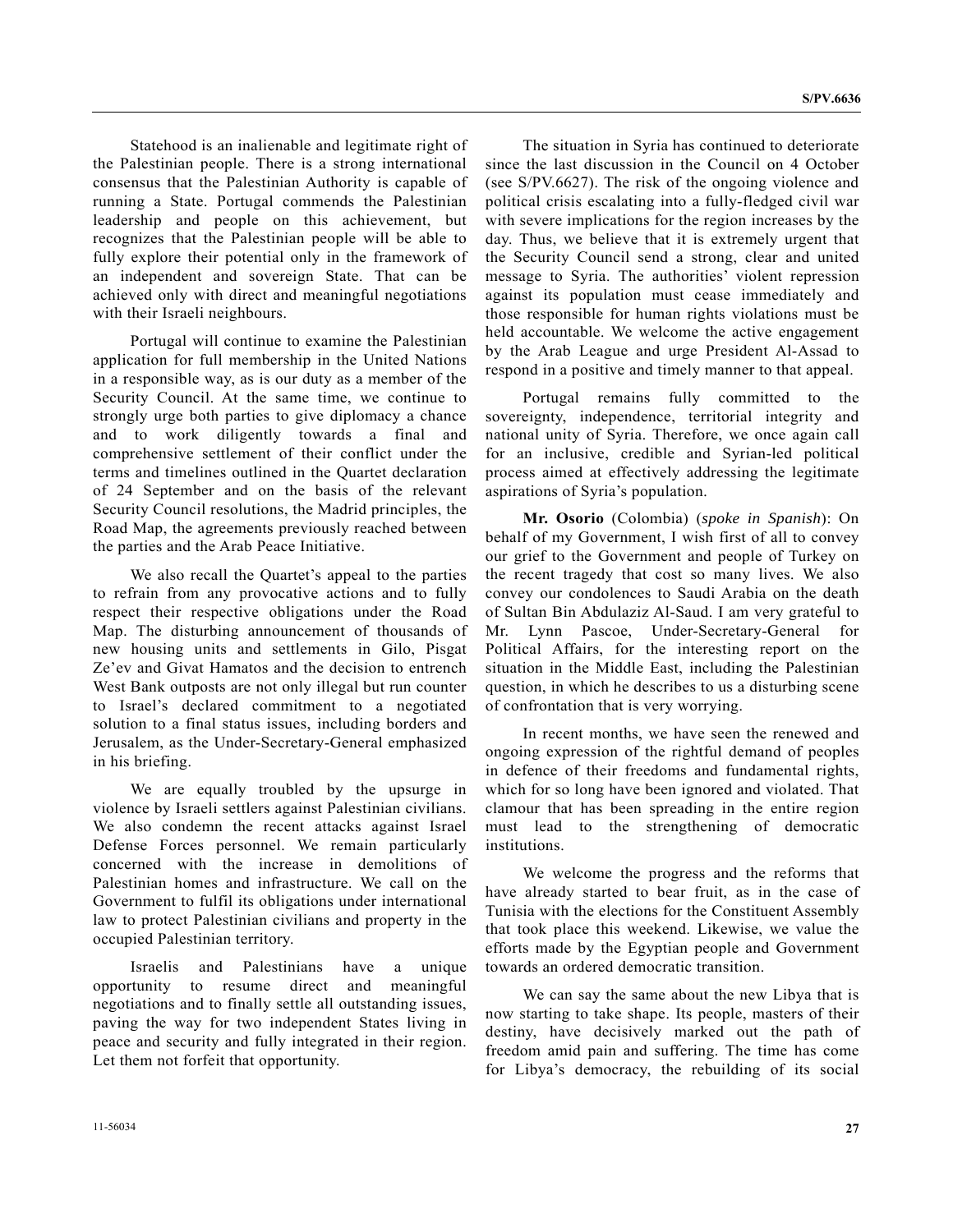fabric, and the opportunity to lay the foundations for a stable and developing future. We wish its people every success in that task and offer our cooperation and support where they deem it appropriate.

 We hope that in the case of Yemen, resolution 2013 (2011) adopted last week by the Council, along with the initiative of the Gulf Cooperation Council, will contribute to a national dialogue that is not only necessary but urgent for a harmonious coexistence that would lead to the strengthening of institutions and meet the rightful demand of its people.

 A cause of concern continues to be the very serious situation in Syria and the ongoing use of violence. We call an end to the violent repression and confrontation and for reason and dialogue to prevail. Reforms must take place immediately and produce tangible results so that its people can benefit from them as soon as possible.

 On the Palestinian question, for many years we have expressed our view clearly in favour of a comprehensive, structured and lasting solution on the basis of the principles of the United Nations Charter and the noble goals of international peace and security. We understand and support the aspiration of the Palestinian people to have a State. We therefore reiterate that we support the goal of establishing a viable Palestinian State living in peace alongside Israel, with defined, secure and internationally recognized borders. However, it must be the result of an agreement that guarantees coexistence between those two peoples.

 Fully convinced of that, we once again underscore that negotiation is the only possible and robust path to achieve that objective. Ending the settlement activities that we have always condemned, as well as less threatening language as a result, we hope, of the recent release of prisoners, will contribute to that.

 We support the Quartet statement on the Middle East of 23 September because we believe it to be a concrete proposal that may bear fruit in so far as the parties accept the set timeline. We hope that the parties manage to agree a viable agenda and clear negotiating terms at the meeting to take place on 26 October.

 In the context of that initiative, the Colombian Government contributed to the invitation to dialogue as a result of the Quartet's proposal through direct and discreet actions of President of Colombia Juan Manuel Santos Calderón and the Minister for Foreign Affairs, who have had individual exchanges with the senior officials of Israel and Palestine. It entailed discreet good offices promoting dialogue and understanding since we believe the time has come to firm up a peace process.

 Palestinian children and young people have the right to grow up in hope. The new generations of Israelis deserve to enjoy peaceful relations with their Arab neighbours. We must all do our best to ensure that that noble becomes a reality and that we find peace.

**The President**: I shall now make a statement in my capacity as the representative of Nigeria.

 My first thoughts must be to express our profound condolences to the Government and people of Turkey for the grave loss of lives following an earthquake, and to the Kingdom of Saudi Arabia on the passing of Crown Prince Sultan Bin Abdulaziz Al-Saud.

 My delegation utterly condemns the senseless grenade attack in downtown Nairobi yesterday that caused numerous civilian injuries.

 I wish very much to thank Mr. Pascoe for his very useful and comprehensive briefing on the current situation in the Middle East.

 It is clearly evident from the various opinions expressed during this debate that the situation in the Middle East remains not only sensitive but also complex and daunting. Indeed, the mixed reaction to the application for membership of the United Nations by the Palestinian Authority illustrates the complex challenges in the path of closure on that issue.

 Yet, it is undeniable that progress is imperative. The most tangible means of achieving progress is for all of us to take genuine and concerted action to bring the parties to the negotiating table, seizing the momentum offered by recent developments, including the statements of Prime Minister Netanyahu and President Abbas at the General Assembly committing to peace (see A/66/PV.19), the statement of the Middle East Quartet, and the prisoner swap that saw the release of Gilad Shalit and brought freedom to over 1,000 Palestinians.

 Nigeria views the Quartet statement proposing a new timetable for reaching a peace agreement before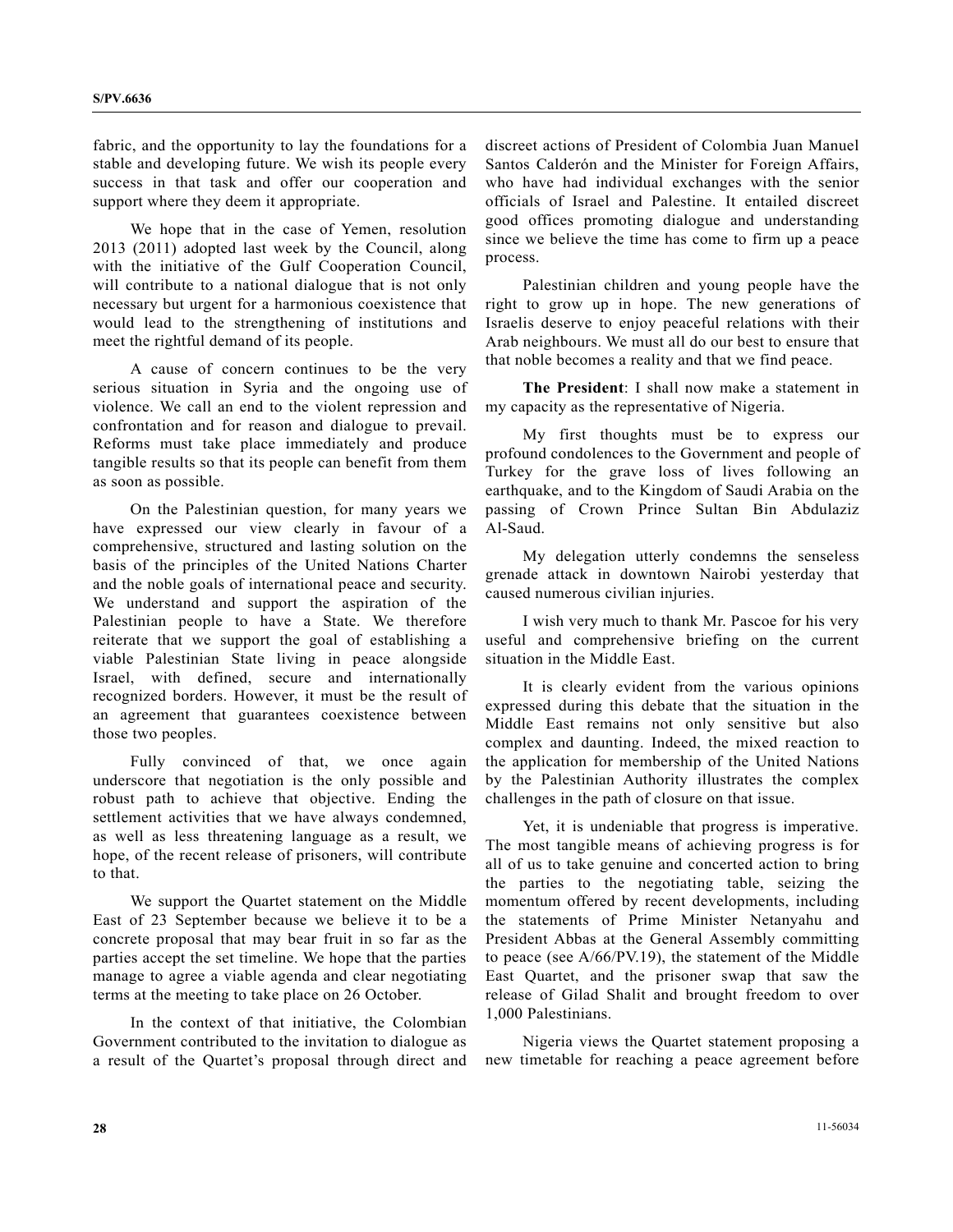the end of 2012 as a credible attempt to reopen the stalled talks. The parties should embrace the proposal as a basis for substantive engagement to bridge their differences over common and status issues. Indeed, the 26 October meeting in Jerusalem between the Quartet envoys and Israeli and Palestinian officials offers an opportunity for the parties to develop an agenda for the negotiations. We reiterate that direct talks remain vital to fostering good and normal relations between the two neighbours and for sustaining peace in the Middle East long after the two-State solution has been realized.

 Let me affirm unequivocally that Nigeria believes in a two-State solution as the best option for resolving the protracted conflict in the Middle East, consistent with the numerous resolutions of the General Assembly and the Council. In recognizing the State of Palestine 27 years ago, we were certain then that the Palestinian Authority had achieved a high degree of institutional performance that is sufficient for independent statehood, and we are even more certain now. Indeed, the people of Palestine deserve the right to live in freedom and dignity and to enjoy the full benefits and privileges of statehood.

 In the two-State solution matrix, we must acknowledge that the independent State of Israel deserves the recognition of its neighbours. Israel has the right to existence as a peaceful and secure country without the threat of annihilation.

 Achieving two viable States will require the parties to take a number of specific actions. They must now find and strengthen their common bonds and renew their commitment to engage in negotiations based on mutual trust, and without preconditions.

 Israel must take concrete steps to freeze all settlement-related activities in the West Bank and East Jerusalem. It must avoid military incursions into Gaza and ease the blockade of the territory. In the same vein, Palestinian leaders must deal with militancy and actions that endanger Israel's security, including firing rockets into southern Israel. They must also utilize only lawful channels to transport people, goods and materials out of Gaza.

 Nigeria will continue to maintain close relations with both Israel and Palestine. We will also continue to support all efforts that can lead to a peaceful resolution of the conflict. We believe that the Security Council should be consistent and remain an impartial peace broker whose efforts must encourage Israel and Palestine to return to direct negotiations.

 With respect to Lebanon, we support its sovereignty and territorial integrity. We welcome the progress being made by Prime Minister Najib Mikati's Administration and its commitment to the implementation of Council resolutions 1701 (2006) and 1559 (2004), as well as other international obligations. We urge Israel to halt further incursions into Lebanese territory. The parties must maintain calm along the Blue Line.

 On Syria, we remain concerned about the deteriorating security, human rights and humanitarian conditions in the country. We encourage the Syrian authorities to implement the promised reforms, address the legitimate aspirations of the Syrian people and engage in genuine, credible dialogue with the opposition. Nigeria will continue to work with other Council members to achieve peace and stability in Syria.

 I now resume my function as President of the Council.

 I now give the floor to the representative of Egypt.

**Mr. Abdelaziz** (Egypt): On behalf of the States members of the Non-Aligned Movement (NAM), I would like to begin by expressing our condolences and deep sympathy to the Government and people of Turkey on the tragic loss of life due to the earthquake that hit eastern Turkey yesterday. I would also like to offer the Movement's condolences and sympathy to the Government and people of the Kingdom of Saudi Arabia for their great loss in the passing away of His Royal Highness Prince Sultan Bin Abdulaziz Al-Saud after a long life of achievement for his country, his region and the world at large.

 I have the pleasure of addressing the Security Council today on behalf of the Non-Aligned Movement at this critical juncture in the Security Council's dealings with the situation in the Middle East. I would like to start by expressing the Movement's appreciation for today's briefing by Mr. Lynn Pascoe, Under-Secretary-General for Political Affairs. The Non-Aligned Movement believes that the international community must renew its resolve to uphold its longstanding commitment to realizing a two-State solution to the Israeli-Palestinian conflict, on the basis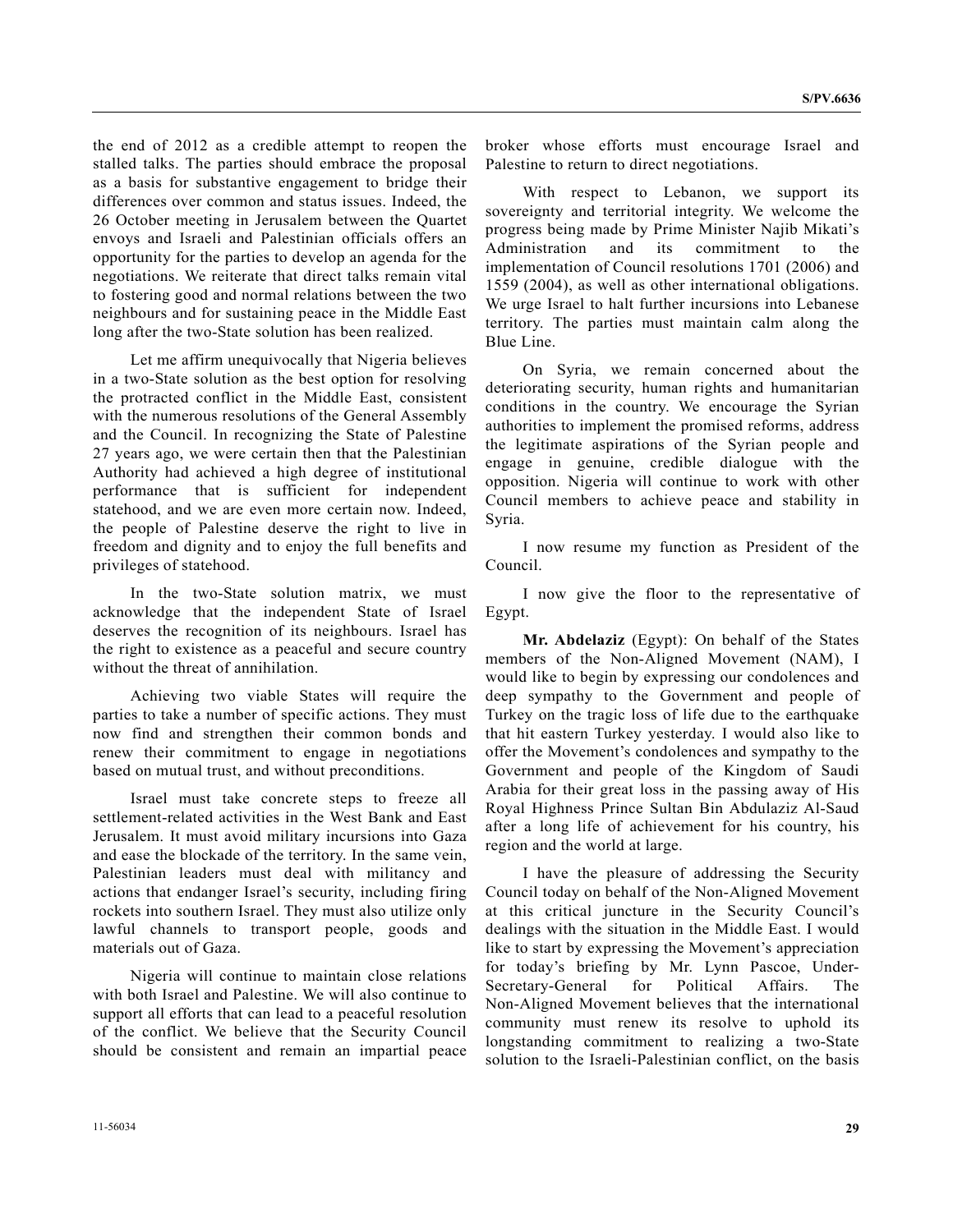of international law and the well-known terms of reference of the peace process.

 There is an international consensus that we must reach the endgame, the independence of the State of Palestine, with East Jerusalem as its capital — the core of a peaceful settlement of the Arab-Israeli conflict as a whole. It is regrettable that all serious efforts to date by international and regional parties, including the last Quartet statement of 23 September, to resume and advance direct negotiations on the Palestinian track towards that objective have failed. This is mainly due to the lack of clear parameters for the negotiations and the insistence of Israel, the occupying Power, on continuing to illegally, unilaterally and aggressively change the situation on the ground. Such actions belie Israel's claims that it accepts the Quartet statements and that it is indeed acting in good faith to end this conflict.

 It is worth mentioning that around the same time last year, many of us had high hopes for the new round of final status negotiations, which began in early September 2010 under the direct auspices of United States President Barack Obama, with the participation of the Quartet, Egypt and Jordan, with the goal of reaching an agreement within one year. Yet the negotiations collapsed just a few weeks later, due to Israel's refusal to renew the moratorium on settlement activities, cease its illegal settlement campaign and abide by clear parameters for negotiations to achieve a just and final solution.

 The persistence of such behaviour on the part of Israel and its refusal to commit to the internationally endorsed parameters for a two-State solution cast a dark shadow of doubt over its professed intentions. Instead, they reinforce the belief that Israel's insistence on the negotiation path is merely for the sake of negotiations and not to actually reach any comprehensive peace settlement.

 It is highly condemnable that Israel, the occupying Power, continues to pursue its illegal settlement activities, and many other illegal policies and practices, in the occupied Palestinian territory, including East Jerusalem. Such illegal actions undermine peace efforts and are the main obstacle to efforts to resume negotiations, making it nearly impossible to realize a two-State solution on the basis of the 4 June 1967 borders. Recent announcements regarding the establishment of thousands more

settlement units, particularly in and around occupied East Jerusalem, the continued Israeli demolition of Palestinian homes and properties, and devious attempts by the Israeli Government to legitimize its illegitimate settlement scheme are the true measure of Israel's alleged commitment to the peace process and a two-State solution.

 All indications at present — from provocative declarations to accelerated construction on the ground to the continued revocation of Palestinian residency rights — are that Israel continues to choose settlement over peace and to choose occupation and conflict at the expense of the future of both peoples and the region as a whole.

 The Non-Aligned Movement remains firm in its condemnation of Israel's illegal settlement policies and practices, stressing that all such unlawful attempts to alter the demographic composition, character and status of the occupied Palestinian territory, including East Jerusalem, remain rejected and unrecognized by the international community.

 The fact that a majority of NAM member States co-sponsored the draft resolution presented to the Security Council earlier this year (S/2011/24) that called for the immediate cessation of all settlement activities in the occupied Palestinian territory — as outlined in relevant letters addressed by the Chair of the Coordinating Bureau of the Non-Aligned Movement to the President of the Council — reflects the international position on this most critical issue. The Non-Aligned Movement regrets that the Security Council did not adopt the draft resolution, as we had hoped and expected.

 The Movement therefore reiterates its call for the Council to be resolute in demanding that Israel abide by its legal obligations. Moreover, the Movement believes that calls for compliance must be backed by credible action, which is incumbent upon this Council in light of its duties under the Charter and given the fact that the occupying Power is continuing to deliberately obstruct the attainment of peace and security in our region.

 Israeli impunity must no longer be tolerated. Israel must be called upon to abide forthwith by all of its obligations under the Fourth Geneva Convention, relevant United Nations resolutions and the Road Map. That includes an immediate cessation of all settlement activities and full respect for the international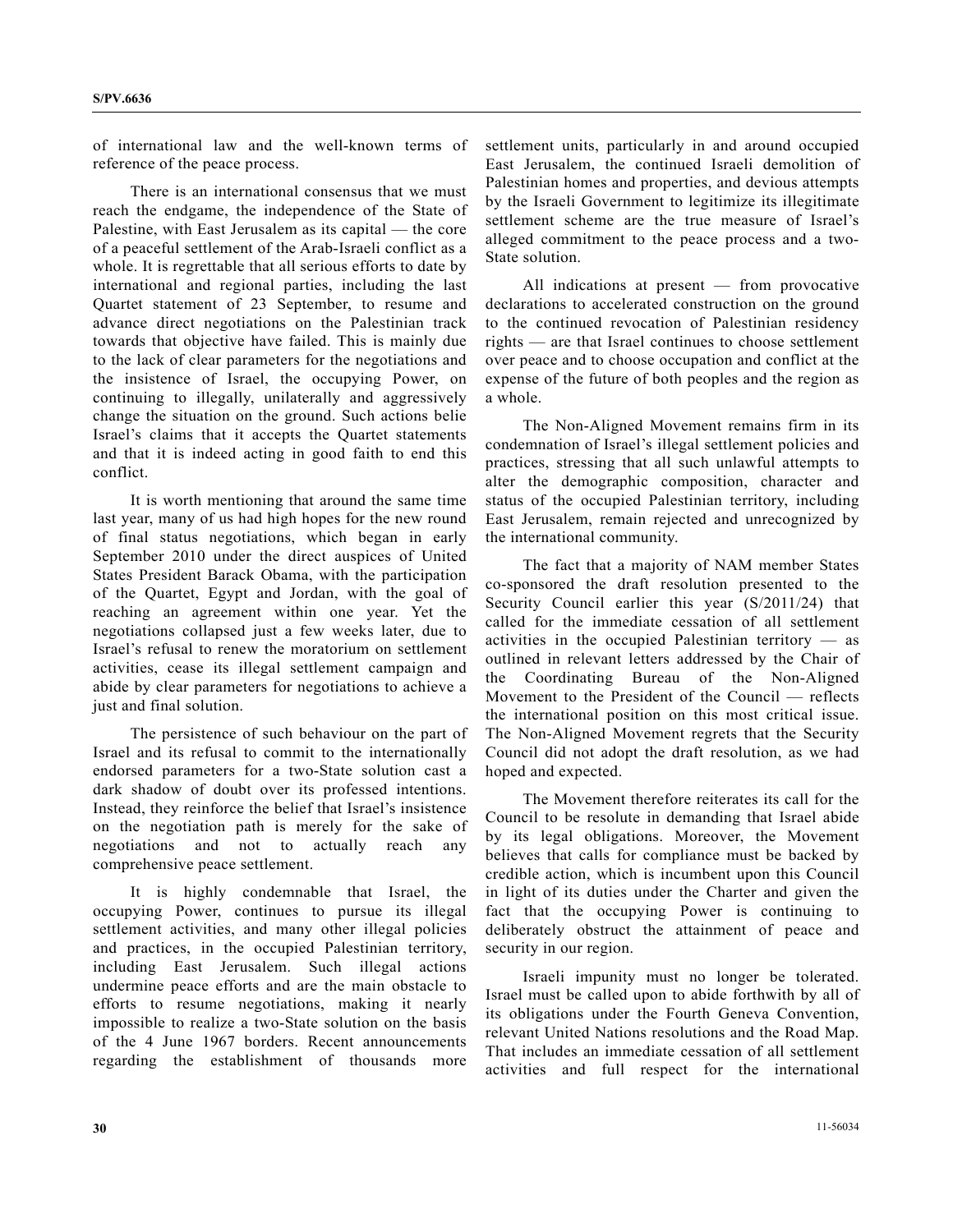consensus on the issue, including the calls from the United Nations, NAM, the European Union, the Quartet and all other concerned international and regional bodies and actors.

 The Non-Aligned Movement emphasizes the need to compel Israel, the occupying Power, to lift fully its illegal blockade, in accordance with its obligations under international law, Council resolution 1860 (2009) and all other relevant United Nations resolutions. The Movement reiterates that this unacceptable and unsustainable situation must end. The unresolved crisis continues to pose serious repercussions on international efforts to promote peace and continues to inflict deep suffering on the Palestinian people.

 In that connection, the Movement reemphasizes the need for the reconstruction of Gaza, and calls on Israel to open all of its crossing points with Gaza and allow for the sustained and regular movement of persons and goods, including the import of essential reconstruction materials, which includes those necessary for the long overdue reconstruction of United Nations facilities and the schools of the United Nations Relief and Works Agency for Palestine Refugees in the Near East (UNRWA), and normal commercial flows. NAM also reiterates the need to empower UNRWA with all financial and human support necessary to undertake its mission effectively.

 NAM welcomes the prisoner swap deal under Egyptian auspices that led to the release of Israeli soldier Gilad Shalit in exchange for more than 1,000 Palestinian prisoners and detainees. NAM strongly condemns the continued detention and imprisonment of thousands of Palestinians in Israeli jails, where illtreatment and torture are widely used.

 It is the conviction of the members of the Movement, as stated in the special declaration adopted by the NAM ministerial conference in Bali in May, that those prisoners, who include children and women, should be immediately released and proper international inspection of their current condition should be a priority for the international community, particularly the Security Council and the Human Rights Council.

 There were three main developments during the last few months. The first one was the historic speech given by President Abbas on 23 September in the General Assembly Hall. The second development was

the agreement on Palestinian national reconciliation carried out under the auspices of Egypt, the core pillar of which was the return of power to the people through legislative and presidential elections within a year. The third development is the fact that to date, more than 130 countries have recognized the State of Palestine based on the 1967 borders, including more than 100 members of the Movement, and they comprise more than the two-thirds majority of the General Assembly. Those three major developments, coupled with the recognition of all major international organizations and institutions including the United Nations, the World Bank and the Ad Hoc Liaison Committee for the Coordination of the International Assistance to Palestinians, that Palestinian institutions are more than ready for statehood, clearly indicate that the dream of a Palestinian State is closer than ever to becoming a reality.

 Indeed, there is unanimous conviction that Israel's respect for its obligations is imperative for the resumption of direct negotiations towards achieving the two-State solution on the basis of Security Council resolutions 242 (1967), 338 (1973), 1397 (2002), 1515 (2003) and 1850 (2008), the Madrid terms of reference, including the principle of land for peace, the Arab Peace Initiative and the Road Map. The international community must exert all efforts to compel Israel to abide by its obligations and commitments forthwith and to resume final status negotiations based on clear parameters that would include: cessation of all settlement activities, an agreed timeframe that recognizes the urgency of the matter and the 4 June 1967 borders as the foundation and starting point for negotiations, as set out by President Obama in his 19 May speech and as supported by the entire international community.

 In so saying, the Movement stresses the utmost importance of the efforts of the international community and the United Nations and of a credible negotiation process for bringing an end to the Israeli occupation that began in 1967, as well as the achievement of an independent State of Palestine with East Jerusalem as its capital.

 Turning now to Lebanon, the NAM condemns Israel's ongoing violations of Lebanese sovereignty and the recurrence of serious breaches to Security Council resolution 1701 (2006). The Movement calls on all concerned parties to implement fully Security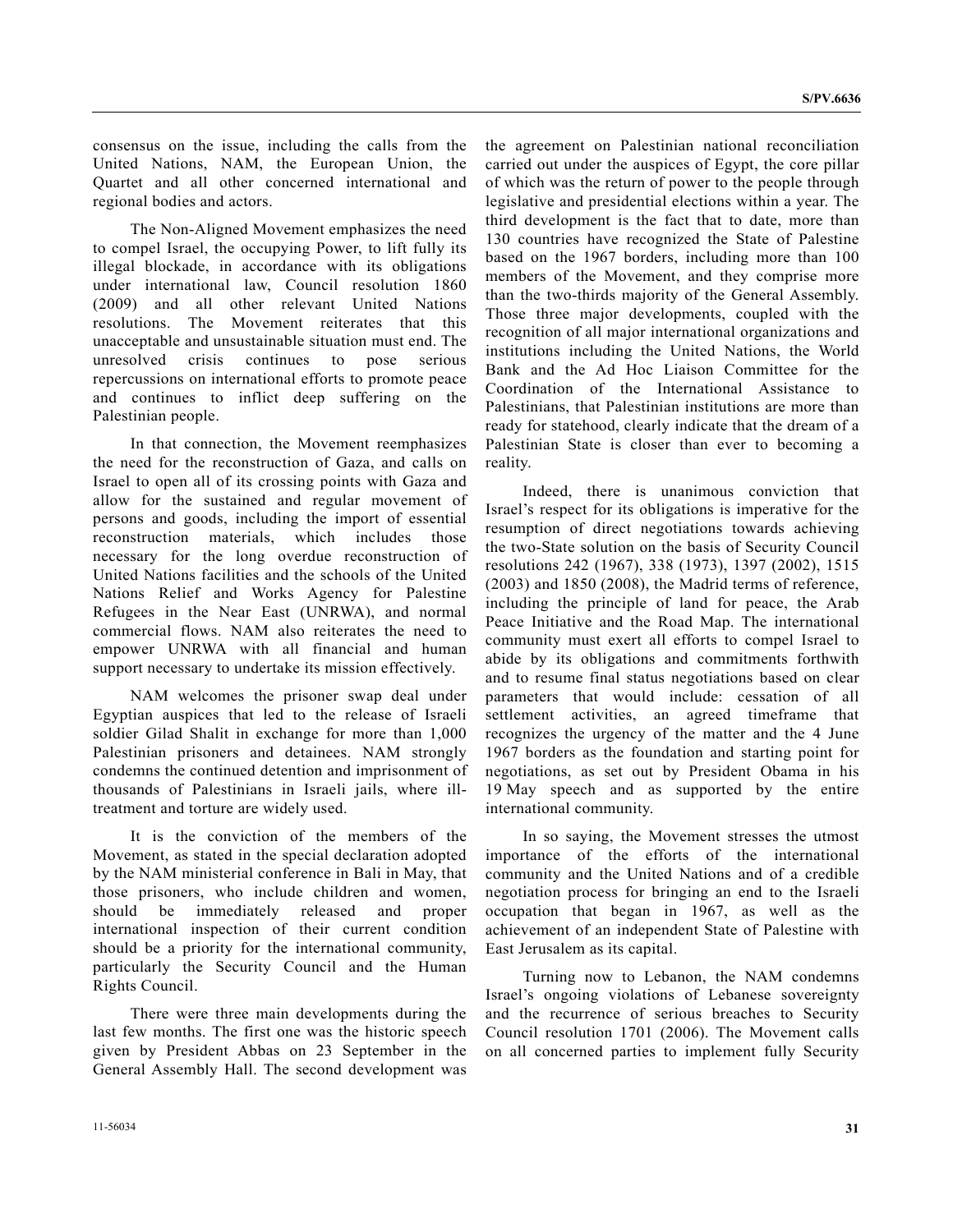Council resolution 1701 (2006) in order to end the current fragility and avoid the recurrence of hostilities.

 Concerning the occupied Syrian Golan, the Non-Aligned Movement reaffirms that all measures and actions taken, or to be taken, by Israel, the occupying Power, to alter the legal, physical and demographic status of the occupied Syrian Golan, as well as the Israeli measures to impose jurisdiction and administration there, are null, void and have no legal effect. The Non-Aligned Movement demands that Israel abide by Security Council resolution 497 (1981) and withdraw fully from the occupied Syrian Golan to the borders of 4 June 1967, in implementation of Security Council resolutions 242 (1967) and 338 (1973).

**The President**: I give the floor to the representative of Jordan.

**Mr. Tarawneh** (Jordan) (*spoke in Arabic*): Today we are experiencing an Arab renewal that seeks realization of its hopes and aspirations, rejects the current situation and calls for a better future with dignity. After the current stage, the most pressing issue on the way forward will require attention to the Arab peoples' pride and sources of indignation that will need to be resolved. I refer, in particular, to the Israeli-Palestinian conflict, which has lasted far too long. In fact, the calls of the Arab Spring are for justice and non-discrimination will not accept that Israel or any other party remain above the law or international legitimacy.

 It is absolutely unacceptable that Israel would continue to build settlements, thus undermining the efforts to settle the conflict based on the two-State solution and the 1967 borders. As long as short-term political gains retain priority over long-term strategic interests, Israel will remain incapable of building a better future for its people. Political decision makers in Israel need therefore to promote broader strategic interests rather than short-term interests. Today, more than ever, it is necessary for Israeli decision makers to consider the future and free their foreign policy from a siege-based mindset in order to establish goodneighbourly relationships based on equality.

 Jordan confirms its support for Palestine's application to full membership as an independent State on the 1967 borders, with East Jerusalem as its capital. That request was made to the United Nations after Israel had impeded all international and regional efforts

towards a resumption of negotiations and had denied the negotiations any substance due to its settlement activities and its refusal to negotiate on the basis of the 1967 borders.

 Jordan also reaffirms its support for a final solution to the Israeli-Palestinian conflict that addresses all final status issues, including the issues of settlements, Jerusalem, refugees, borders and water, within specific timeframes.

 Jordan believes that recognition of the Palestinian State within the United Nations is neither a substitute for direct negotiations nor is it aimed at delegitimizing Israel, for such recognition of the Palestinian State would leave five points of the final status negotiations pending, which means that the conflict would continue without being fully addressed.

 Jordan therefore believes that the latest statement of the Quartet is clear and creates a good opportunity for returning to the negotiating table, as long as there is full respect without conditions for its substantive contents or without any reservations that could deny any meaning to the negotiations. The United Nations and the international community, as well as the influential parties, must take action to bring pressure to bear on Israel to ensure that it complies with the dozens of resolutions that reaffirm the right of the Palestinian people to self-determination on its own national territory, including East Jerusalem, based on the 1967 borders. There must also be a comprehensive, just settlement of the issue of Palestinian refugees, without which there can be no peaceful settlement.

**The President**: I now give the floor to the representative of Saudi Arabia.

**Mr. Al-Mouallimi** (Saudi Arabia): Thank you, Madame President, for the opportunity to speak at this meeting.

 Allow me, first, to thank all the delegations that have expressed their sympathies and condolences to the Kingdom of Saudi Arabia on the passing of His Royal Highness the Crown Prince. We appreciate their support and solidarity. I would also like to extend our condolences to the people and Government of Turkey for their losses caused by the earthquake that struck their country.

 I further want to point out that we align ourselves fully with the statement made by the Egyptian Ambassador on behalf of the Non-Aligned Movement.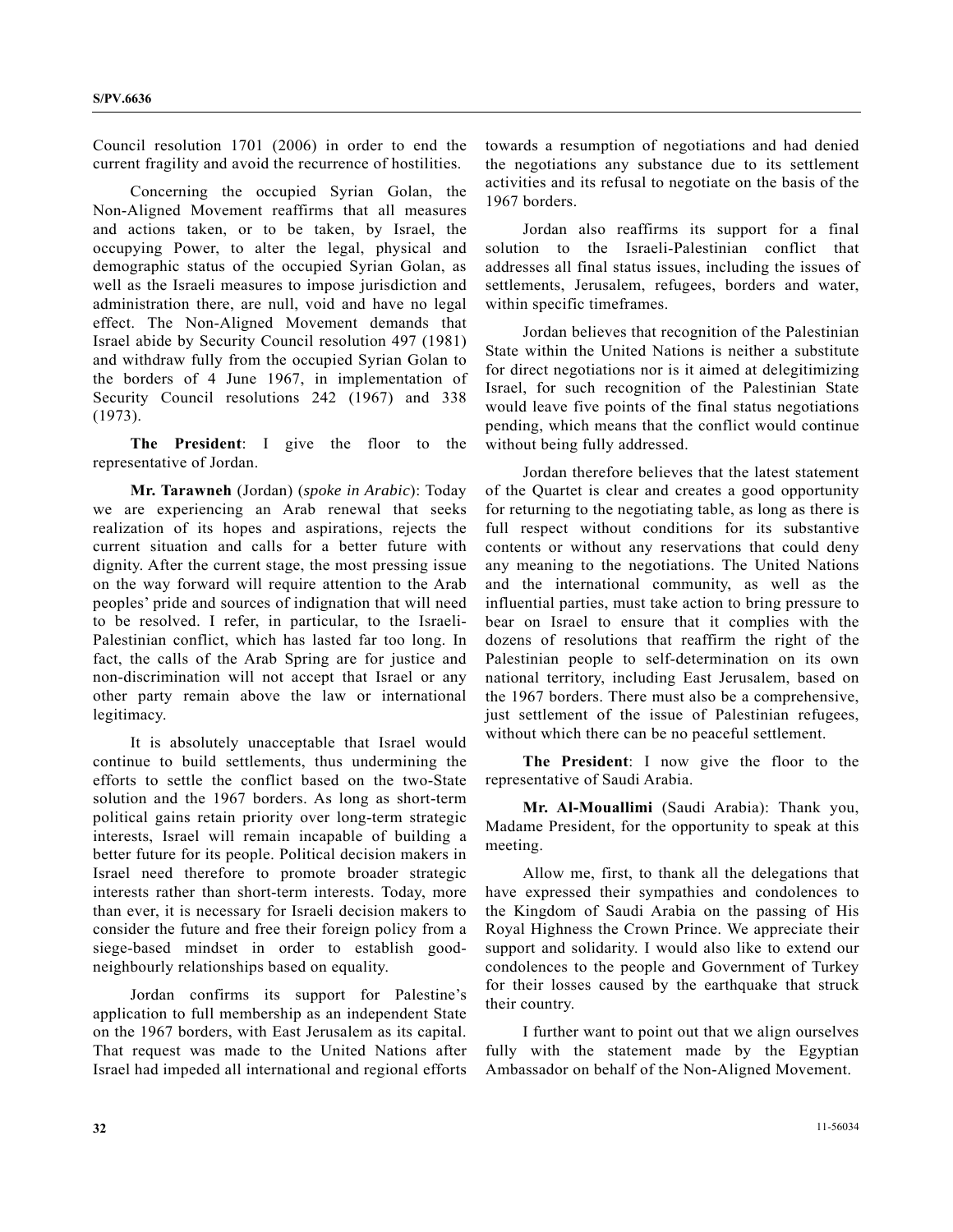#### (*spoke in Arabic*)

 At the outset, I am honoured to express my gratitude to you for convening this open debate on the situation in the Middle East, including the Palestinian question.

 This meeting is being held at a time when the Palestinian people are paying for the reluctance of the international community and the Security Council to deter Israel from its actions against the Palestinian people, such as killing, displacement, imprisonment, blockades, annexation of land, confiscation of property and plundering the wealth of Palestine. All those actions subject the Palestinian people to further intense oppression and torture, with the goal of forcing them to surrender and despair.

 The Israeli Government persists in its intransigence, refusing to give the Palestinians their basic rights. It proceeds with its illegal settlement activities in the occupied Palestinian territories, including East Jerusalem, riding roughshod over international will, countries' condemnations and United Nations resolutions issued in this regard. Israeli settlements surround most cities of the West Bank and seize nearly half of their water resources, making it difficult for any Palestinian Government to work effectively.

 Furthermore, it is unethical that the occupation forces impose a blockade on an entire people and continue their settlement activities, secure from any accountability. Most of the countries gathered here, including the permanent members of the Security Council, have issued individual statements against the continuation of Israeli settlement activities. What they need to do now is to take an international, collective stand that clearly reflects that existing unanimity. It is high time for Israel to realize that it cannot continue to exempt itself from full compliance with the rules of international law-based behaviour.

 The "Apartheid Wall" embodies irrefutable evidence of the extent of the Israeli occupying Power's persistence in violating United Nations resolutions, particularly General Assembly resolution 181 (II), on the pretext of legitimate self-defence. In fact, the true purpose of building the wall is to change the facts on ground and to evict the Palestinian people, prevent East Jerusalem from escaping Israeli sovereignty and secure control over water resources, in addition to establishing as many settlements as possible for the settlers. The

Kingdom of Saudi Arabia reiterates that security can be achieved neither by building symbols of oppression and occupation nor through the unjustified use of military force. Rather, security can be achieved by respecting human rights and the rule of law.

 The situation in the besieged Gaza Strip constitutes another factor that exacerbates the problems that the Palestinian people face. In fact, the Gaza Strip has become one big prison, as a result of the unjust blockade imposed by Israel against the Palestinians, preventing them from exercising their natural rights and accessing their necessary services and needs. Meanwhile, a generation of Palestinian children in the Gaza Strip are born and raised with nothing in their minds but devastation, destruction and the world's failure to support them in exercising their natural rights — which are the same as those of any other children in the world. Therefore, in this Chamber, we urge the Security Council to shoulder its responsibilities by lifting the siege on Gaza and opening the crossings that lead to it.

 The Kingdom of Saudi Arabia calls upon the international community to compel Israel to take the necessary procedures to protect the holy sites and places of worship in Palestine, particularly in Jerusalem. In addition, the Kingdom urges the international community to force Israel to release the remaining Palestinian prisoners, some of whom have not seen their families for decades.

 The Kingdom would not make such demands without extending a hand of peace and proving its commitment to a just and comprehensive peace. In this vein, the Kingdom introduced a peace initiative that was adopted by all Arab States in 2002, known as the Arab Peace Initiative. That Initiative reiterates the Arabs' commitment to achieving a just and comprehensive peace based on the rules of international law. Nevertheless, we have not seen any similar commitment from Israel. Rather, Israel has evaded its duties and responsibilities and continued its many violations against the Palestinian people and their rights.

 We therefore, now more than ever before, call upon the Security Council to support the Palestinian people and recognize their State, within the borders of 4 June 1967, and with Jerusalem as its capital. Israel and the children and people of Palestine must be made to see clearly that the international community has